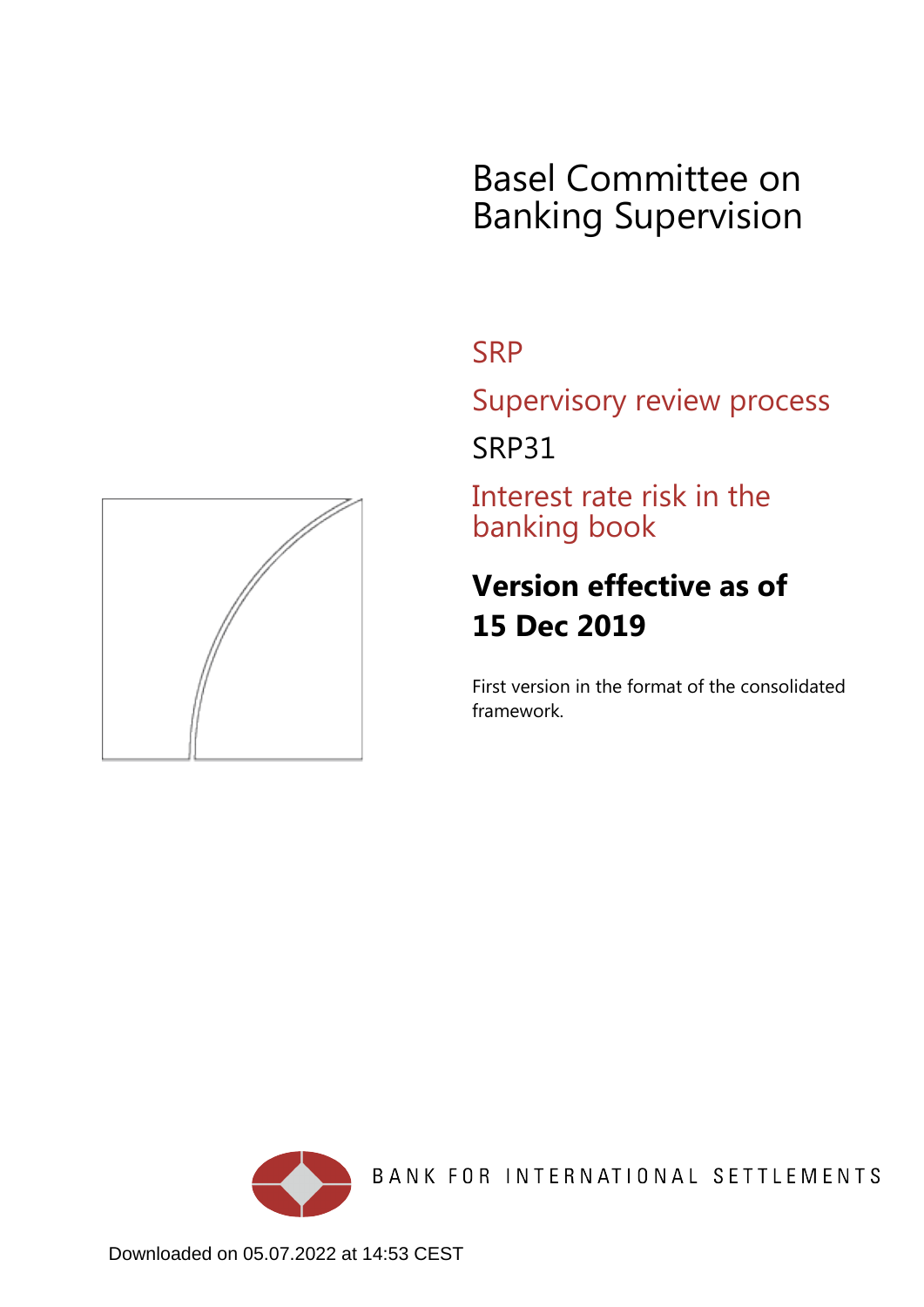*© Bank for International Settlements 2022. All rights reserved.*

Downloaded on 05.07.2022 at 14:53 CEST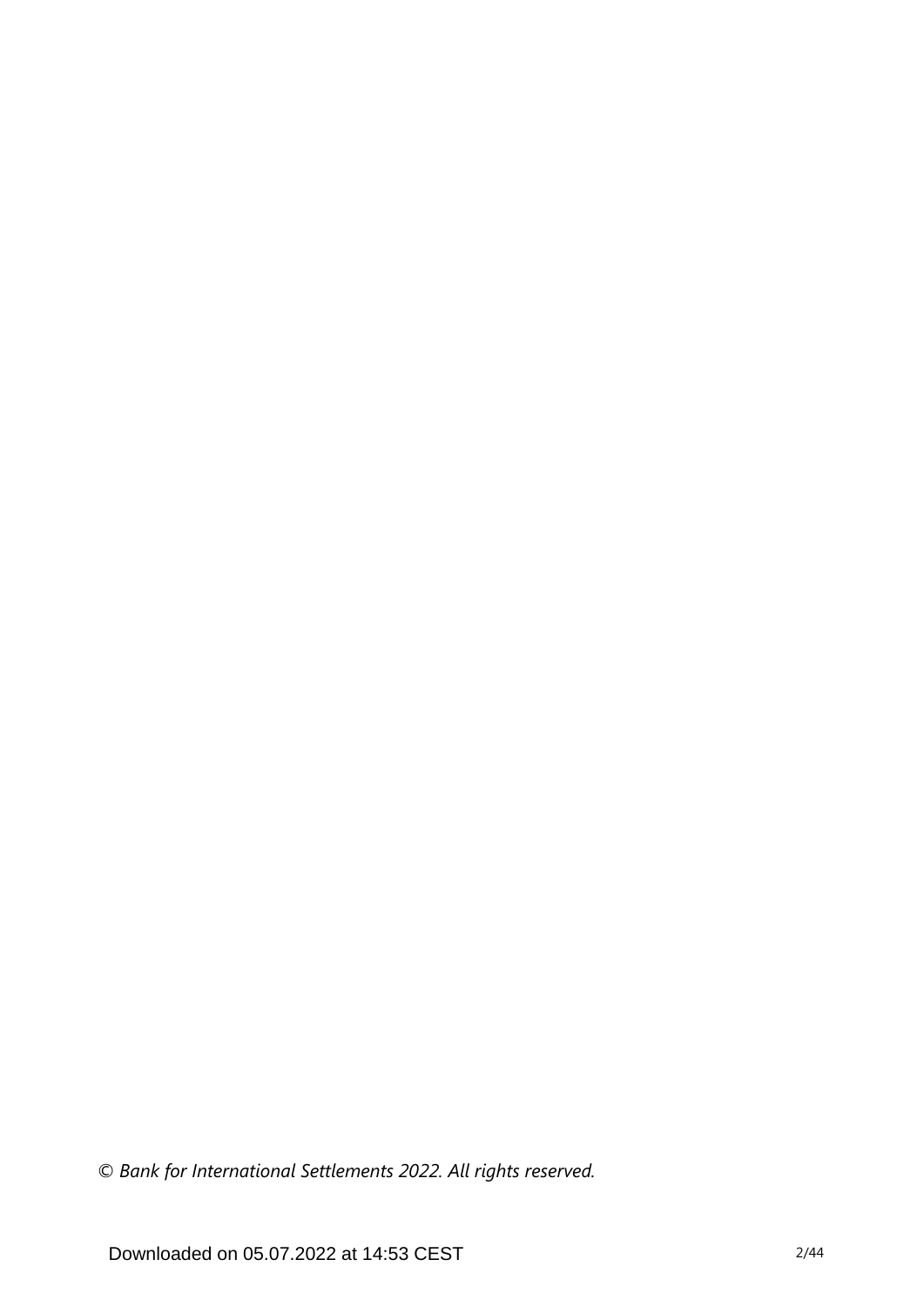## **Definition of IRRBB**

- Interest rate risk in the banking book (IRRBB) refers to the current or prospective risk to the bank's capital and earnings arising from adverse movements in interest rates that affect the bank's banking book positions. When interest rates change, the present value and timing of future cash flows change. This in turn changes the underlying value of a bank's assets, liabilities and off-balance sheet items and hence its economic value. Changes in interest rates also affect a bank's earnings by altering interest rate-sensitive income and expenses, affecting its net interest income (NII). Excessive IRRBB can pose a significant threat to a bank's current capital base and/or future earnings if not managed appropriately. A more detailed description of IRRBB and its management techniques can be found in [SRP98](https://www.bis.org/basel_framework/chapter/SRP/98.htm?tldate=20281012&inforce=20191215&published=20191215). **31.1**
- **31.2** Three main sub-types of IRRBB are defined for the purposes of this chapter. All three sub-types of IRRBB potentially change the price/value or earnings/costs of interest rate-sensitive assets, liabilities and/or off-balance sheet items in a way, or at a time, that can adversely affect a bank's financial condition.
	- (1) Gap risk arises from the term structure of banking book instruments, and describes the risk arising from the timing of instruments' rate changes. The extent of gap risk depends on whether changes to the term structure of interest rates occur consistently across the yield curve (parallel risk) or differentially by period (non-parallel risk).
	- (2) Basis risk describes the impact of relative changes in interest rates for financial instruments that have similar tenors but are priced using different interest rate indices.
	- (3) Option risk arises from option derivative positions or from optional elements embedded in a bank's assets, liabilities and/or off-balance sheet items, where the bank or its customer can alter the level and timing of their cash flows. Option risk can be further characterised into automatic option risk and behavioural option risk.
- While the three sub-types listed above are directly linked to IRRBB, credit spread **31.3** risk in the banking book (CSRBB) is a related risk that banks need to monitor and assess in their interest rate risk management framework. CSRBB refers to any kind of asset/liability spread risk of credit-risky instruments that is not explained by IRRBB and by the expected credit/jump to default risk.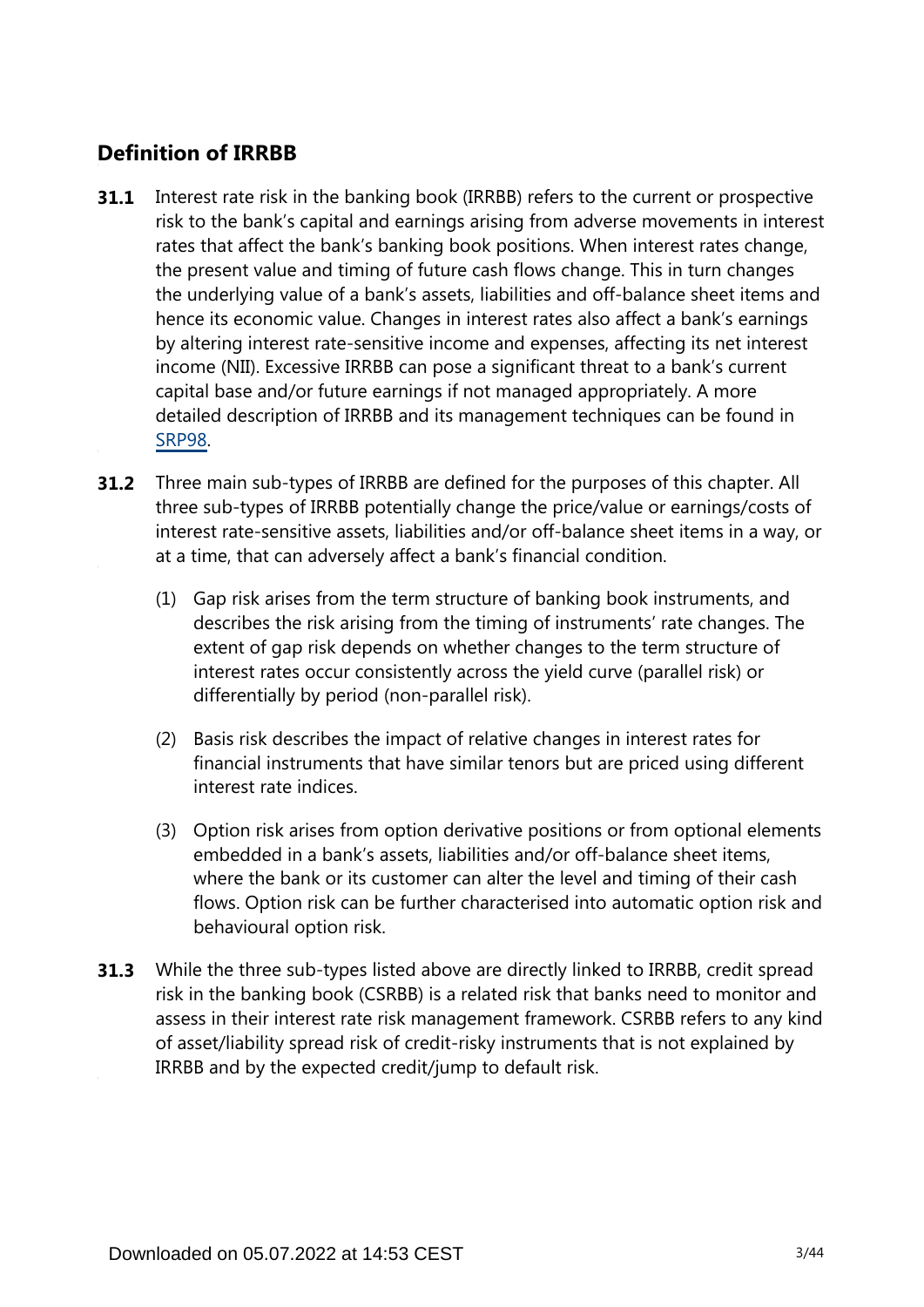## **Principles for banks and supervisors on interest rate risk**

- **31.4** The following principles define supervisory expectations on the management of IRRBB. Principles 1 to 7 are of general application for the management of IRRBB, covering expectations for a bank's IRRBB management process, in particular the need for effective IRRBB identification, measurement, monitoring and control activities. Principles 8 and 9 set out the expectations for market disclosures and banks' internal assessment of capital adequacy for IRRBB respectively. Principles 10 to 12 address the supervisory approach to banks' IRRBB management framework and capital adequacy.
	- (1) IRRBB is an important risk for all banks that must be specifically identified, measured, monitored and controlled. In addition, banks should monitor and assess CSRBB.
	- (2) The governing body of each bank is responsible for oversight of the IRRBB management framework, and the bank's risk appetite for IRRBB. Monitoring and management of IRRBB may be delegated by the governing body to senior management, expert individuals or an asset and liability management committee (henceforth, its delegates). Banks must have an adequate IRRBB management framework, involving regular independent reviews and evaluations of the effectiveness of the system.
	- (3) The banks' risk appetite for IRRBB should be articulated in terms of the risk to both economic value and earnings. Banks must implement policy limits that target maintaining IRRBB exposures consistent with their risk appetite.
	- (4) Measurement of IRRBB should be based on outcomes of both economic value and earnings-based measures, arising from a wide and appropriate range of interest rate shock and stress scenarios.
	- (5) In measuring IRRBB, key behavioural and modelling assumptions should be fully understood, conceptually sound and documented. Such assumptions should be rigorously tested and aligned with the bank's business strategies.
	- (6) Measurement systems and models used for IRRBB should be based on accurate data, and subject to appropriate documentation, testing and controls to give assurance on the accuracy of calculations. Models used to measure IRRBB should be comprehensive and covered by governance processes for model risk management, including a validation function that is independent of the development process.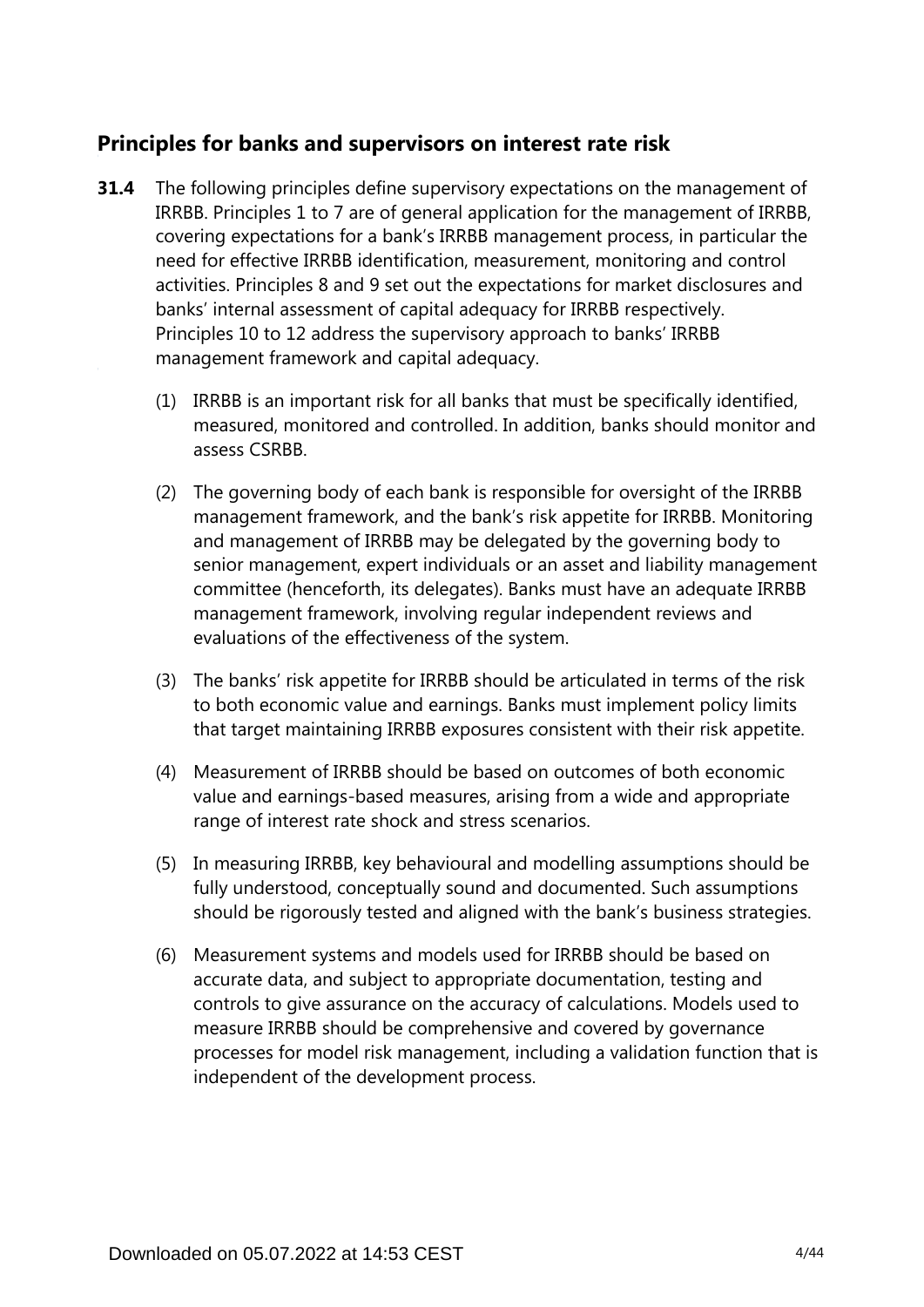- (7) Measurement outcomes of IRRBB and hedging strategies should be reported to the governing body or its delegates on a regular basis, at relevant levels of aggregation (by consolidation level and currency).
- (8) Information on the level of IRRBB exposure and practices for measuring and controlling IRRBB must be disclosed to the public on a regular basis.
- (9) Capital adequacy for IRRBB must be specifically considered as part of the Internal Capital Adequacy Assessment Process (ICAAP) approved by the governing body, in line with the bank's risk appetite on IRRBB.
- (10) Supervisors should, on a regular basis, collect sufficient information from banks to be able to monitor trends in banks' IRRBB exposures, assess the soundness of banks' IRRBB management and identify outlier banks that should be subject to review and/or should be expected to hold additional regulatory capital.
- (11) Supervisors should regularly assess banks' IRRBB and the effectiveness of the approaches that banks use to identify, measure, monitor and control IRRBB. Supervisory authorities should employ specialist resources to assist with such assessments. Supervisors should cooperate and share information with relevant supervisors in other jurisdictions regarding the supervision of banks' IRRBB exposures.
- (12) Supervisors must publish their criteria for identifying outlier banks. Banks identified as outliers must be considered as potentially having undue IRRBB. When a review of a bank's IRRBB exposure reveals inadequate management or excessive risk relative to capital, earnings or general risk profile, supervisors must require mitigation actions and/or additional capital.
- **31.5** The implementation of these principles should be commensurate with the bank's nature, size and complexity as well as its structure, economic significance and general risk profile. This requires that supervisors gauge their responses where appropriate for banks with low IRRBB profiles. In particular, supervisors will focus on systemic risks that are inherent in large, complex or internationally active banks.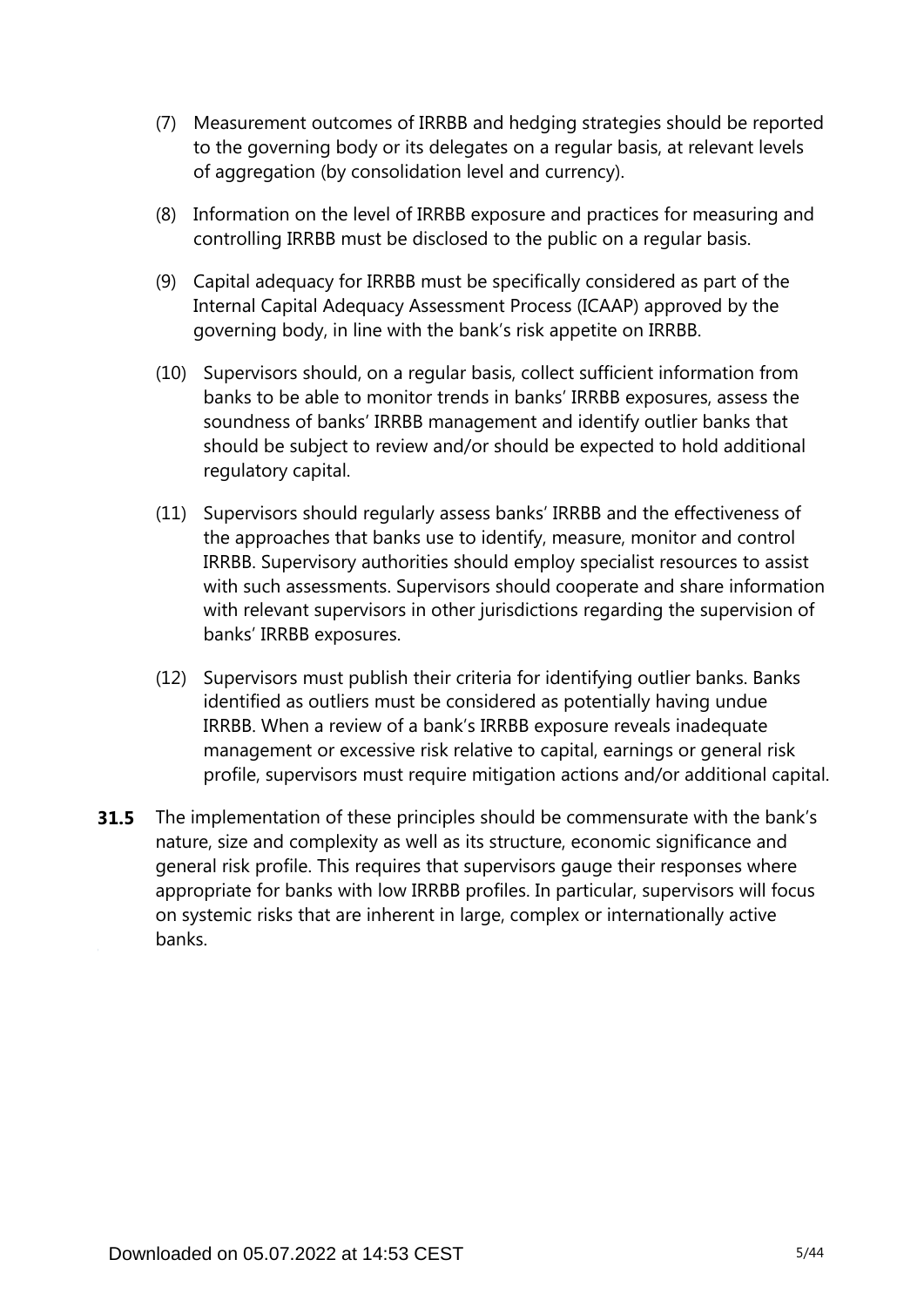## **Principle 1 – identification and monitoring of IRRBB**

- **31.6** IRRBB is an important risk that arises from banking activities, and is encountered by all banks. It arises because interest rates can vary significantly over time, while the business of banking typically involves intermediation activity that produces exposures to both maturity mismatch (eg long-maturity assets funded by shortmaturity liabilities) and rate mismatch (eg fixed rate loans funded by variable rate deposits). In addition, there are optionalities embedded in many of the common banking products (eg non-maturity deposits, term deposits, fixed rate loans) that are triggered in accordance with changes in interest rates.
- **31.7** All banks must be familiar with all elements of IRRBB, actively identify their IRRBB exposures and take appropriate steps to measure, monitor and control it.
- Banks must identify the IRRBB inherent in products and activities, and ensure that these are subject to adequate procedures and controls. Significant hedging or risk management initiatives must be approved before being implemented. Products and activities that are new to a bank must undergo a careful preacquisition review to ensure that the IRRBB characteristics are well understood and subject to a predetermined test phase before being fully rolled out. Prior to introducing a new product, hedging or risk-taking strategy, adequate operational procedures and risk control systems must be in place. The management of a bank' s IRRBB should be integrated within its broader risk management framework and aligned with its business planning and budgeting activities. **31.8**
- In identifying, measuring, monitoring and controlling IRRBB, banks should also ensure that CSRBB is properly monitored and assessed. **31.9**

## **Principle 2 – IRRBB management framework**

<span id="page-5-1"></span>**3[1](#page-5-0).10** The governing body $\frac{1}{2}$  has responsibility for understanding the nature and the level of the bank's IRRBB exposure. The governing body should approve broad business strategies as well as overall policies with respect to IRRBB. It should ensure that there is clear guidance regarding the acceptable level of IRRBB, given the bank's business strategies.

### *Footnotes*

<span id="page-5-0"></span>*[1](#page-5-1)*

*This refers to the body that supervises management. The structure of bank boards differs among countries. See the Corporate Governance Principles for Banks published by the Committee in July 2015.*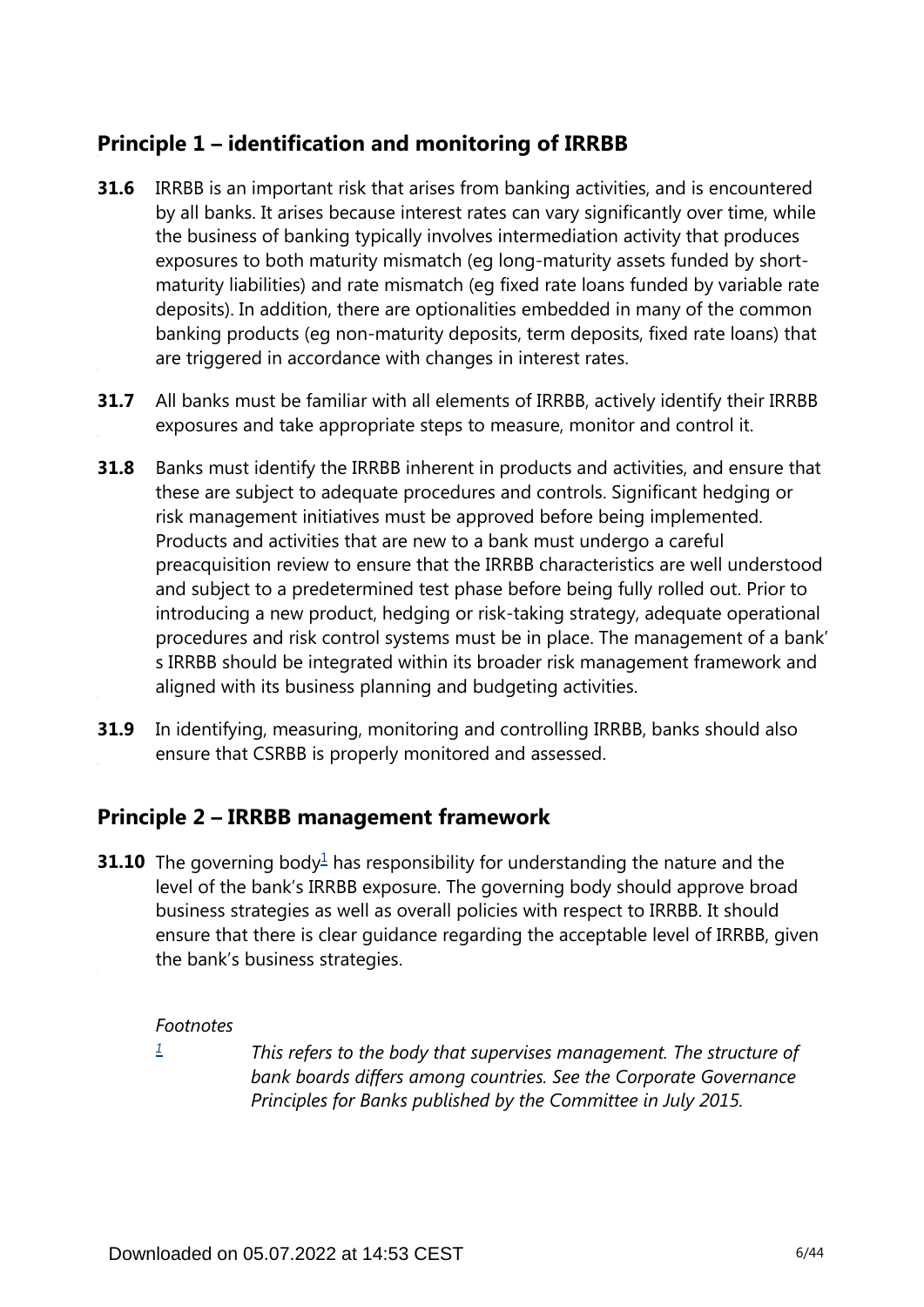## **31.11**

Accordingly, the governing body is responsible for ensuring that steps are taken by the bank to identify, measure, monitor and control IRRBB consistent with the approved strategies and policies. More specifically, the governing body or its delegates are responsible for setting:

- (1) appropriate limits on IRRBB, including the definition of specific procedures and approvals necessary for exceptions, and ensuring compliance with those limits;
- (2) adequate systems and standards for measuring IRRBB;
- (3) standards for measuring IRRBB, valuing positions and assessing performance, including procedures for updating interest rate shock and stress scenarios and key underlying assumptions driving the institution's IRRBB analysis;
- (4) a comprehensive IRRBB reporting and review process; and
- (5) effective internal controls and management information systems (MIS).
- **31.12** The governing body or its delegates should oversee the approval, implementation and review of IRRBB management policies, procedures and limits. The governing body should be informed regularly (at least semiannually) on the level and trend of the bank's IRRBB exposures. It should regularly review timely information that is sufficiently detailed to allow it to understand and assess the performance of its delegates in monitoring and controlling IRRBB in compliance with policies approved by the governing body. Such reviews should be carried out more frequently when the bank runs significant IRRBB exposures or has positions in complex IRRBB instruments.
- **31.13** While governing body members do not need individually to have detailed technical knowledge of complex financial instruments, or of quantitative risk management techniques, they should understand the implications of the bank's IRRBB strategies, including the potential linkages with and impact on market, liquidity, credit and operational risk. Some of the members should have sufficient technical knowledge to question and challenge the reports made to the governing body. Governing body members are responsible for ensuring that senior management has the capability and skills to understand IRRBB, and that adequate resources are devoted to IRRBB management.
- **31.14** Many governing bodies delegate the task for developing IRRBB policies and practices to senior management, expert individuals or an asset and liability management committee (ALCO). In the case of an ALCO, it should meet regularly and include representatives from each major department connected to IRRBB.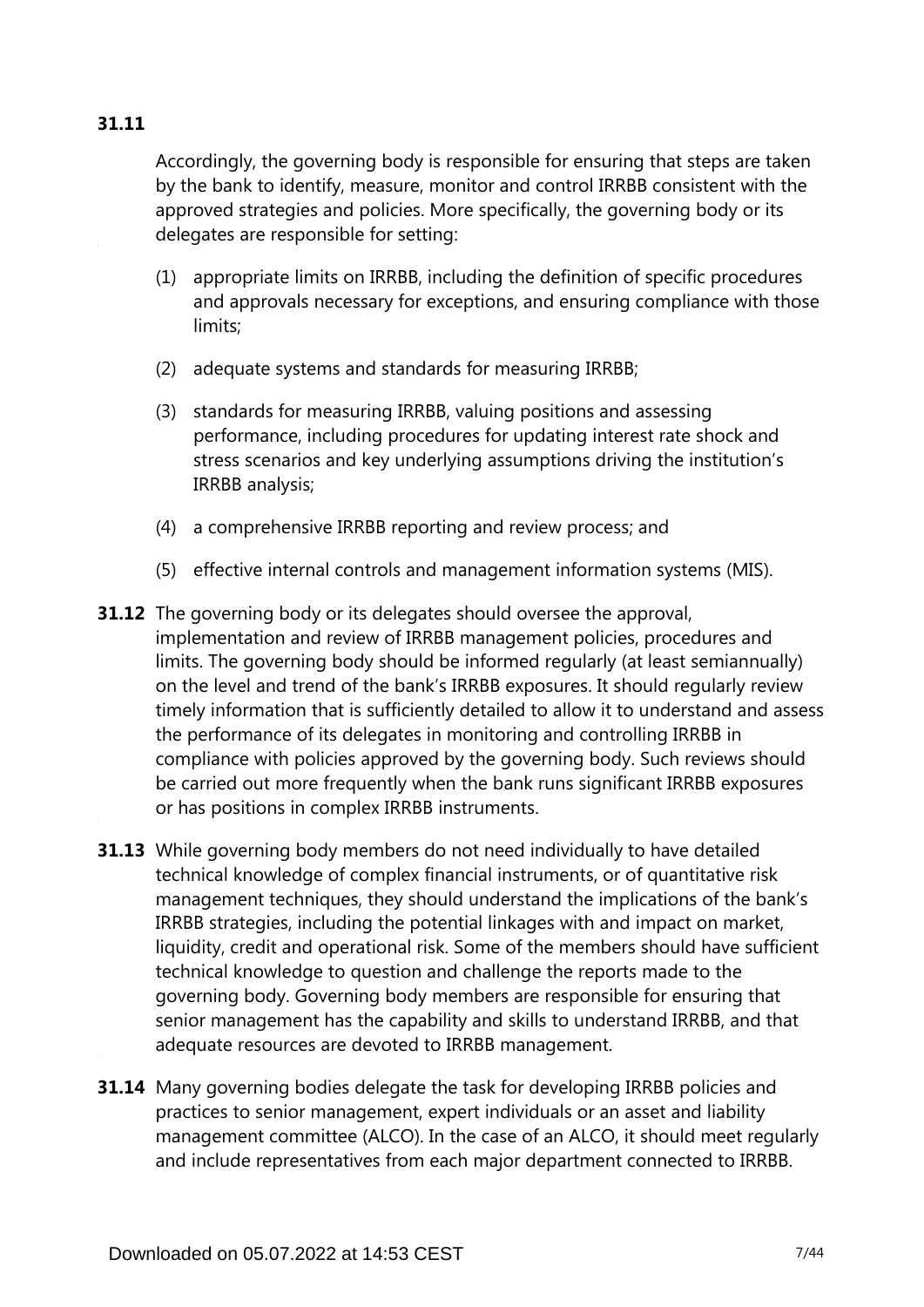- **31.15** The governing body should clearly identify its delegates for managing IRRBB and, to avoid potential conflicts of interest, should ensure that there is adequate separation of responsibilities in key elements of the risk management process. Banks should have IRRBB identification, measurement, monitoring and control functions with clearly defined responsibilities that are sufficiently independent from risk-taking functions of the bank and that report IRRBB exposures directly to the governing body or its delegates.
- **31.16** The governing body's delegates for IRRBB should include members with clear lines of authority over the units responsible for establishing and managing positions. There should be a clear communication channel to convey the delegates' directives to these line units.
- **31.17** The governing body should ensure that the bank's organisational structure enables its delegates to carry out their responsibilities, and facilitates effective decision-making and good governance. The governing body should encourage discussions between its members and its delegates – as well as between its delegates and others in the bank – regarding the IRRBB management process. The risk management and strategic planning areas of the bank should also communicate regularly to facilitate evaluations of risk arising from future business.
- **31.18** Banks should have adequate internal controls to ensure the integrity of their IRRBB management process. The internal controls should promote effective and efficient operations, reliable financial and regulatory reporting, and compliance with relevant laws, regulations and bank policies.
- **31.19** With regard to IRRBB control policies and procedures, banks should have appropriate approval processes, exposure limits, reviews and other mechanisms designed to provide a reasonable assurance that risk management objectives are being achieved.
- **31.20** In addition, banks should have in place regular evaluations and reviews of their internal control system and risk management processes. This includes ensuring that personnel comply with established policies and procedures. Such reviews should also address any significant changes that may affect the effectiveness of controls (including changes in market conditions, personnel, technology and structures of compliance with exposure limits), and ensure that there are appropriate escalation procedures for any exceeded limits. Banks should ensure that all such evaluations and reviews are conducted regularly by individuals and /or units that are independent of the function they are assigned to review. When revisions or enhancements to internal controls are warranted, there should be an internal review mechanism in place to ensure that these are implemented in a timely manner.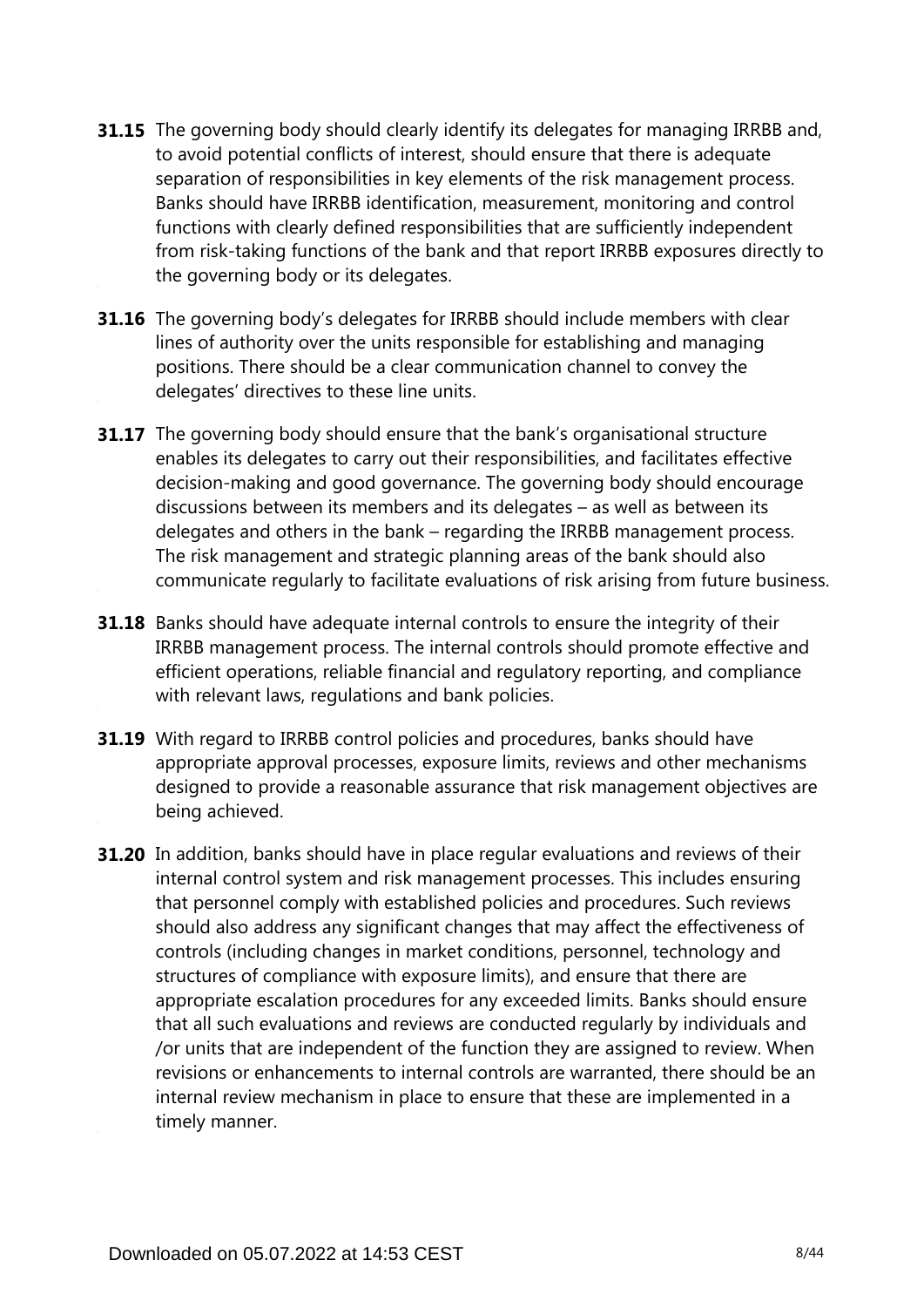## **31.21**

Banks should have their IRRBB identification, measurement, monitoring and control processes reviewed by an independent auditing function (such as an internal or external auditor) on a regular basis. In such cases, reports written by internal/external auditors or other equivalent external parties (such as consultants) should be made available to relevant supervisory authorities.

## **Principle 3 – IRRBB risk appetite**

<span id="page-8-1"></span>**31.[2](#page-8-0)2** Banks should have clearly defined risk appetite statements<sup>2</sup> that are approved by the governing body and implemented through comprehensive risk appetite frameworks, ie policies and procedures for limiting and controlling IRRBB. The risk appetite framework should delineate delegated powers, lines of responsibility and accountability over IRRBB management decisions and should clearly define authorised instruments, hedging strategies and risk-taking opportunities. All IRRBB policies should be reviewed periodically (at least annually) and revised as needed.

#### *Footnotes*

<span id="page-8-0"></span>*[2](#page-8-1)*

*A risk appetite statement is a written articulation of the aggregated level and types of IRRBB exposures that a bank will accept, or avoid, in order to achieve its business objectives.*

**31.23** Policy limits set by the governing bodies should be consistent with the bank's overall approach for measuring IRRBB. Aggregate risk limits, clearly articulating the amount of IRRBB acceptable to the governing body, should be applied on a consolidated basis and, as appropriate, at the level of individual affiliates. Limits may be associated with specific scenarios of changes in interest rates and/or term structures, such as an increase or decrease of a particular size or a change in shape. The interest rate movements used in developing these limits should represent meaningful shock and stress situations, taking into account historical interest rate volatility and the time required by management to mitigate those risk exposures.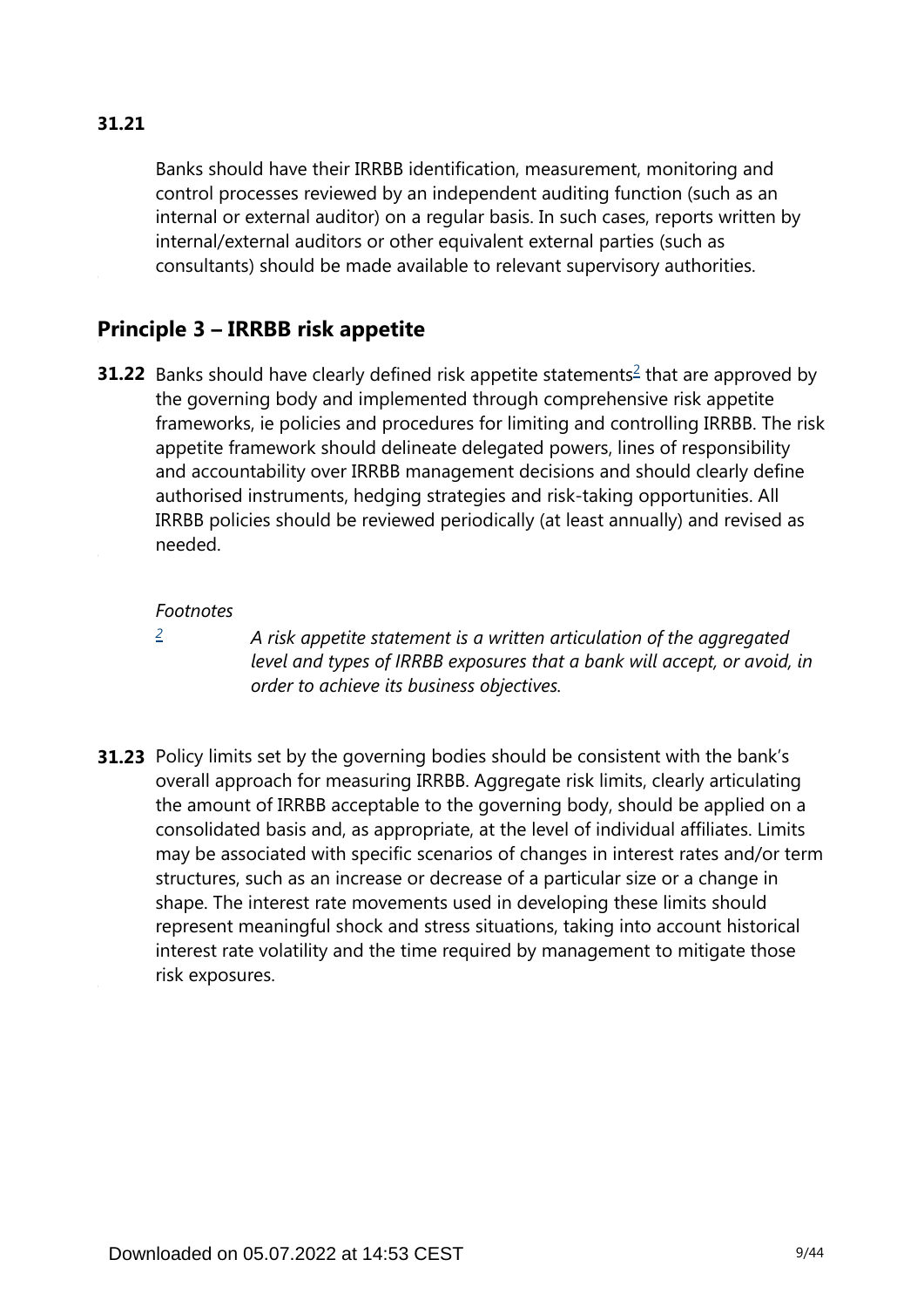**31.24** Policy limits should be appropriate to the nature, size, complexity and capital adequacy of the bank, as well as its ability to measure and manage its risks. Depending on the nature of a bank's activities and business model, sub-limits may also be identified for individual business units, portfolios, instrument types or specific instruments. The level of detail of risk limits should reflect the characteristics of the bank's holdings, including the various sources of the bank's IRRBB exposures. Banks with significant exposures to gap risk, basis risk or

positions with explicit or embedded options should establish risk tolerances appropriate for these risks.

<span id="page-9-1"></span>**31.25** The governing body or its delegates should approve major hedging or risk-taking initiatives in advance of implementation. $3$  A dedicated set of risk limits should be developed to monitor the evolution of hedging strategies that rely on instruments such as derivatives, and to control mark-to-market risks in instruments that are accounted for at market value. Proposals to use new instrument types or new strategies (including hedging) should be assessed to ensure that the resources required to establish sound and effective IRRBB management of the product or activity have been identified, that the proposed activities are in line with the bank's overall risk appetite, and procedures to identify, measure, monitor and control the risks of the proposed product or activity have been established.

#### *Footnotes*

*[3](#page-9-1)*

*Positions related to internal risk transfers between the banking book and the trading book should be properly documented.*

<span id="page-9-3"></span><span id="page-9-0"></span>**31.26** There should be systems in place to ensure that positions that exceed, or are likely to exceed, limits defined by the governing body or its delegates should receive prompt management attention and be escalated without delay. There should be a clear policy on who will be informed, how the communication will take place and the actions which will be taken in response to an exception. $4$ 

### *Footnotes*

<span id="page-9-2"></span>*[4](#page-9-3)*

*Limits could be absolute in the sense that they should never be exceeded or of whether, under specific circumstances, breaches of limits can be tolerated for a predetermined short period of time.*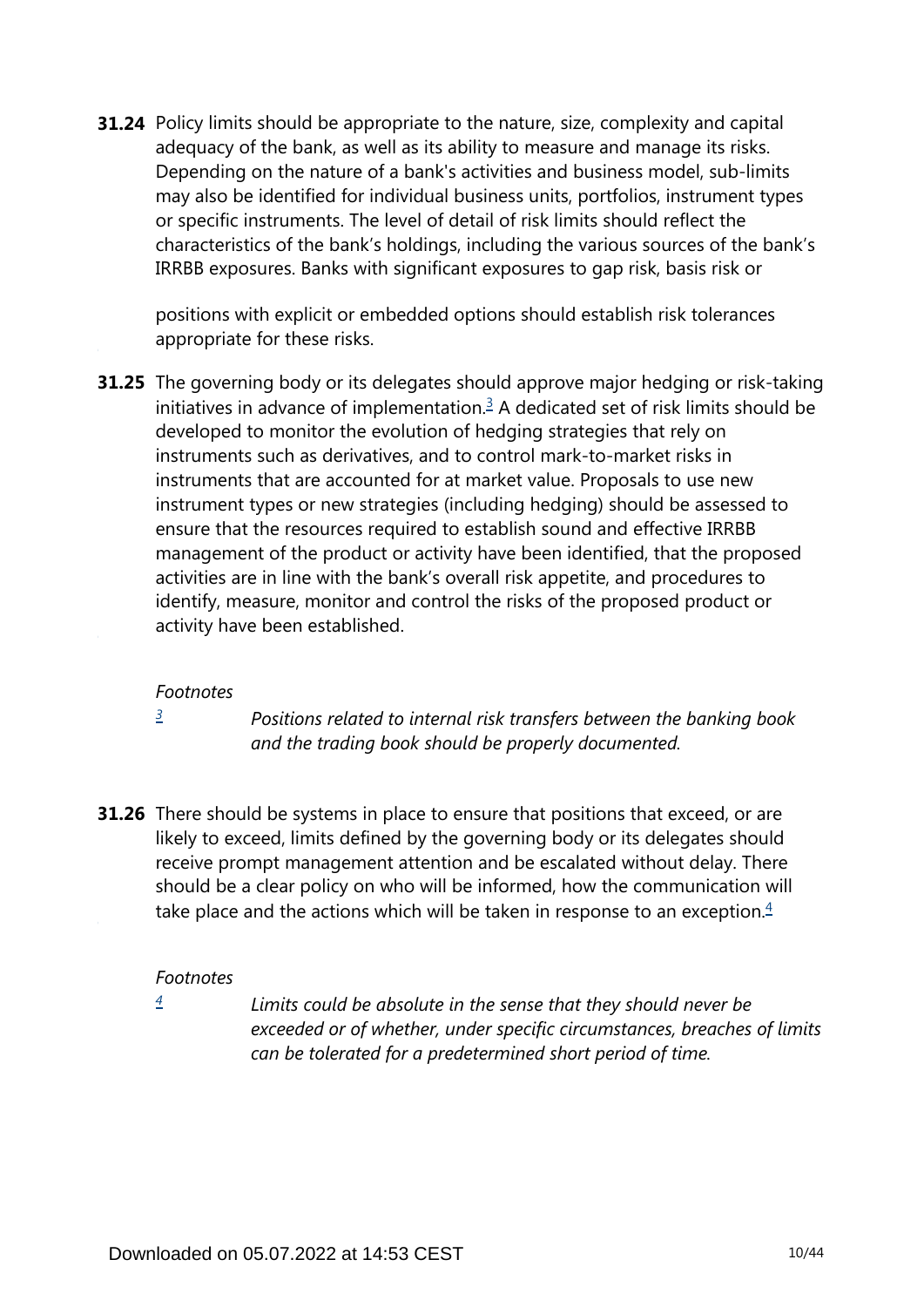## **Principle 4 – IRRBB measurement**

- **31.27** Banks' internal measurement systems (IMS) should capture all material sources of IRRBB and assess the effect of market changes on the scope of their activities. In addition to the impact of an interest rate shock on its economic value, a bank's policy approach should take into account its ability to generate stable earnings sufficient to maintain its normal business operations.
- **31.28** Banks should pay attention to the complementary nature of economic value and earnings-based measures in their risk and internal capital assessments, in particular in terms of:
	- (1) outcomes: economic value measures compute a change in the net present value of the bank's assets, liabilities and off-balance sheet items subject to specific interest rate shock and stress scenarios, while earnings-based measures focus on changes to future profitability within a given time horizon eventually affecting future levels of a bank's own equity capital;
	- (2) assessment horizons: economic value measures reflect changes in value over the remaining life of the bank's assets, liabilities and off-balance sheet items, ie until all positions have run off, while earnings-based measures cover only the short to medium term, and therefore do not fully capture those risks that will continue to impact profit and loss accounts beyond the period of estimation; and
	- (3) future business/production: economic value measures consider the net present value of repricing cash flows of instruments on the bank's balance sheet or accounted for as an off-balance sheet item (ie a run-off view). Earnings measures may, in addition to a run-off view, assume rollover of maturing items (ie a constant balance sheet view) and/or assess the scenarioconsistent impact on the bank's future earnings inclusive of future business (ie a dynamic view). $\frac{5}{7}$  $\frac{5}{7}$  $\frac{5}{7}$

### <span id="page-10-1"></span>*Footnotes*

<span id="page-10-0"></span>*[5](#page-10-1)*

*A dynamic view can be useful for business planning and budgeting purposes. However, dynamic approaches are dependent on key variables and assumptions that are extremely difficult to project with accuracy over an extended period and can potentially hide certain key underlying risk exposures.*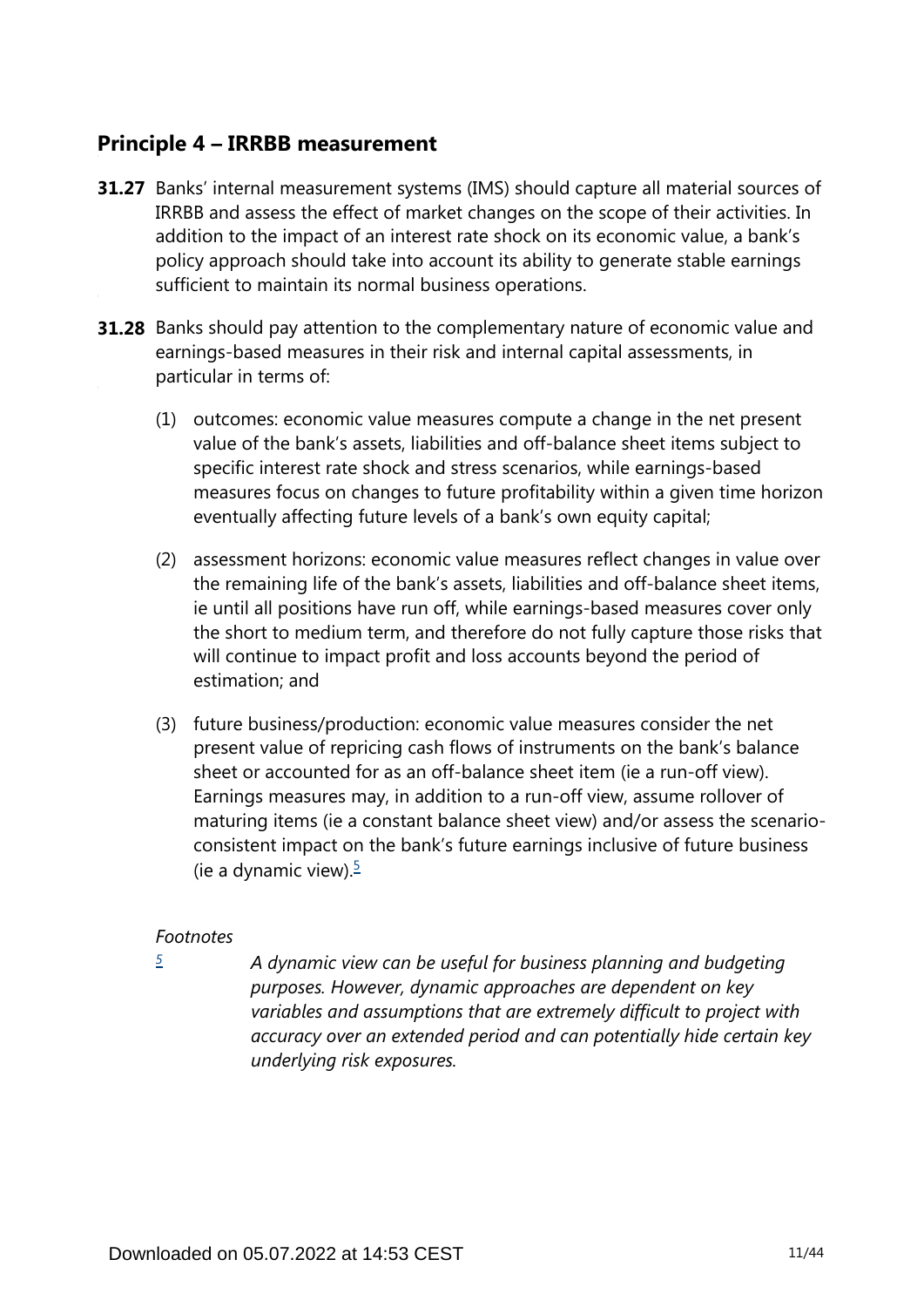- While the economic value and earnings-based measures share certain **31.29** commonalities, the Committee observes that most commercial banks primarily utilise the latter for IRRBB management, whereas regulators tend to endorse the former as a benchmark for comparability and capital adequacy. The Committee acknowledges the importance of managing IRRBB through both economic value and earnings-based measures. If a bank solely minimises its economic value risk by matching the repricing of its assets with liabilities beyond the short term, it could run the risk of earnings volatility.
- **31.30** Banks' IMS for IRRBB should be able to accommodate the calculation of the impact on economic value and earnings of multiple scenarios, based on:
	- (1) internally selected interest rate shock scenarios addressing the bank's risk profile, according to its ICAAP;
	- (2) historical and hypothetical interest rate stress scenarios, which tend to be more severe than shock scenarios;
	- (3) the six prescribed interest rate shock scenarios set out in [SRP31.90](https://www.bis.org/basel_framework/chapter/SRP/31.htm?tldate=20281012&inforce=20191215&published=20191215#paragraph_SRP_31_20191215_31_90) to [SRP31.](https://www.bis.org/basel_framework/chapter/SRP/31.htm?tldate=20281012&inforce=20191215&published=20191215#paragraph_SRP_31_20191215_31_93) [93;](https://www.bis.org/basel_framework/chapter/SRP/31.htm?tldate=20281012&inforce=20191215&published=20191215#paragraph_SRP_31_20191215_31_93) and
	- (4) any additional interest rate shock scenarios required by supervisors.
- **31.31** Banks should measure their vulnerability to loss under stressful market conditions – including the breakdown of key assumptions – and consider those results when establishing and reviewing their policies and limits for IRRBB.
- **31.32** A bank should develop and implement an effective stress testing framework for IRRBB as part of its broader risk management and governance processes. This should feed into the decision-making process at the appropriate management level, including strategic decisions (eg business and capital planning decisions) of the governing body or its delegates. In particular, IRRBB stress testing should be considered in the ICAAP, requiring banks to undertake rigorous, forward-looking stress testing that identifies events of severe changes in market conditions which could adversely impact the bank's capital or earnings, possibly also through changes in the behaviour of its customer base.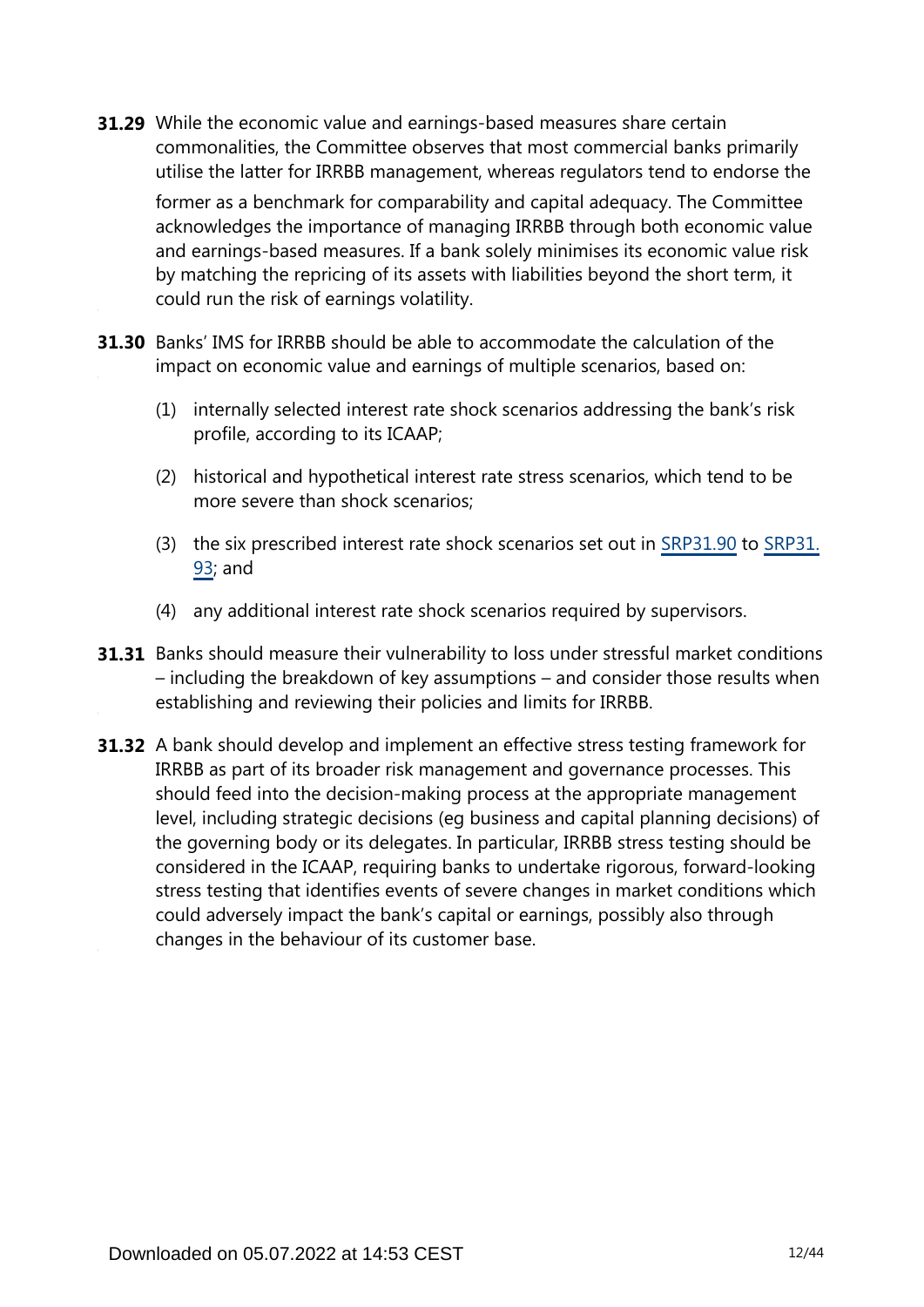**31.33** A bank's stress testing framework for IRRBB should be commensurate with its nature, size and complexity as well as business activities and overall risk profile. The framework should include clearly defined objectives, scenarios tailored to the bank's businesses and risks, well documented assumptions and sound methodologies. The framework will be used to assess the potential impact of the scenarios on the bank's financial condition, enable ongoing and effective review processes for stress tests and recommend actions based on the stress test results.

IRRBB stress tests should play an important role in the communication of risks, both within the bank and externally with supervisors and the market through appropriate disclosures.

- **31.34** The identification of relevant shock and stress scenarios for IRRBB, the application of sound modelling approaches and the appropriate use of the stress testing results require the collaboration of different experts within a bank (eg traders, the treasury department, the finance department, the ALCO, the risk management and risk control departments and/or the bank's economists). A stress-testing programme for IRRBB should ensure that the opinions of the experts are taken into account.
- **31.35** Banks should determine, by currency, a range of potential interest rate movements against which they will measure their IRRBB exposures. Management should ensure that risk is measured under a reasonable range of potential interest rate scenarios, including some containing severe stress elements. In developing the scenarios, banks should consider a variety of factors, such as the shape and level of the current term structure of interest rates and the historical and implied volatility of interest rates. In low interest rate environments, banks should also consider negative interest rate scenarios and the possibility of asymmetrical effects of negative interest rates on their assets and liabilities.
- **31.36** A bank should consider the nature and sources of its IRRBB exposures, the time it would need to take action to reduce or unwind unfavourable IRRBB exposures, and its capability/willingness to withstand accounting losses in order to reposition its risk profile. A bank should select scenarios that provide meaningful estimates of risk and include a range of shocks that is sufficiently wide to allow the governing body or its delegates to understand the risk inherent in the bank's products and activities. When developing interest rate shock and stress scenarios for IRRBB, banks should consider the following: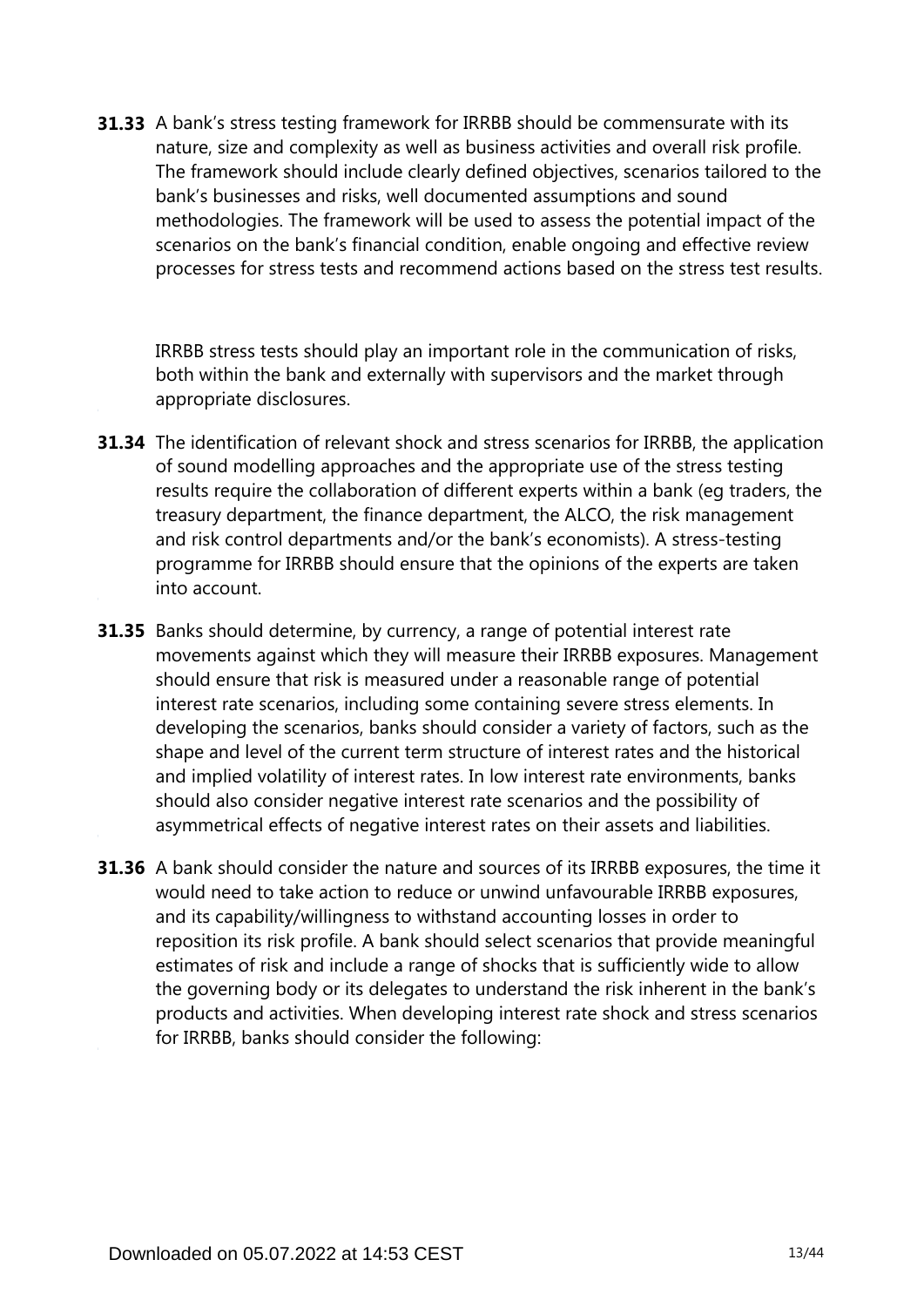- (1) The scenarios should be sufficiently wide-ranging to identify parallel and non-parallel gap risk, basis risk and option risk. In many cases, static interest rate shocks may be insufficient to assess IRRBB exposure adequately. Banks should ensure that the scenarios are both severe and plausible, in light of the existing level of interest rates and the interest rate cycle.
- (2) Special consideration should be given to instruments or markets where concentrations exist, because those positions may be more difficult to liquidate or offset in a stressful market environment.
- (3) Banks should assess the possible interaction of IRRBB with its related risks, as well as other risks (eg credit risk, liquidity risk).
- (4) Banks should assess the effect of adverse changes in the spreads of new assets/liabilities replacing those assets/liabilities maturing over the horizon of the forecast on their NII.
- (5) Banks with significant option risk should include scenarios that capture the exercise of such options. For example, banks that have products with sold caps or floors should include scenarios that assess how the risk positions would change should those caps or floors move into the money. Given that the market value of options also fluctuates with changes in the volatility of interest rates, banks should develop interest rate assumptions to measure their IRRBB exposures to changes in interest rate volatilities.
- (6) Banks should specify, in building their interest rate shock and stress scenarios, the term structure of interest rates that will be incorporated and the basis relationship between yield curves, rate indices etc. Banks should also estimate how interest rates that are administered or managed by management (eg prime rates or retail deposit rates, as opposed to those that are purely market-driven) might change. Management should document how these assumptions are derived.
- **31.37** In addition, forward-looking scenarios should incorporate changes in portfolio composition due to factors under the control of the bank (eg the bank's acquisition and production plans) as well as external factors (eg changing competitive, legal or tax environments); new products where only limited historical data are available; new market information and new emerging risks that are not necessarily covered by historical stress episodes.
- <span id="page-13-0"></span>**31.38** Further, banks should perform qualitative and quantitative reverse stress tests<sup>[6](#page-14-0)</sup> in order to:
	- (1) identify interest rate scenarios that could severely threaten a bank's capital and earnings; and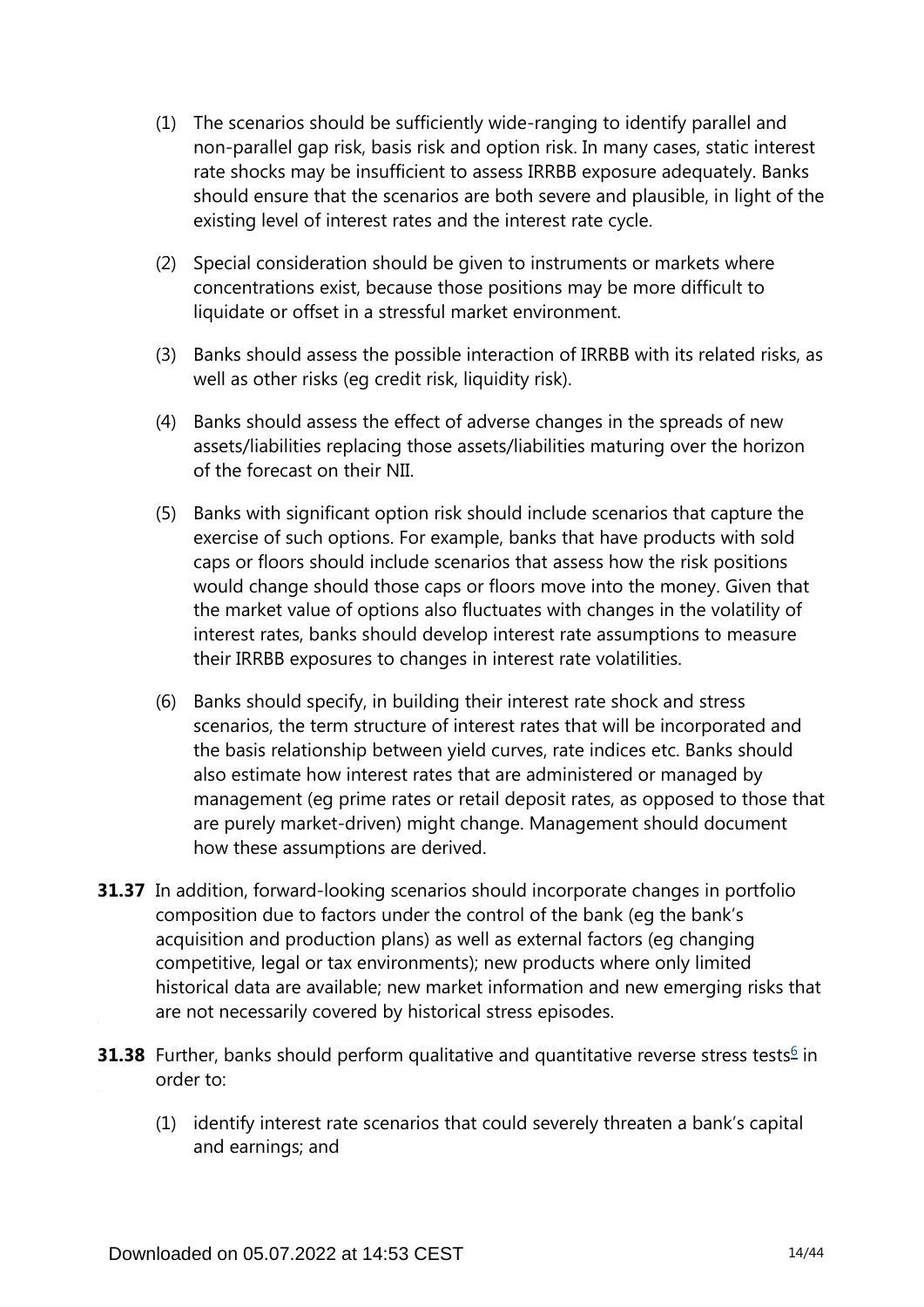(2) reveal vulnerabilities arising from its hedging strategies and the potential behavioural reactions of its customers.

#### *Footnotes*

*[6](#page-13-0)*

*See the Principles of sound stress testing practices and supervision published by the Committee in October 2018.*

## <span id="page-14-0"></span>**Principle 5 – behavioural and modelling assumptions**

- **31.39** Both economic value and earnings-based measures of IRRBB are significantly impacted by a number of assumptions made for the purposes of risk quantification, namely:
	- (1) expectations for the exercise of interest rate options (explicit and embedded) by both the bank and its customers under specific interest rate shock and stress scenarios;
	- (2) treatment of balances and interest flows arising from non-maturity deposits (NMDs);
	- (3) treatment of own equity in economic value measures; and
	- (4) the implications of accounting practices for IRRBB.
- **31.40** Hence, when assessing its IRRBB exposures, a bank should make judgments and assumptions about how an instrument's actual maturity or repricing behaviour may vary from the instrument's contractual terms because of behavioural optionalities.
- **31.41** Common products with behavioural optionalities include:
	- (1) Fixed rate loans subject to prepayment risk Banks should understand the nature of prepayment risk for their portfolios and make reasonable and prudent estimates of the expected prepayments. The assumptions underlying the estimates and where prepayment penalties or other contractual features affect the embedded optionality effect should be documented. There are several factors that are important determinants of the bank's estimate of the effect of each interest rate shock and stress scenario on the average prepayment speed. Specifically, a bank must assess the expected average prepayment speed under each scenario.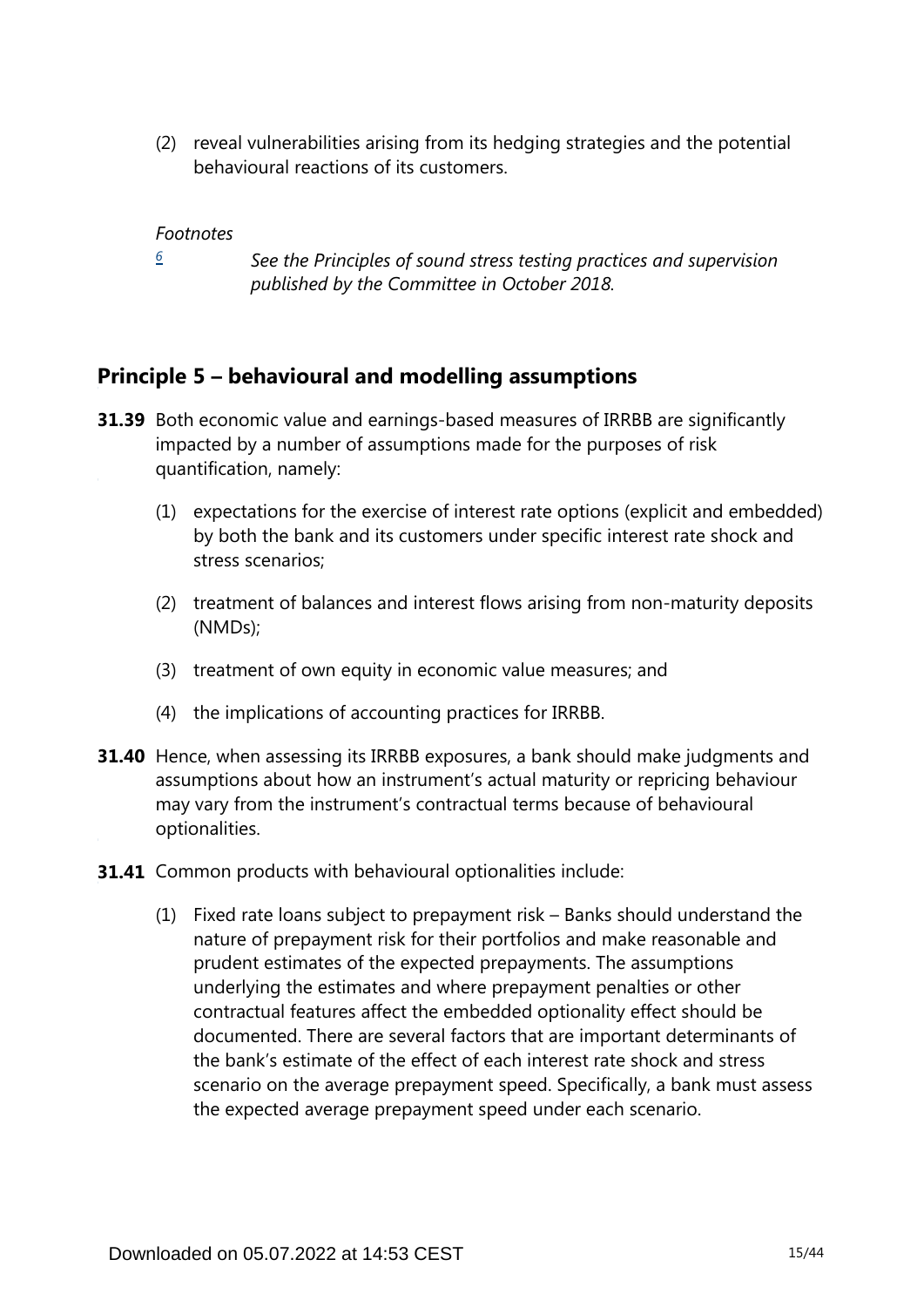(2) Fixed rate loan commitments – Banks may sell options to retail customers (eg prospective mortgage buyers or renewers) whereby, for a limited period,

the customers can choose to draw down a loan at a committed rate. Unlike loan commitments to corporates, where drawdowns strongly reflect characteristics of automatic interest rate options, mortgage commitments (ie pipelines) to retail customers are impacted by other drivers.

- (3) Term deposits subject to early redemption risk Banks may attract deposits with a contractual maturity term or with step-up clauses that enable the depositor at different time periods to modify the speed of redemption. The classification scheme should be documented, whether a term deposit is deemed to be subject to redemption penalties or to other contractual features that preserve the cash flow profile of the instrument.
- (4) NMDs Behavioural assumptions for deposits that have no specific repricing date can be a major determinant of IRRBB exposures under the economic value and earnings-based measures. Banks should document, monitor and regularly update key assumptions for NMD balances and behaviour used in their IMS. To determine the appropriate assumptions for its NMDs, a bank should analyse its depositor base in order to identify the proportion of core deposits (ie NMDs which are unlikely to reprice even under significant changes in interest rate environment). Assumptions should vary according to depositor characteristics (eg retail/wholesale) and account characteristics (eg transactional/non-transactional).
- **31.42** Modelling assumptions should be conceptually sound and reasonable, and consistent with historical experience. Banks must carefully consider how the exercise of the behavioural optionality will vary not only under the interest rate shock and stress scenario but also across other dimensions. For instance, considerations may include those set out in Table 1.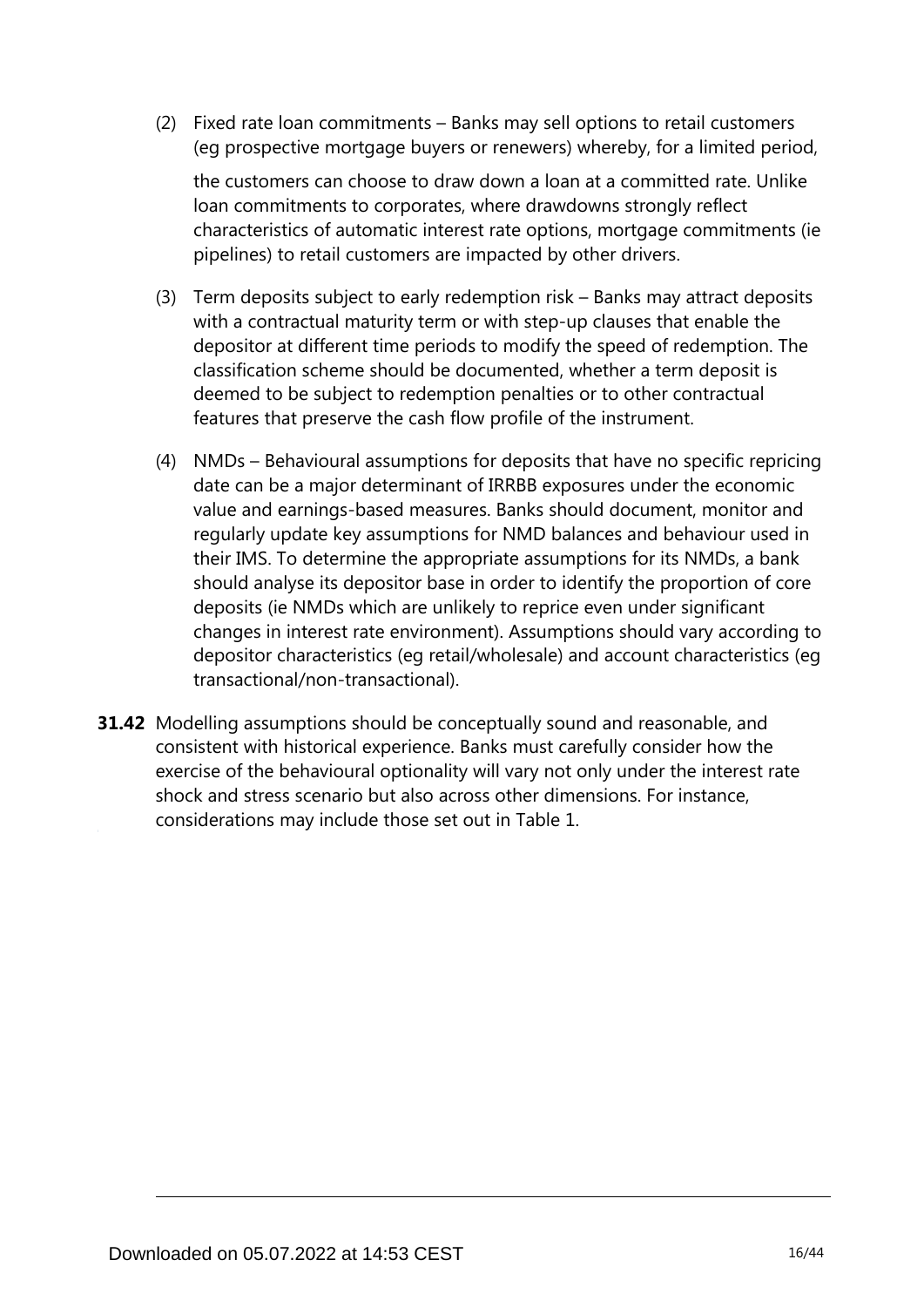Considerations affecting behavioural optionality Table 1

| Product                                              | Dimensions influencing the exercise of the embedded behavioural<br>options                                                                                                                                                                                                                                                                                                                                                                      |
|------------------------------------------------------|-------------------------------------------------------------------------------------------------------------------------------------------------------------------------------------------------------------------------------------------------------------------------------------------------------------------------------------------------------------------------------------------------------------------------------------------------|
| Fixed rate loans<br>subject to<br>prepayment risk    | Loan size, loan-to-value ratio, borrower characteristics, contractual<br>interest rates, seasoning, geographical location, original and<br>remaining maturity, and other historical factors.<br>Other macroeconomic variables such as stock indices,<br>unemployment rates, gross domestic product (GDP), inflation and<br>housing price indices should be considered in modelling<br>prepayment behaviour.                                     |
| Fixed rate loan<br>commitments                       | Borrower characteristics, geographical location (including<br>competitive environment and local premium conventions),<br>customer relationship with bank as evidenced by cross-products,<br>remaining maturity of the commitment, seasoning and remaining<br>term of the mortgage.                                                                                                                                                              |
| Term deposits<br>subject to early<br>redemption risk | Deposit size, depositor characteristics, funding channel (eg direct<br>or brokered deposit), contractual interest rates, seasonal factors,<br>geographical location and competitive environment, remaining<br>maturity and other historical factors.<br>Other macroeconomic variables such as stock indices,<br>unemployment rates, GDP, inflation and housing price indices<br>should be considered in modelling deposit redemption behaviour. |
| <b>NMDs</b>                                          | Responsiveness of product rates to changes in market interest<br>rates, current level of interest rates, spread between a bank's offer<br>rate and market rate, competition from other firms, the bank's<br>geographical location and demographic and other relevant<br>characteristics of its customer base.                                                                                                                                   |

**31.43** In addition, banks with positions denominated in different currencies can expose themselves to IRRBB in each of those currencies. Since yield curves vary from currency to currency, banks generally need to assess exposures in each currency. Banks with the necessary skills and sophistication, and with material multicurrency exposures, may choose to include, in their IMS, methods to aggregate their IRRBB in different currencies using assumptions about the correlation between interest rates in different currencies.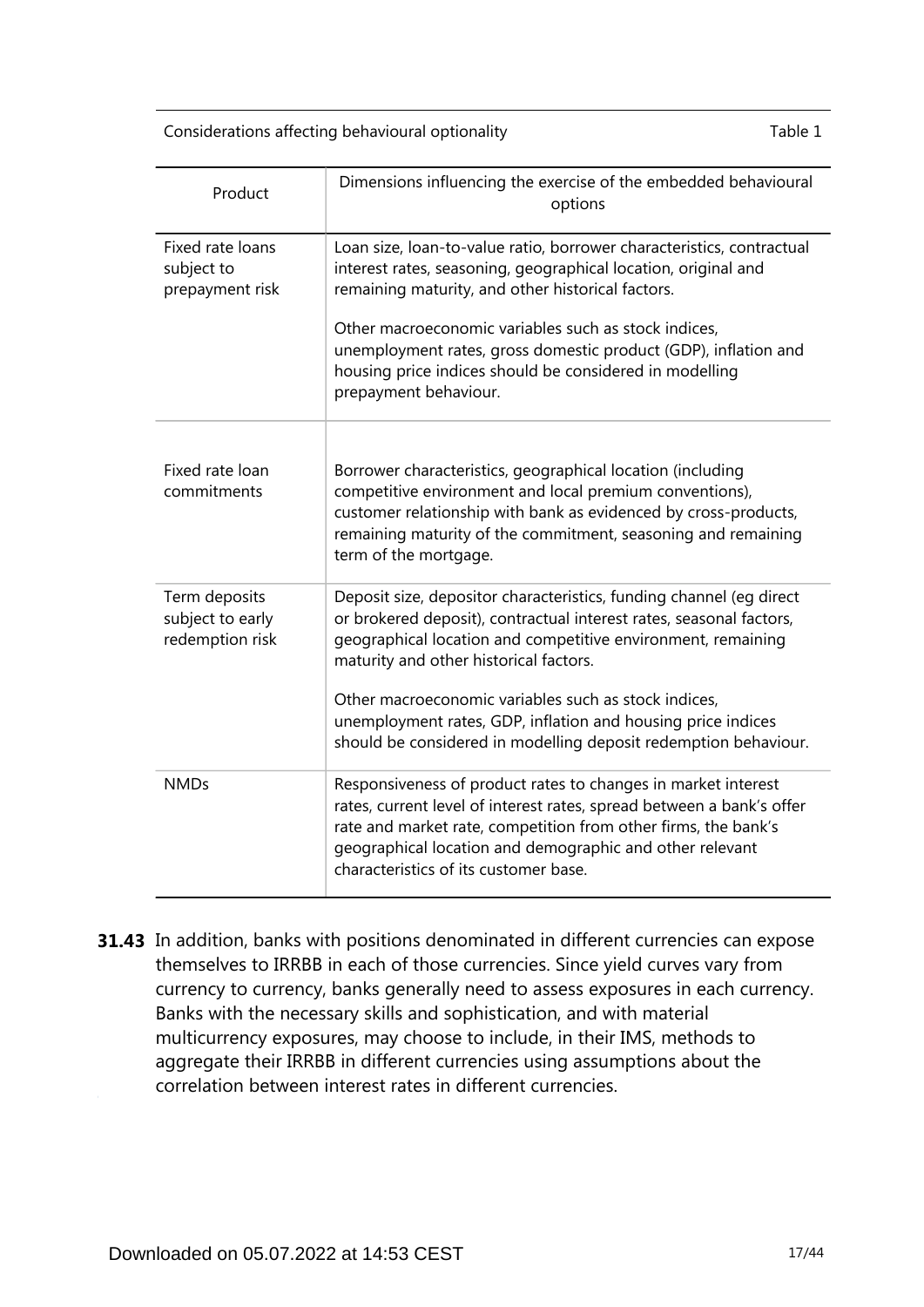Further, banks should consider the materiality of the impact of behavioural optionalities within floating rate loans. For instance, the behaviour of prepayments arising from embedded caps and floors could impact the banks' economic value of equity.

- **31.45** Banks should be able to test the appropriateness of key behavioural assumptions, and all changes to the assumptions of key parameters should be documented (eg by comparing the economic value of equity measured under their IMS with the standardised framework in [SRP31.94](https://www.bis.org/basel_framework/chapter/SRP/31.htm?tldate=20281012&inforce=20191215&published=20191215#paragraph_SRP_31_20191215_31_94) to [SRP31.129](https://www.bis.org/basel_framework/chapter/SRP/31.htm?tldate=20281012&inforce=20191215&published=20191215#paragraph_SRP_31_20191215_31_129)). Banks should periodically perform sensitivity analyses for key assumptions to monitor their impact on measured IRRBB. Sensitivity analyses should be performed with reference to both economic value and earnings-based measures.
- **31.46** The most significant assumptions underlying the system should be documented and clearly understood by the governing body or its delegates. Documentation should also include descriptions on how those assumptions could potentially affect the bank's hedging strategies.
- **31.47** As market conditions, competitive environments and strategies change over time, the bank should review significant measurement assumptions at least annually and more frequently during rapidly changing market conditions. For example, if the competitive market has changed such that consumers now have lower transaction costs available to them for refinancing their residential mortgages, prepayments may become more sensitive to smaller reductions in interest rates.

## **Principle 6 – data integrity and model governance**

- **31.48** Accurate and timely measurement of IRRBB is necessary for effective risk management and control. A bank's risk measurement system should be able to identify and quantify the major sources of IRRBB exposure. The mix of a bank's business lines and the risk characteristics of its activities should guide management's selection of the most appropriate form of measurement system.
- **31.49** Banks should not rely on a single measure of risk, given that risk management systems tend to vary in how they capture the components of IRRBB. Instead, banks should use a variety of methodologies to quantify their IRRBB exposures under both the economic value and earnings-based measures, ranging from simple calculations based on static simulations using current holdings to more sophisticated dynamic modelling techniques that reflect potential future business activities.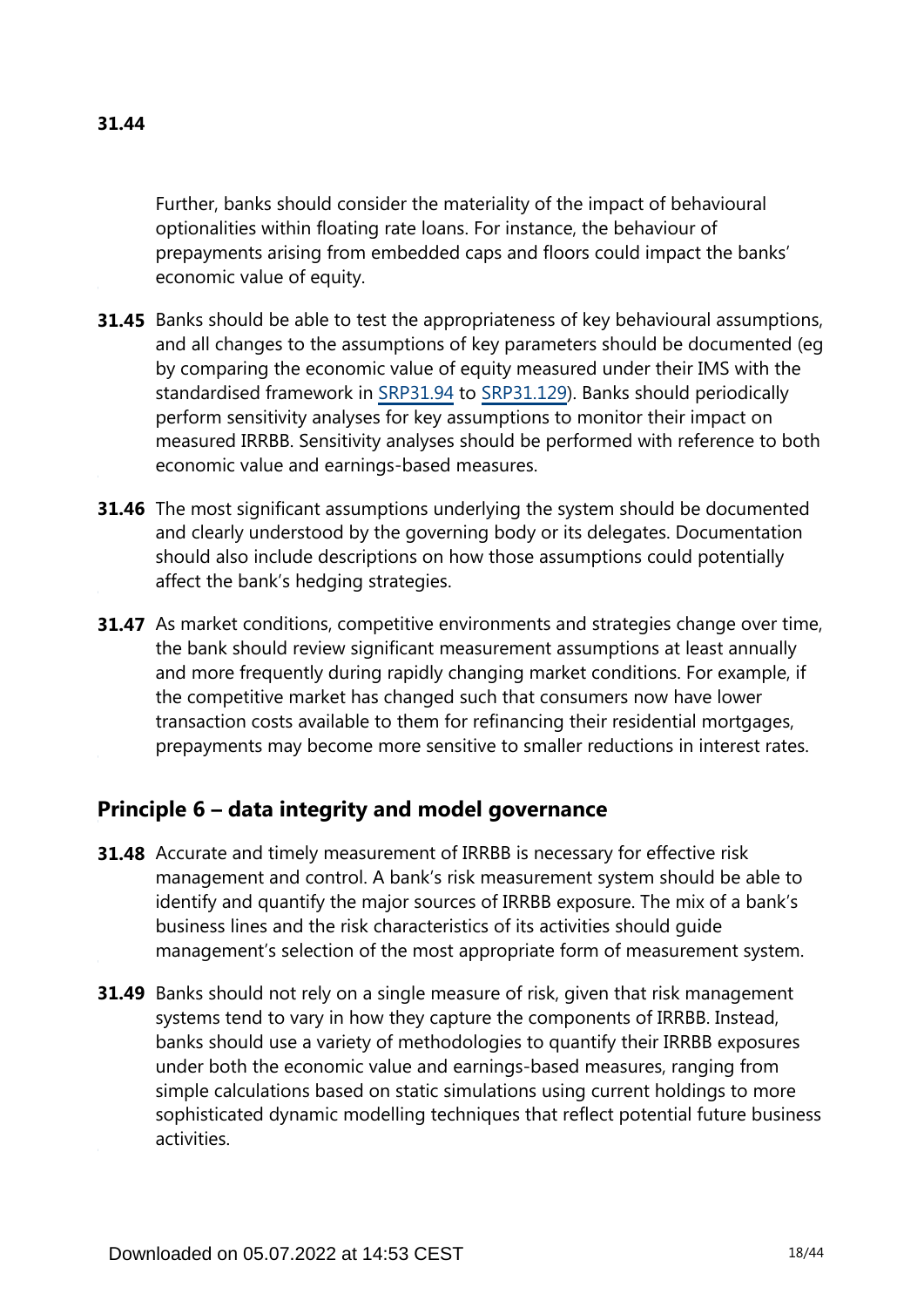## **31.50**

A bank's MIS should allow it to retrieve accurate IRRBB information in a timely manner. The MIS should capture interest rate risk data on all the bank's material IRRBB exposures. There should be sufficient documentation of the major data sources used in the bank's risk measurement process.

- **31.51** Data inputs should be automated as much as possible to reduce administrative errors. Data mapping should be periodically reviewed and tested against an approved model version. A bank should monitor the type of data extracts and set appropriate controls.
- Where cash flows are slotted into different time buckets (eg for gap analyses) or **31.52** assigned to different vertex points to reflect the different tenors of the interest rate curve, the slotting criteria should be stable over time to allow for a meaningful comparison of risk figures over different periods.
- **31.53** Banks' IMS should be able to compute economic value and earnings-based measures of IRRBB, as well as other measures of IRRBB prescribed by their supervisors, based on the interest rate shock and stress scenarios set out in [SRP31.](https://www.bis.org/basel_framework/chapter/SRP/31.htm?tldate=20281012&inforce=20191215&published=20191215#paragraph_SRP_31_20191215_31_30) [30](https://www.bis.org/basel_framework/chapter/SRP/31.htm?tldate=20281012&inforce=20191215&published=20191215#paragraph_SRP_31_20191215_31_30). It should also be sufficiently flexible to incorporate supervisory-imposed constraints on banks' internal risk parameter estimates.
- **31.54** The validation of IRRBB measurement methods and assessment of corresponding model risk should be included in a formal policy process that should be reviewed and approved by the governing body or its delegates. The policy should specify the management roles and designate who is responsible for the development, implementation and use of models. In addition, the model oversight responsibilities as well as policies including the development of initial and ongoing validation procedures, evaluation of results, approval, version control, exception, escalation, modification and decommission processes need to be specified and integrated within the governance processes for model risk management.
- **31.55** An effective validation framework should include three core elements:
	- (1) evaluation of conceptual/methodological soundness, including developmental evidence;
	- (2) ongoing model monitoring, including process verification and benchmarking; and
	- (3) outcomes analysis, including backtesting of key internal parameters (eg stability of deposits, prepayments, early redemptions, pricing of instruments).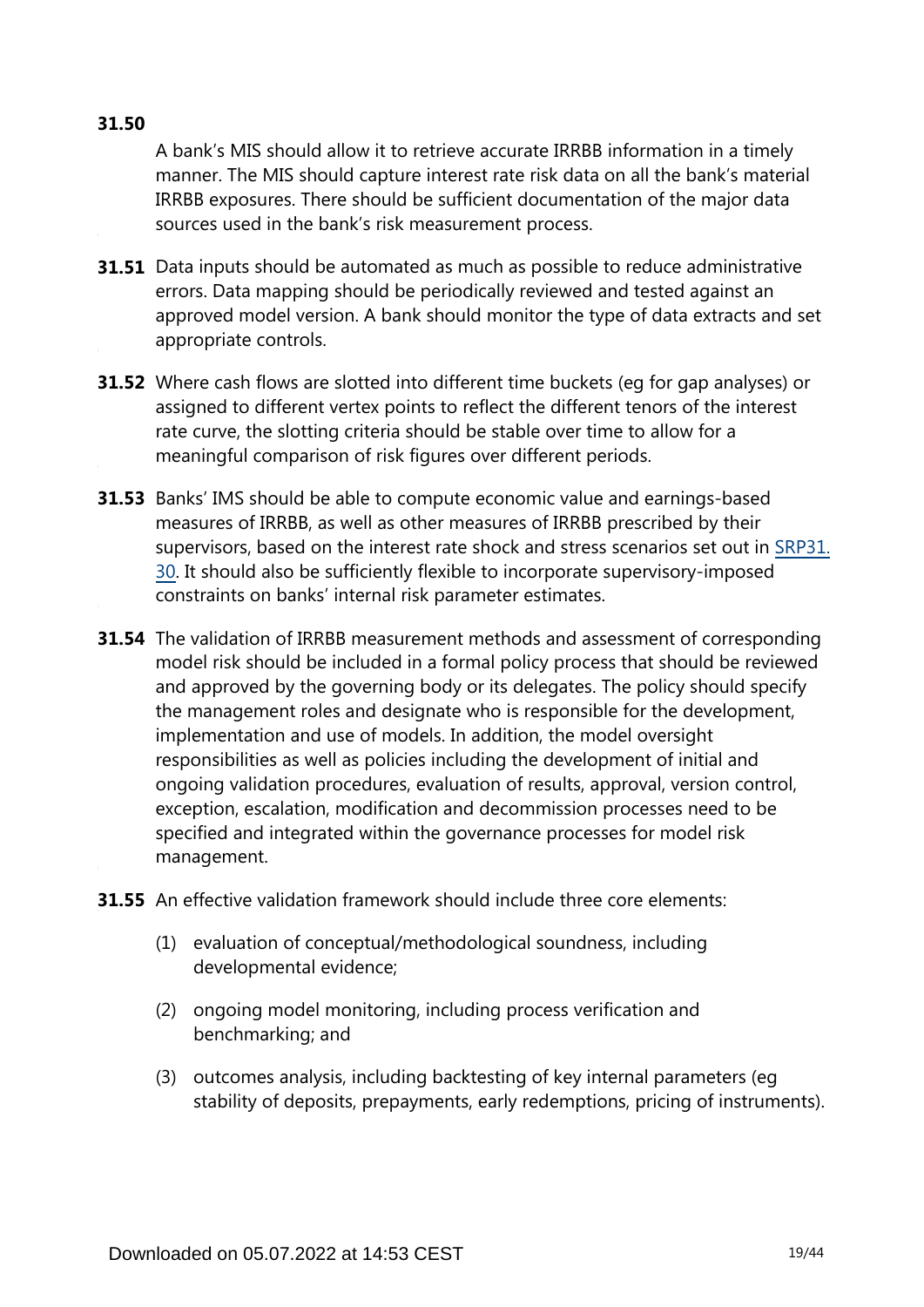**31.56** In addressing the expected initial and ongoing validation activities, the policy should establish a hierarchical process for determining model risk soundness

based on both quantitative and qualitative dimensions such as size, impact, past performance and familiarity with the modelling technique employed.

- **31.57** Model risk management for IRRBB measures should follow a holistic approach that begins with motivation, development and implementation by model owners and users. Prior to receiving authorisation for usage, the process for determining model inputs, assumptions, modelling methodologies and outputs should be reviewed and validated independently of the development of IRRBB models. The review and validation results and any recommendations on model usage should be presented to and approved by the governing body or its delegates. Upon approval, the model should be subject to ongoing review, process verification and validation at a frequency that is consistent with the level of model risk determined and approved by the bank.
- **31.58** The ongoing validation process should establish a set of exception trigger events that obligate the model reviewers to notify the governing body or its delegates in a timely fashion, in order to determine corrective actions and/or restrictions on model usage. Clear version control authorisations should be designated, where appropriate, to model owners. With the passage of time and due to observations and new information gained over time, an approved model may be modified or decommissioned. Banks should articulate policies for model transition, including change and version control authorisations and documentation.
- **31.59** IRRBB models might include those developed by third-party vendors. Model inputs or assumptions may also be sourced from related modelling processes or sub-models (both in-house and vendor-sourced) and should be included in the validation process. The bank should document and explain model specification choices as part of the validation process.
- **31.60** Banks that purchase IRRBB models should ensure there is adequate documentation of their use of those models, including any specific customisation. If vendors provide input for market data, behavioural assumptions or model settings, the bank should have a process in place to determine if those inputs are reasonable for its business and the risk characteristics of its activities.
- **31.61** Internal audit should review the model risk management process as part of its annual risk assessment and audit plans. The audit activity should not duplicate model risk management processes, but should review the integrity and effectiveness of the risk management system and the model risk management process.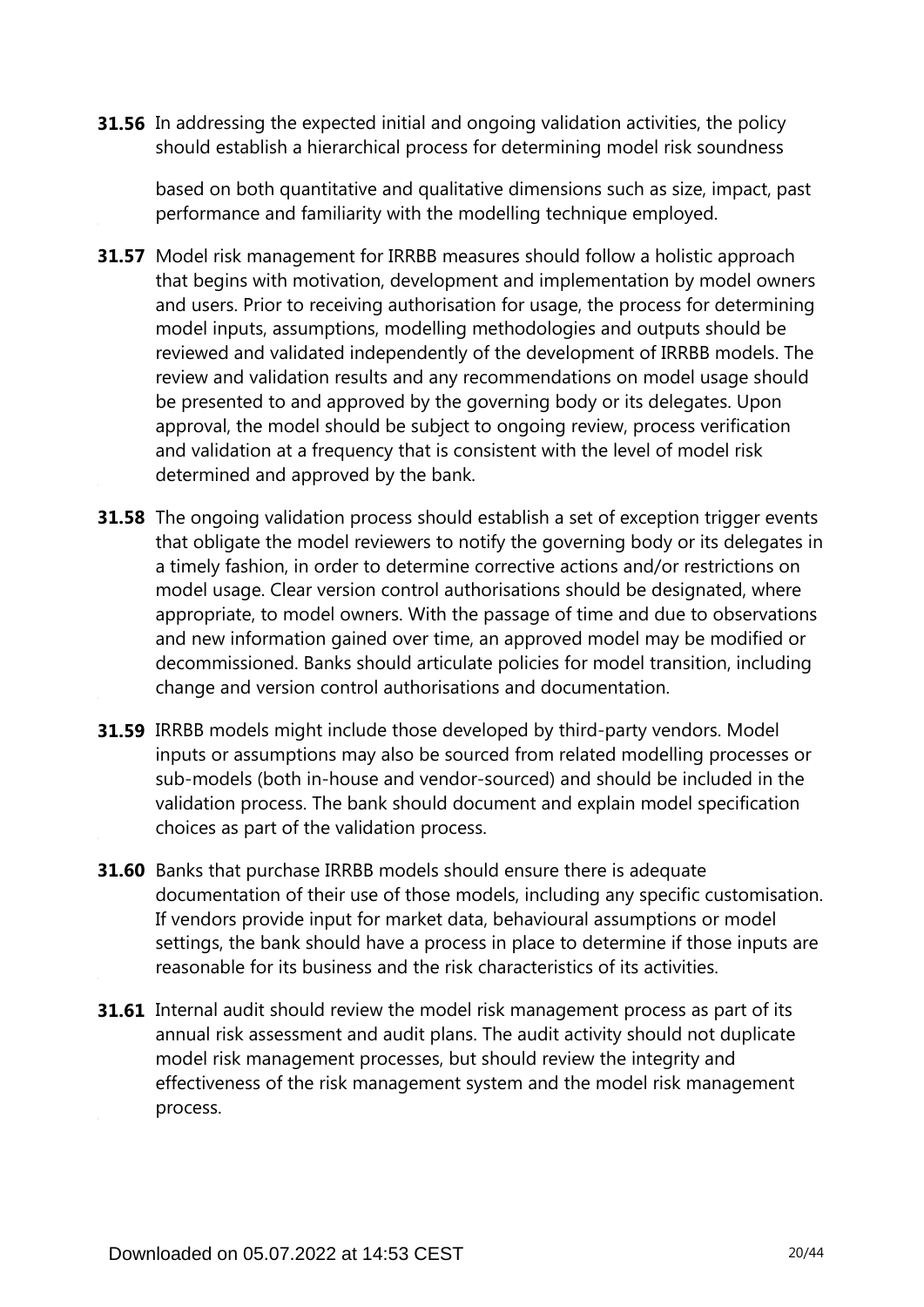## **Principle 7 – reporting to management**

- **31.62** The reporting of risk measures to the governing body or its delegates should be regular and should compare current exposure with policy limits. In particular, reporting should include the results of the periodic model reviews and audits as well as comparisons of past forecasts or risk estimates with actual results to inform potential modelling shortcomings on a regular basis. Portfolios that may be subject to significant mark-to-market movements should be clearly identified within the bank's MIS and subject to oversight in line with any other portfolios exposed to market risk.
- **31.63** While the types of reports prepared for the governing body or its delegates will vary based on the bank's portfolio composition, they should include at least the following:
	- (1) summaries of the bank's aggregate IRRBB exposures, and explanatory text that highlights the assets, liabilities, cash flows, and strategies that are driving the level and direction of IRRBB;
	- (2) reports demonstrating the bank's compliance with policies and limits;
	- (3) key modelling assumptions such as NMD characteristics, prepayments on fixed rate loans and currency aggregation;
	- (4) results of stress tests, including assessment of sensitivity to key assumptions and parameters; and
	- (5) summaries of the reviews of IRRBB policies, procedures and adequacy of the measurement systems, including any findings of internal and external auditors and/or other equivalent external parties (such as consultants).
- **31.64** Reports detailing the bank's IRRBB exposures should be provided to the bank's governing body or its delegates on a timely basis and reviewed regularly. The IRRBB reports should provide aggregate information as well as sufficient supporting detail to enable the governing body or its delegates to assess the sensitivity of the bank to changes in market conditions, with particular reference to portfolios that may potentially be subject to significant mark-to-market movements. The governing body or its delegates should review the bank's IRRBB management policies and procedures in light of the reports, to ensure that they remain appropriate and sound. The governing body or its delegates should also ensure that analysis and risk management activities related to IRRBB are conducted by competent staff with technical knowledge and experience, consistent with the nature and scope of the bank's activities.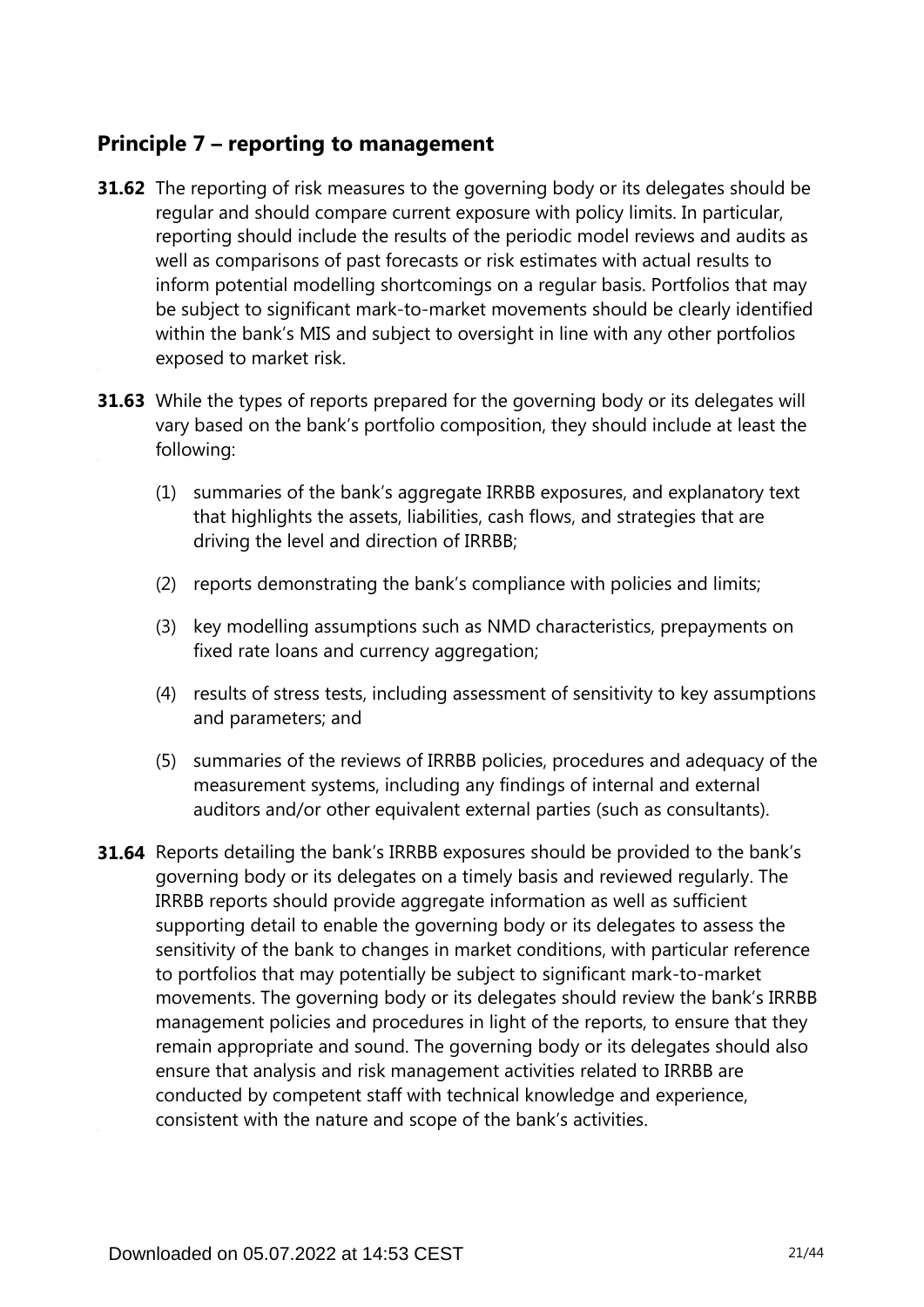## **Principle 8 – public disclosure**

**31.65** The level of IRRBB exposure should be measured and disclosed. Disclosure requirements are set out in [DIS70](https://www.bis.org/basel_framework/chapter/DIS/70.htm?tldate=20281012&inforce=20191215&published=20191215).

## **Principle 9 – IRRBB in the ICAAP**

- **31.66** Banks are responsible for evaluating the level of capital that they should hold, and for ensuring that this is sufficient to cover IRRBB and its related risks. The contribution of IRRBB to the overall internal capital assessment should be based on the bank's IMS outputs, taking account of key assumptions and risk limits. The overall level of capital should be commensurate with both the bank's actual measured level of risk (including for IRRBB) and its risk appetite, and be duly documented in its ICAAP report.
- **31.67** Banks should not only rely on supervisory assessments of capital adequacy for IRRBB, but should also develop their own methodologies for capital allocation, based on their risk appetite. In determining the appropriate level of capital, banks should consider both the amount and the quality of capital needed.
- **31.68** Capital adequacy for IRBBB should be considered in relation to the risks to economic value, given that such risks are embedded in the bank's assets, liabilities and off-balance sheet items. For risks to future earnings, given the possibility that future earnings may be lower than expected, banks should consider capital buffers.
- **31.69** Capital adequacy assessments for IRRBB should factor in:
	- (1) the size and tenor of internal limits on IRRBB exposures, and whether these limits are reached at the point of capital calculation;
	- (2) the effectiveness and expected cost of hedging open positions that are intended to take advantage of internal expectations of the future level of interest rates;
	- (3) the sensitivity of the internal measures of IRRBB to key modelling assumptions;
	- (4) the impact of shock and stress scenarios on positions priced off different interest rate indices (basis risk);
	- (5) the impact on economic value and NII of mismatched positions in different currencies;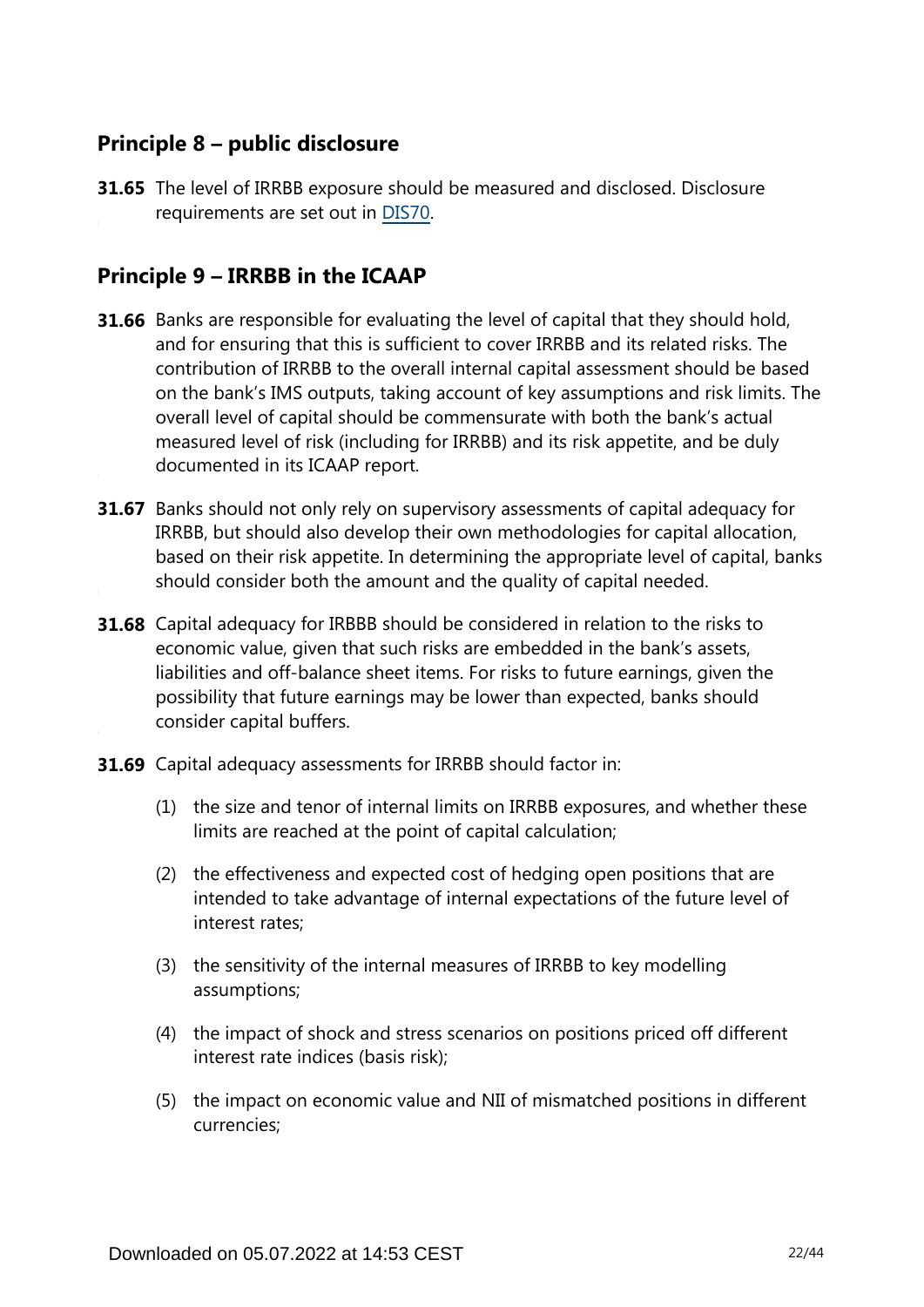- (6) the impact of embedded losses;
- (7) the distribution of capital relative to risks across legal entities that form part of a capital consolidation group, in addition to the adequacy of overall capital on a consolidated basis;
- (8) the drivers of the underlying risk; and
- (9) the circumstances under which the risk might crystallise.
- **31.70** The outcomes of the capital adequacy for IRRBB should be considered in a bank's ICAAP and flow through to assessments of capital associated with business lines.

## **Principle 10 – supervisory assessment of banks' IRRBB exposures**

- **31.71** Supervisors should, on a regular basis, collect sufficient information from banks to assess their IRRBB exposures. While the precise information obtained could differ among supervisors, the amount of information collected should at least allow the supervisor to assess the IRRBB exposures of the bank and to identify and monitor outlier banks under Principle 12.
- **31.72** Supervisors should ensure that the collection of information is comparable and consistent across the banks that they supervise. Supervisors should have discretionary powers to collect additional information to assess banks' IRRBB in line with Principle 11, including the sensitivity of their IMS calculations to changes in key assumptions. For example, supervisors may collect information on:
	- (1) the modelling of NMDs for IMS purposes and the sensitivity of a bank's economic value and earnings to changes in NMD assumptions;
	- (2) the impact of assumptions used regarding products with behavioural optionalities;
	- (3) the treatment of own equity in internal calculations and the extent to which this impacts the change in economic value of equity (EVE) number disclosed under Principle 8;
	- (4) repricing gaps of cash flows associated with their interest rate-sensitive assets, liabilities and off-balance sheet items (by significiant currencies);
	- (5) exposures to automatic interest rate options;
	- (6) the types of yield curve used for IMS purposes;
	- (7) the level of EVE if calculated using the standardised framework set out in [SRP31.94](https://www.bis.org/basel_framework/chapter/SRP/31.htm?tldate=20281012&inforce=20191215&published=20191215#paragraph_SRP_31_20191215_31_94) to [SRP31.129](https://www.bis.org/basel_framework/chapter/SRP/31.htm?tldate=20281012&inforce=20191215&published=20191215#paragraph_SRP_31_20191215_31_129); and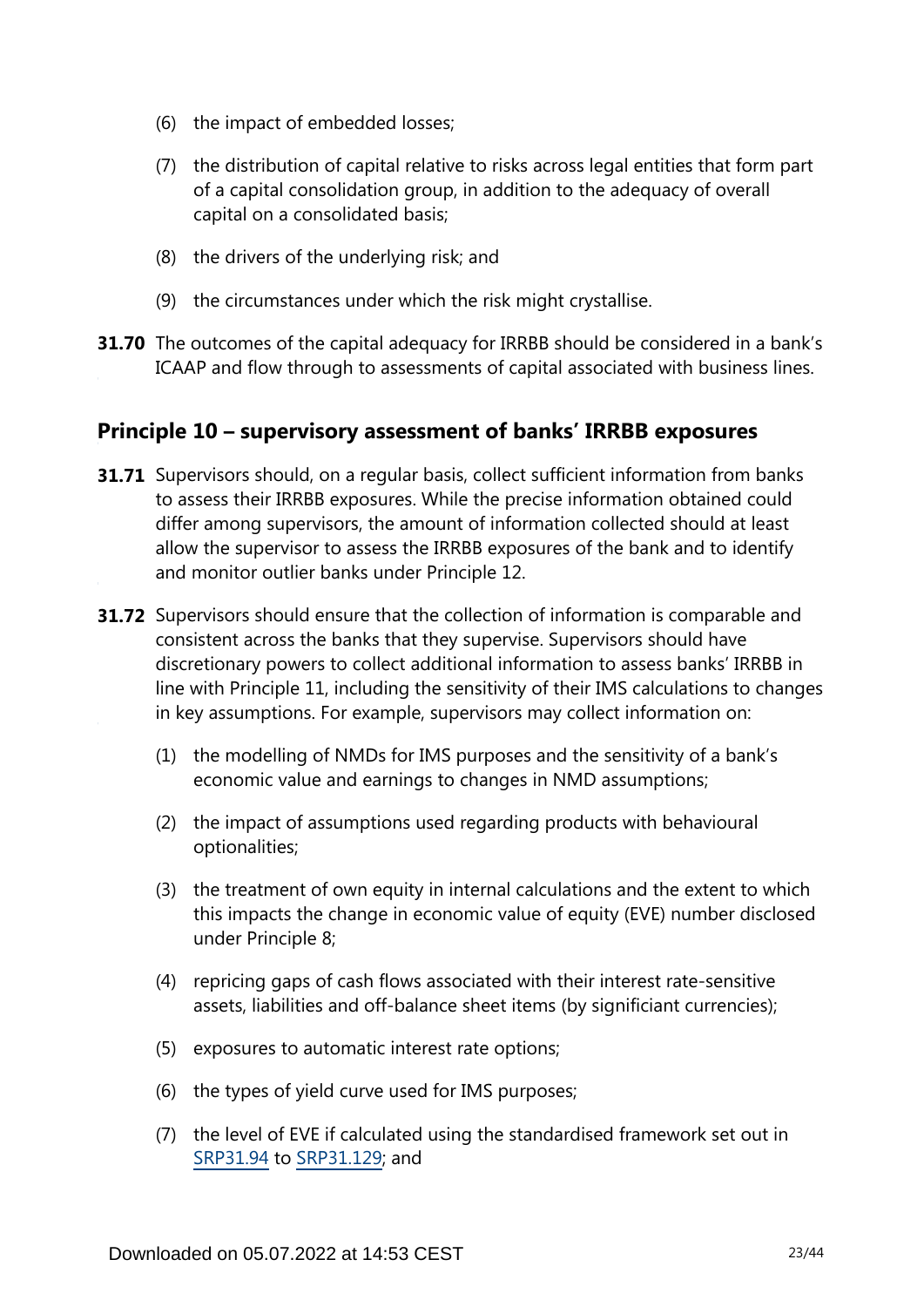- (8) economic value and earnings-based measures for interest rate shock and stress scenarios in addition to those prescribed in paragraphs [SRP31.90](https://www.bis.org/basel_framework/chapter/SRP/31.htm?tldate=20281012&inforce=20191215&published=20191215#paragraph_SRP_31_20191215_31_90) to [SRP31.93](https://www.bis.org/basel_framework/chapter/SRP/31.htm?tldate=20281012&inforce=20191215&published=20191215#paragraph_SRP_31_20191215_31_93) (including results based on banks' internally developed or other interest rate shock or stress scenarios).
- **31.73** Jurisdictions that intend to perform an off-site review of their banks' IRRBB should put in place adequate reporting schemes to enable peer comparison of banks and identification of banks for additional on-site work.

## **Principle 11 – supervisory assessment of banks' IRRBB management**

- **31.74** Supervisors should regularly evaluate the adequacy, integrity and effectiveness of a bank's IRRBB management framework and assess whether its practices comply with the stated objectives and risk tolerances set by its governing body, and with supervisory expectations as set out in Principles 1 to 7. Supervisors should take into account a bank's size and complexity at the time of assessment.
- **31.75** Supervisors should evaluate whether a bank's IMS provides a sufficient basis for identifying and measuring IRRBB, taking note particularly of the key assumptions that affect the measurement of IRRBB. Supervisors should request and evaluate information about significant model or policy changes that have occurred between their regular reviews and concentrate their efforts on reviewing the most material models and policies.
- **31.76** Supervisors should review regularly the outputs from the bank's IMS, including the bank's IRRBB exposures (both economic value and earnings-based measures) based on the internal calculations using at least the prescribed interest rate shock scenarios specified in [SRP31.90](https://www.bis.org/basel_framework/chapter/SRP/31.htm?tldate=20281012&inforce=20191215&published=20191215#paragraph_SRP_31_20191215_31_90) to [SRP31.93,](https://www.bis.org/basel_framework/chapter/SRP/31.htm?tldate=20281012&inforce=20191215&published=20191215#paragraph_SRP_31_20191215_31_93) as well as any additional interest rate shock and stress scenarios they determine should be assessed. Supervisors may also form their evaluation of a bank's IMS by applying supervisory estimates which they have developed. Supervisors should also review the information disclosed by banks under Principle 8.
- **31.77** When reviewing the bank's IRRBB exposures and forming conclusions about the quality of the bank's IRRBB management, supervisors should at a minimum, consider:
	- (1) the complexity and level of risk posed by the bank's assets, liabilities and offbalance sheet activities;
	- (2) the adequacy and effectiveness of oversight by the bank's governing body or its delegates;
	- (3) a bank's knowledge and ability to identify and manage the sources of IRRBB;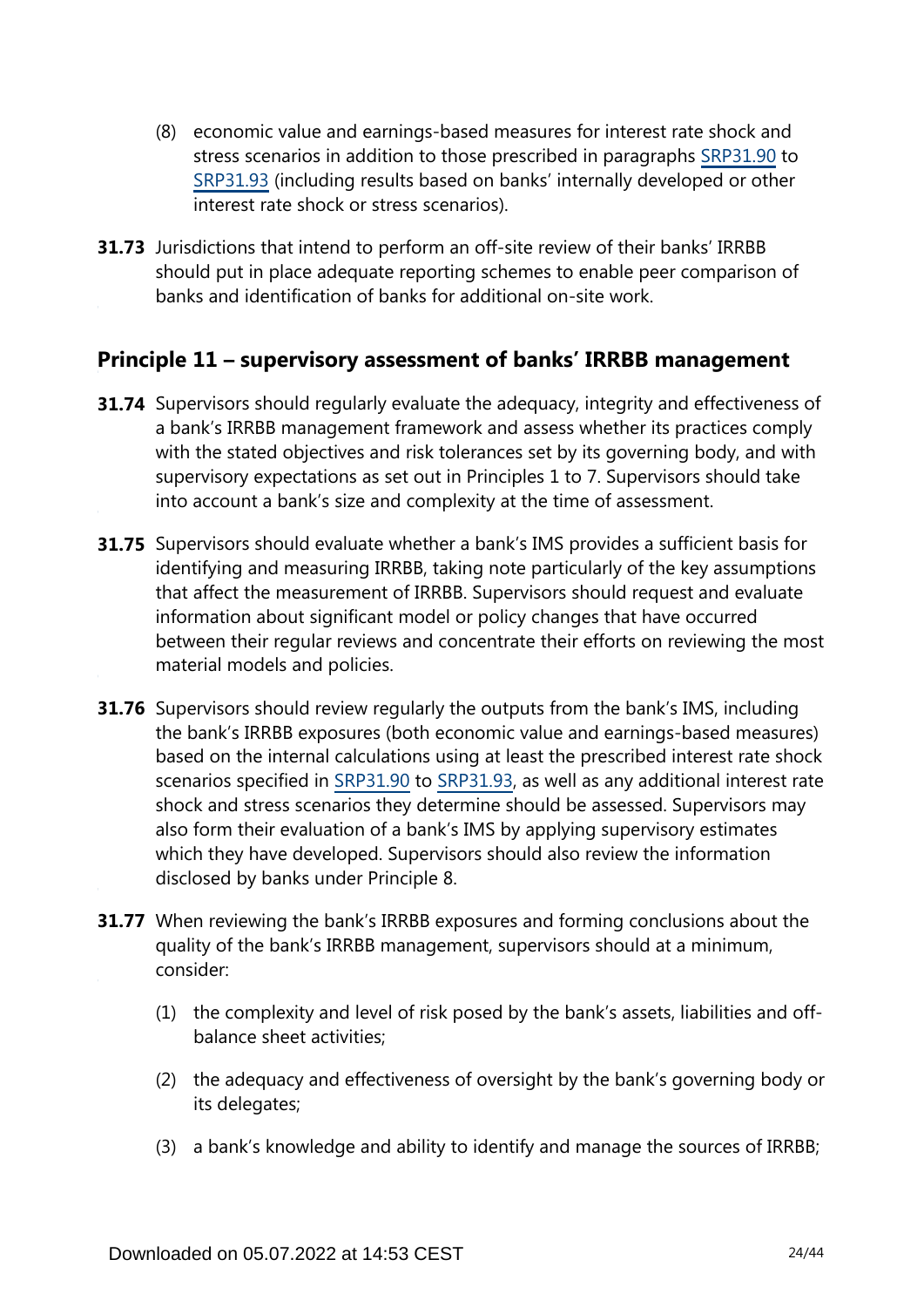- (4) the adequacy of internal validation of IRRBB measures, including sensitivity analysis and backtesting, in particular where changes in key modelling parameters have occurred;
- (5) the adequacy of internal monitoring and of the bank's MIS;
- (6) the effectiveness of risk limits and controls that set tolerances on economic value and earnings;
- (7) the effectiveness of the bank's IRRBB stress testing programme;
- (8) the adequacy and frequency of the internal review and audit of the IRRBB management process, including independent model validation and oversight of model risk;
- (9) the adequacy and effectiveness of IRRBB management practices as evidenced by past and projected financial performance;
- (10) the effectiveness of hedging strategies used by the bank to control IRRBB; and
- (11) the appropriateness of the level of IRRBB (including embedded losses) in relation to the bank's capital, earnings and risk management systems.
- **31.78** Supervisors should assess the adequacy of a bank's capital relative to its IRRBB exposures (against expectations set out in Principle 9) to determine whether the bank requires more detailed examination and should potentially be subject to additional capital requirements and/or other mitigation actions. This assessment need not be limited to the outlier/materiality test set out in Principle 12.
- **31.79** The supervisory evaluation should be undertaken both on a standalone basis and by making comparisons with peer banks – in particular, supervisors should compare the key behavioural and strategic assumptions being made by banks within their jurisdictions, to determine whether they can be justified with regard to the economic environment and business model. Supervisors should ensure that the information they review is comparable and consistent across the banks that they supervise.
- **31.80** Supervisors should employ specialist resources to assist with the assessment of IRRBB levels and controls in the banks that they supervise. Supervisory bodies should:
	- (1) ensure that line supervisors are appropriately trained and sufficiently knowledgeable to identify all relevant aspects of IRRBB in the banks that they regulate; and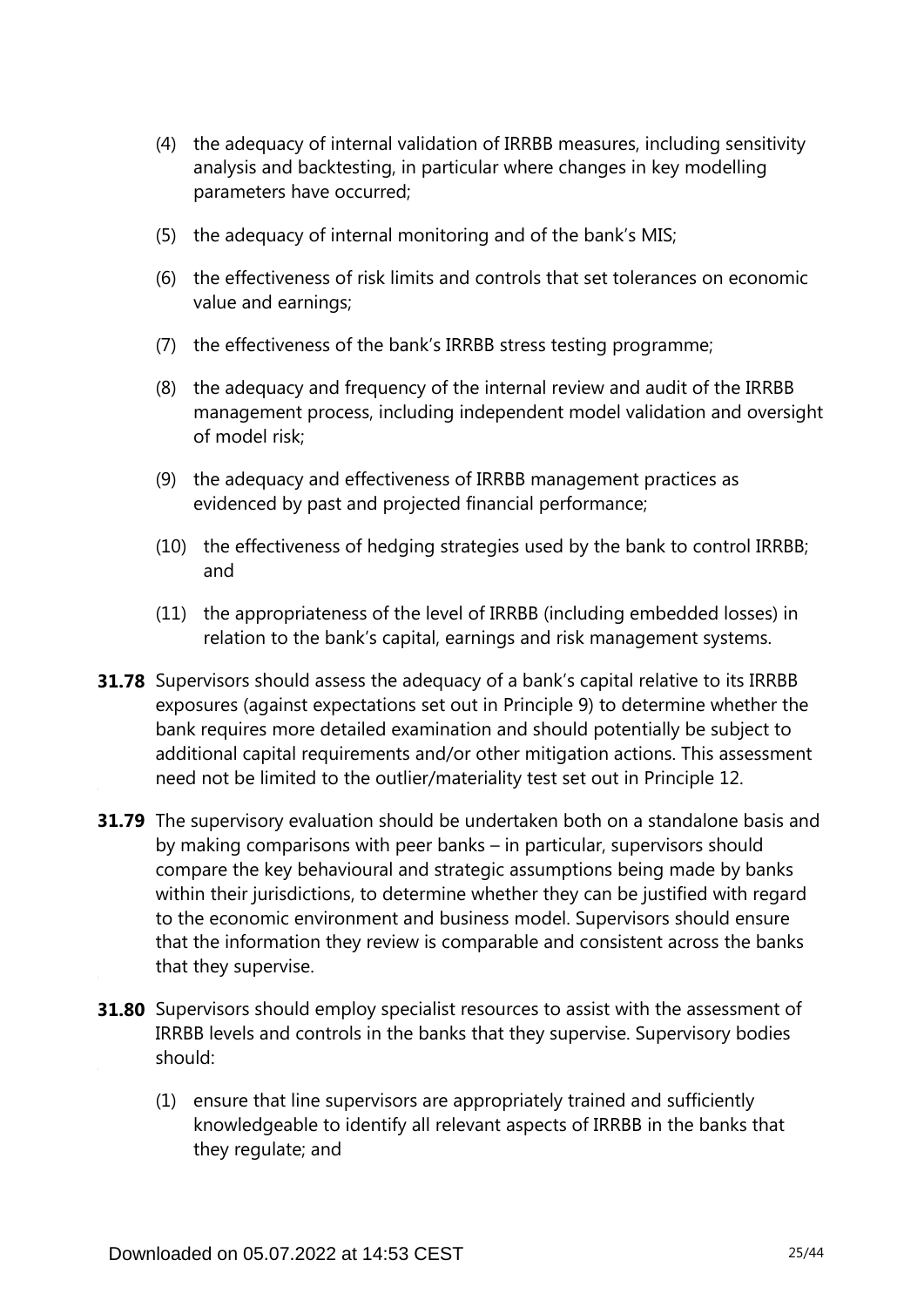- (2) employ an adequate number of IRRBB specialists.
- **31.81** Supervisors should cooperate and share information with relevant supervisors in other jurisdictions regarding the supervision of banks' IRRBB, in particular for banks with operations across multiple jurisdictions. Sharing of such information could take place on a bilateral or multilateral basis (eg through supervisory colleges). The information shared could include supervisory experiences from assessing and monitoring a bank's IRRBB in different parts of its group, modelling assumptions made by banks, any impediments experienced during the supervision process, rules/criteria established to evaluate the capital that banks would need for IRRBB, and examples of good practices observed in the banks' management of IRRBB.

## **Principle 12 – supervisory action with respect to outlier banks**

- **31.82** Supervisors must publish their criteria for identifying an outlier bank, defined in terms of the outlier/materiality test(s) used by the supervisor. The supervisor should implement at least one outlier/materiality test that compares the bank's maximum ∆EVE, under the six prescribed interest rate shock scenarios set out in paragraphs [SRP31.90](https://www.bis.org/basel_framework/chapter/SRP/31.htm?tldate=20281012&inforce=20191215&published=20191215#paragraph_SRP_31_20191215_31_90) to [SRP31.93](https://www.bis.org/basel_framework/chapter/SRP/31.htm?tldate=20281012&inforce=20191215&published=20191215#paragraph_SRP_31_20191215_31_93), with 15% of its Tier 1 capital, computed in line with the disclosure requirements in Principle 8.
- **31.83** Supervisors may also implement additional outlier/materiality tests, provided these tests are applied throughout their jurisdiction in the same form. The additional outlier/materiality tests could use a different capital measure (eg Common Equity Tier 1, or CET1, capital, amount by which regulatory capital exceeds the bank's minimum requirements) or capture the bank's IRRBB relative to earnings. For the additional outlier/materiality tests, the threshold for defining an outlier bank should be at least as stringent as 15% of Tier 1 capital.
- **31.84** Banks identified by supervisors under their criteria as outliers must be considered as potentially having undue IRRBB and subject to review.
- **31.85** All banks are expected to hold adequate capital for the risks they undertake. With regard to IRRBB, supervisors should evaluate whether the bank has adequate capital and earnings that are commensurate with its level of short-term and longterm IRRBB exposures, as well as the risk those exposures may pose to its future financial performance. Supervisors should consider the following factors: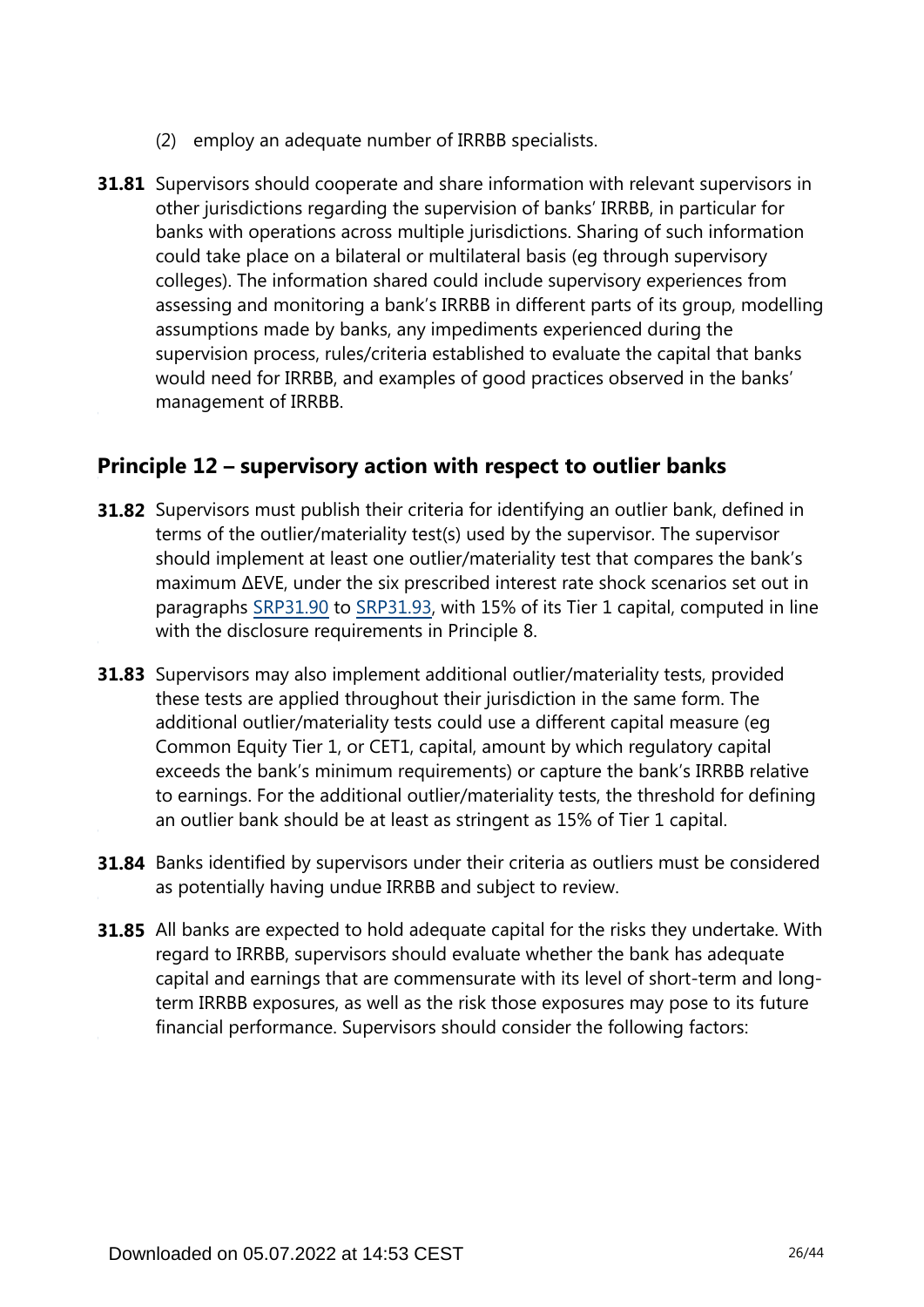(1) The ∆EVE under a variety of shocked and stressed interest rate scenarios. Where a bank's EVE is significantly sensitive to interest rate shocks and stresses, the supervisor should evaluate the impact on its capital levels arising from financial instruments held at market value, and potential impact should banking book positions held at historical cost become subject to

market valuation. Supervisors should, in their assessment, consider the impact of key assumptions on the ∆EVE calculated, including those related to the inclusion/exclusion of commercial margins, the bank's actual equity allocation profile, the stability of NMDs and prepayment optionality.

- (2) The strength and stability of the earnings stream and the level of income needed to generate and maintain normal business operations. A high level of IRRBB exposure is one that could, under a plausible range of market scenarios, result in the bank reporting losses or curtailing normal dividend distribution and business operations. In such cases, management should ensure that the bank has sufficient capital to withstand the adverse impact of such events until it can implement mitigating actions such as reducing exposures or increasing capital.
- **31.86** When a supervisor determines that a bank's IMS is deficient in its measurement of IRRBB, the supervisor should require the bank to improve its IMS and/or use the standardised framework set out in [SRP31.94](https://www.bis.org/basel_framework/chapter/SRP/31.htm?tldate=20281012&inforce=20191215&published=20191215#paragraph_SRP_31_20191215_31_94) to [SRP31.129](https://www.bis.org/basel_framework/chapter/SRP/31.htm?tldate=20281012&inforce=20191215&published=20191215#paragraph_SRP_31_20191215_31_129) to compute its IRRBB in terms of ∆EVE.
- **31.87** A bank could also be considered to have excessive risk relative to earnings if its shocked ΔNII was such that the bank would not have sufficient income to maintain its normal business operations.
- When a national supervisor concludes that a bank's management of IRRBB is **31.88** inadequate or that it has excessive risk relative to its capital or earnings, or its general risk profile, the supervisor must require the bank to take one or more of the following actions:
	- (1) reduce its IRRBB exposures (eg by hedging);
	- (2) raise additional capital;
	- (3) set constraints on the internal risk parameters used by a bank; and/or
	- (4) improve its risk management framework.
- **31.89** The reduction in IRRBB and/or the expected higher level of capital should be achieved within a specified time frame, to be established taking into consideration prevailing financial and economic conditions, as well as the causes of IRRBB exposure exceeding the supervisory threshold.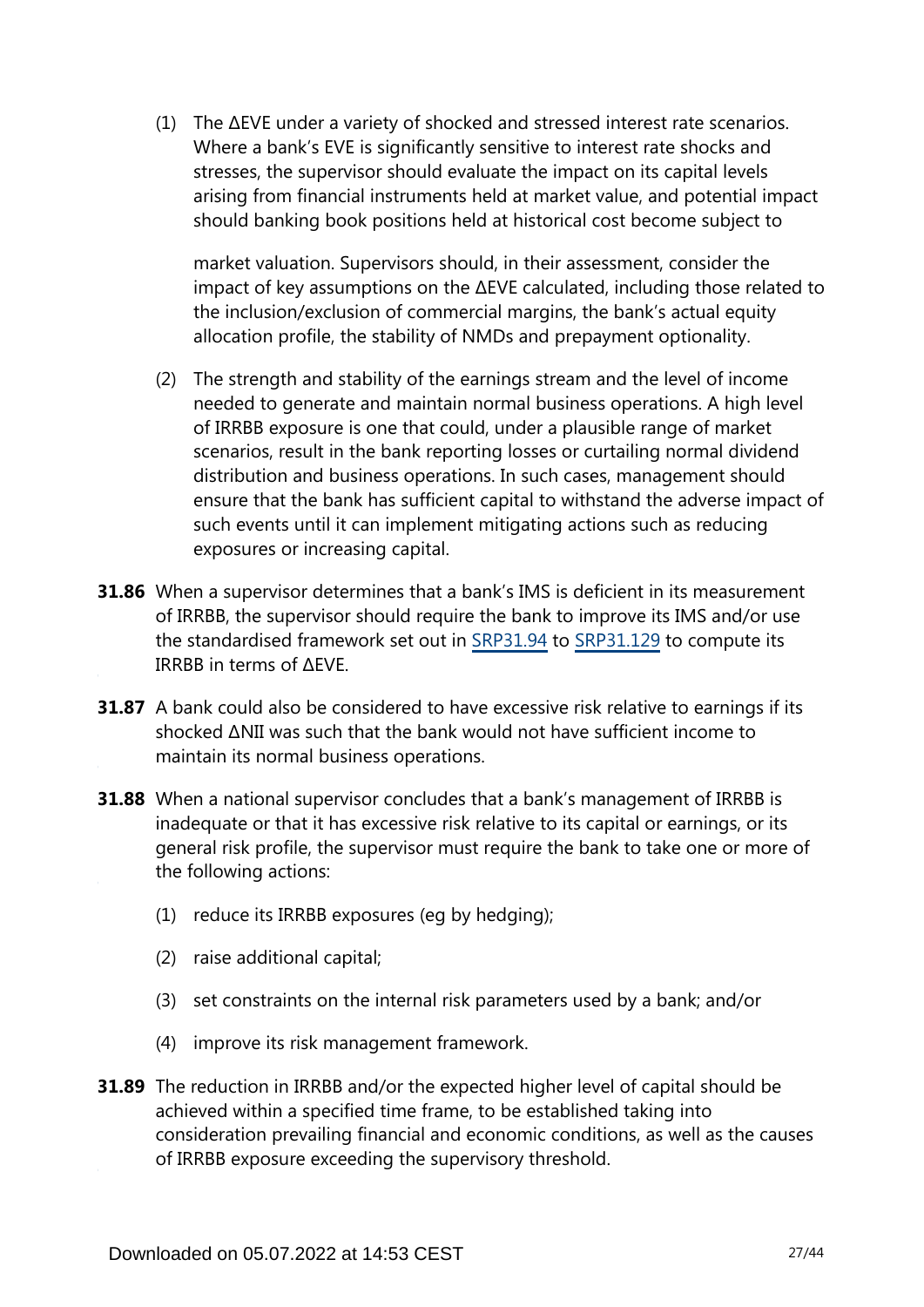## **The standardised interest rate shock scenarios**

- <span id="page-27-0"></span>**31.90** Banks should apply six prescribed interest rate shock scenarios to capture parallel and non-parallel gap risks for EVE and two prescribed interest rate shock scenarios for NII. The derivation of these shocks is explained in [SRP98.56](https://www.bis.org/basel_framework/chapter/SRP/98.htm?tldate=20281012&inforce=20191215&published=20191215#paragraph_SRP_98_20191215_98_56) to [SRP98.63.](https://www.bis.org/basel_framework/chapter/SRP/98.htm?tldate=20281012&inforce=20191215&published=20191215#paragraph_SRP_98_20191215_98_63) These scenarios are applied to IRRBB exposures in each currency for which the bank has material positions. In order to accommodate heterogeneous economic environments across jurisdictions, the six shock scenarios reflect currency-specific absolute shocks as specified in Table 2 below. For the purposes of capturing the local rate environment, a historical time series ranging from 2000 to 2015 for various maturities<sup> $7$ </sup> was used to derive each scenario for a given currency. Under this approach, IRRBB is measured by means of the following six scenarios:
	- (1) parallel shock up;
	- (2) parallel shock down;
	- (3) steepener shock (short rates down and long rates up);
	- (4) flattener shock (short rates up and long rates down);
	- (5) short rates shock up; and
	- (6) short rates shock down.

Specified size of interest rate shocks,  $\overline{R}_{shocktype,c}$  Table 2

|          | ARS        | <b>AUD</b> | <b>BRL</b> | CAD        |     | <b>CHF</b> | <b>CNY</b> |     | <b>EUR</b> |     | GBP |     | <b>HKD</b> | <b>IDR</b> | <b>INR</b> |
|----------|------------|------------|------------|------------|-----|------------|------------|-----|------------|-----|-----|-----|------------|------------|------------|
| Parallel | 400        | 300        | 400        | 200        |     | 100        | 250        |     | 200        |     | 250 |     | 200        | 400        | 400        |
| Short    | 500        | 450        | 500        | 300        |     | 150        |            | 300 |            | 250 |     | 300 | 250        | 500        | 500        |
| Long     | 300        | 200        | 300        | 150        |     | 100        | 150        |     | 100        |     | 150 |     | 100        | 300        | 300        |
|          |            |            |            |            |     |            |            |     |            |     |     |     |            |            |            |
|          | <b>JPY</b> | <b>KRW</b> | <b>MXN</b> | <b>RUB</b> |     | <b>SAR</b> |            |     | <b>SEK</b> |     | SGD |     | <b>TRY</b> | <b>USD</b> | <b>ZAR</b> |
| Parallel | 100        | 300        | 400        |            | 400 |            | 200        |     | 200        |     | 150 |     | 400        | 200        | 400        |
| Short    | 100        | 400        | 500        | 500        |     | 300        |            |     | 300<br>200 |     |     |     | 500        | 300        | 500        |
| Long     | 100        | 200        | 300        |            | 300 |            | 150        |     | 150        |     | 100 |     | 300        | 150        | 300        |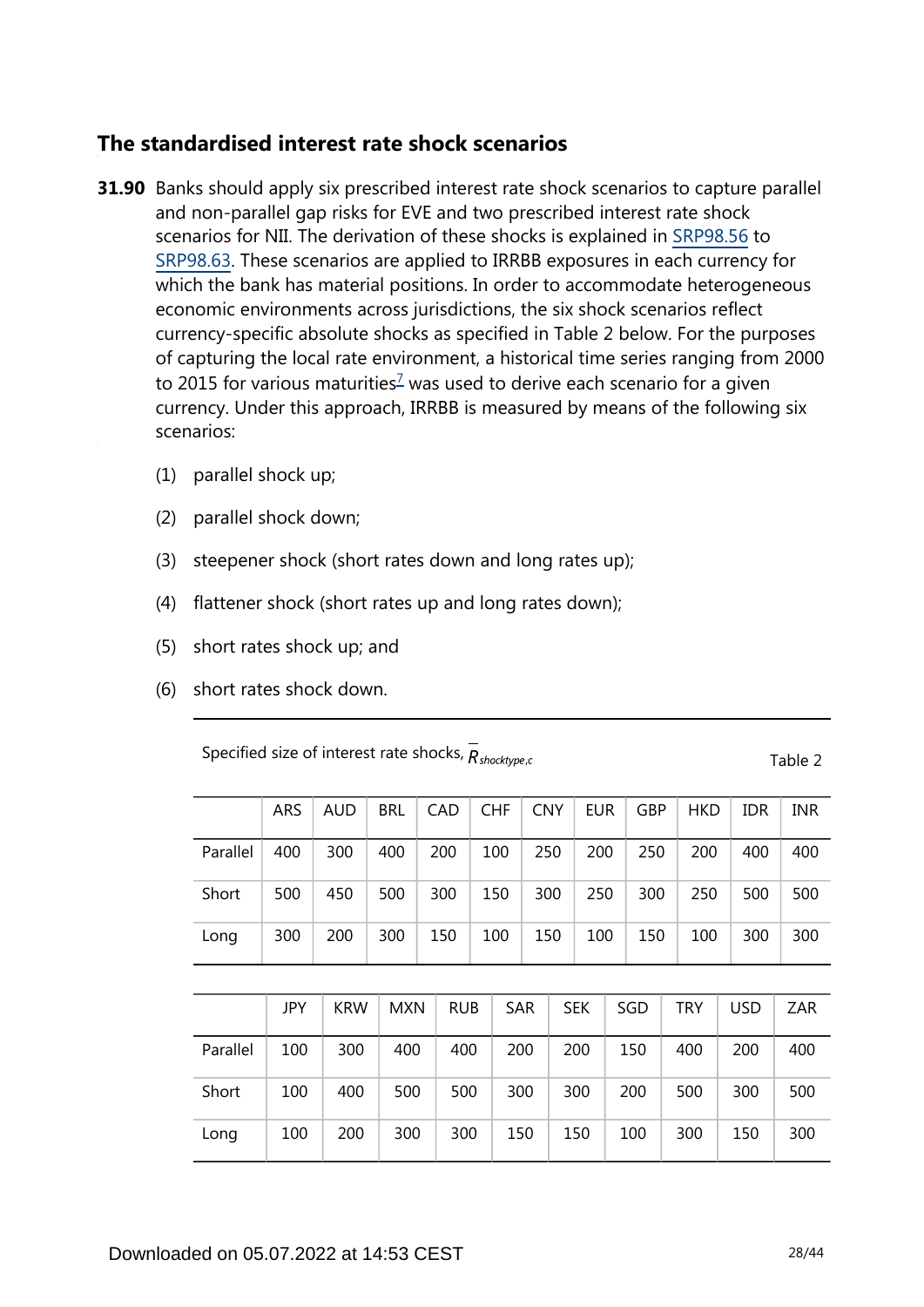*[7](#page-27-0)*

*Jurisdictions may under national discretion, deviate from the initial 16 year period if it better reflects their idiosyncratic circumstances.*

- <span id="page-28-0"></span>**31.91** Given Table 2, the instantaneous shocks to the risk-free rate for parallel, short and long, for each currency, the following parameterisations of the six interest rate shock scenarios should be applied:
	- (1) Parallel shock for currency c: a constant parallel shock up or down across all time buckets.

$$
\triangle R_{\textit{parallel},c} \left(t_{k} \right) = \pm \overline{R}_{\textit{parallel},c}
$$

<span id="page-28-1"></span>(2) Short rate shock for currency c: shock up or down that is greatest at the shortest tenor midpoint. That shock, through the shaping scalar

 $S_{short}(t_{\nu}) = (e^{\frac{-t_{\nu}}{x}})$ , where x=4, diminishes towards zero at the tenor of the longest point in the term structure. $8$ 

$$
\triangle R_{short,c}\left(t_{k}\right)=\pm\overset{-}{R}_{short,c}\cdot S_{short}\left(t_{k}\right)=\pm\overset{-}{R}_{short,c}\cdot e^{\frac{-t_{k}}{\times}}
$$

(3) Long rate shock for currency c (note: this is used only in the rotational shocks): Here the shock is greatest at the longest tenor midpoint and is

related to the short scaling factor as:  $S_{long}(t_k) = 1 - S_{short}(t_k)$ .

$$
\triangle R_{long,c}\left(t_{k}\right)=\pm\overline{R}_{long,c}\cdot S_{long}\left(t_{k}\right)=\pm\overline{R}_{long,c}\cdot\left(1-e^{\frac{-t_{k}}{x}}\right)
$$

(4) Rotation shocks for currency c: involving rotations to the term structure (ie steepeners and flatteners) of the interest rates whereby both the long and short rates are shocked and the shift in interest rates at each tenor midpoint is obtained by applying the following formulas to those shocks:

$$
\Delta R_{steepner,c} (t_k) = -0.65 \cdot |\Delta R_{short,c} (t_k)| + 0.9 \cdot |\Delta R_{long,c} (t_k)|
$$
  

$$
\Delta R_{fatterer,c} (t_k) = +0.8 \cdot |\Delta R_{short,c} (t_k)| -0.6 \cdot |\Delta R_{long,c} (t_k)|
$$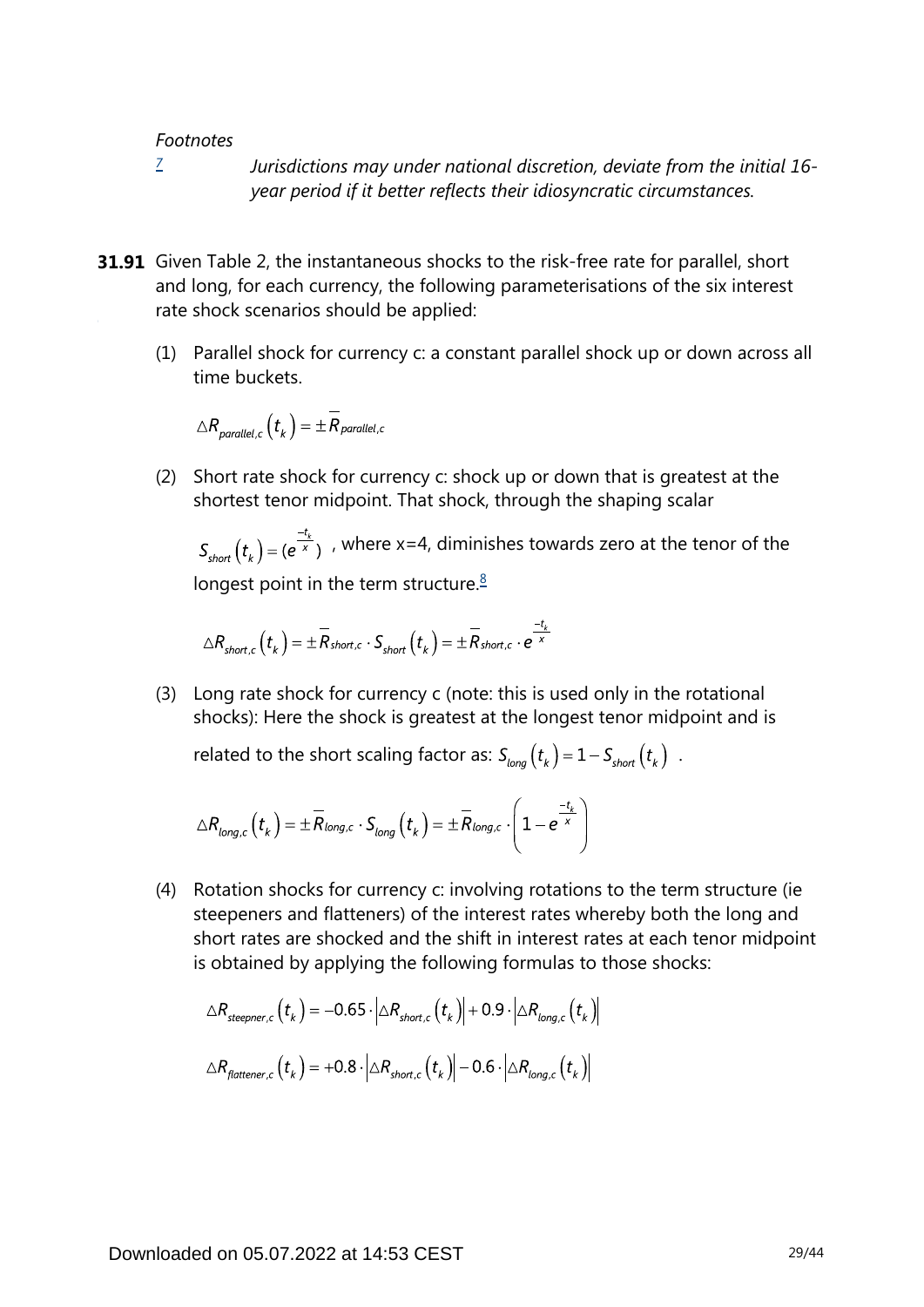<span id="page-29-0"></span>*[8](#page-28-1)*

*The value of x in the denominator of the function*  $e^{\frac{-t_k}{x}}$  *controls the rate of decay of the shock. This should be set to the value of 4 for most currencies and the related shocks unless otherwise determined by*   $\kappa$  *national supervisors.*  $t_{k}$  *is the midpoint (in time) of the k* $^{\text{th}}$  *bucket and*  $t_{K}$ *is the midpoint (in time) of the last bucket K. There are 19 buckets in the standardised framework, but the analysis may be generalised to any number of buckets.*

**31.92** The following examples illustrate the scenarios in [SRP31.91\(](https://www.bis.org/basel_framework/chapter/SRP/31.htm?tldate=20281012&inforce=20191215&published=20191215#paragraph_SRP_31_20191215_31_91)2) and SRP31.91(4).

(1) Short rate shock: Assume that the bank uses the standardised framework with K=19 time bands and with  $t<sub>k</sub>$ =25 years (the midpoint (in time) of the longest tenor bucket K), and where  $t_k$  is the midpoint (in time) for bucket k. In the standardised framework, if k=10 with  $t<sub>k</sub>$ =3.5 years, the scalar adjustment for the short shock would be

 $S_{short}(t_{\nu}) = e^{\frac{-3.5}{4}} = 0.417$ . Banks would multiply this by the value of the short rate shock to obtain the amount to be added to or subtracted from the yield curve at that tenor point. If the short rate shock was +100 basis points (bp), the increase in the yield curve at  $t_k$ =3.5 years would be 41.7 bp.

- (2) Steepener: Assume the same point on the yield curve as above,  $t_k = 3.5$  years. If the absolute value of the short rate shock was 100 bp and the absolute value of the long rate shock was 100 bp (as for the Japanese yen), the change in the yield curve at  $t<sub>k</sub> = 3.5$  years would be the sum of the effect of the short rate shock plus the effect of the long rate shock in bp: −0.65 x 100bp x 0.417 + 0.9 x 100bp x (1−0.417) = +25.4bp.
- (3) Flattener: The corresponding change in the yield curve for the shocks in the example above at  $t_k$ =3.5 years would be: +0.8 x 100bp x 0.417 – 0.6 x 100bp  $x (1 - 0.417) = -1.6$ bp.
- **31.93** The Committee acknowledges that shock sizes of different currencies should reflect local conditions in a timely manner. For this reason, the Committee will review the calibration of the interest rate shock sizes (eg every five years). National supervisors may, at their discretion, set floors for the post-shock interest rates under the six interest rate shock scenarios, provided the floors are not greater than zero.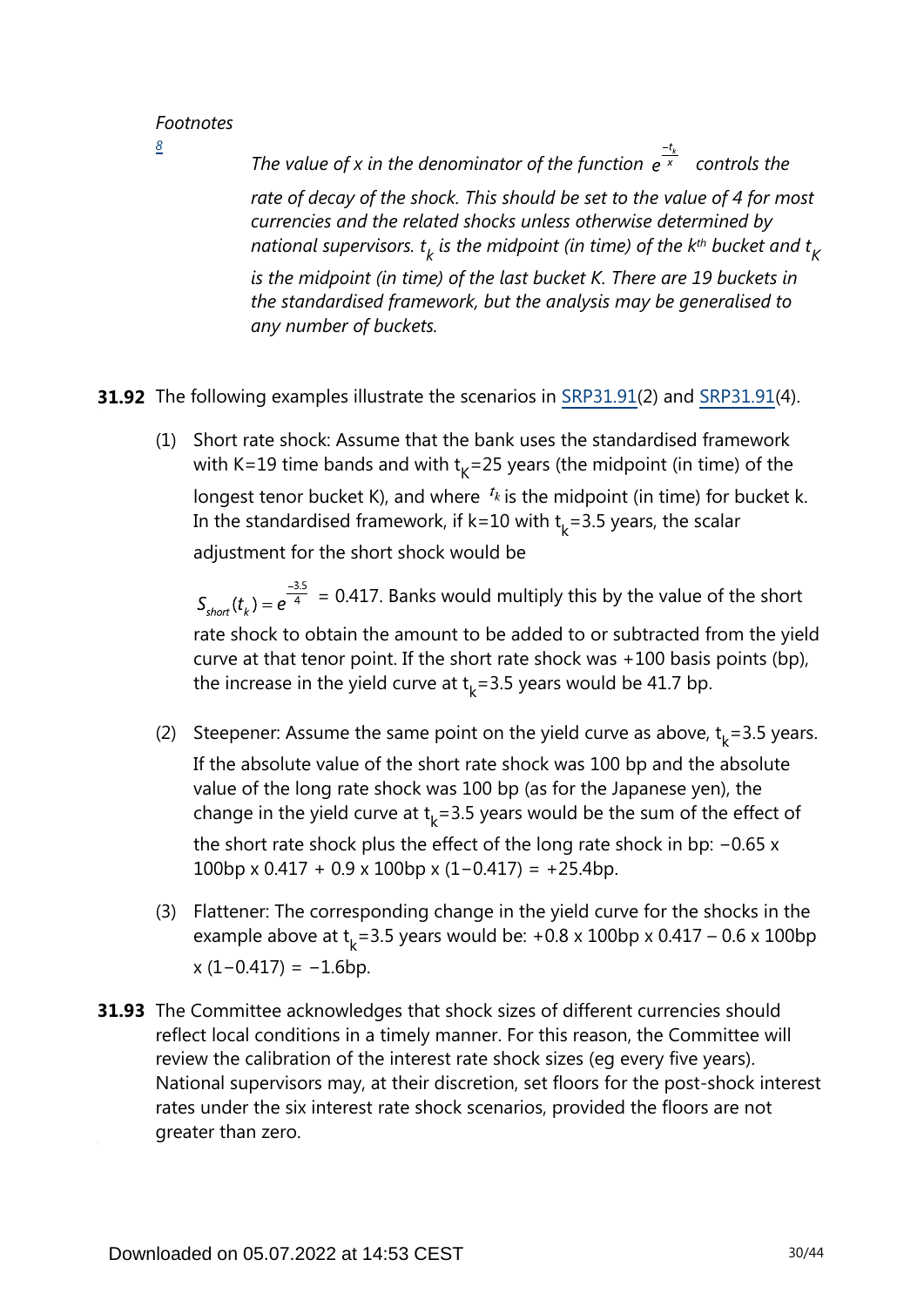## **The standardised framework**

- **31.94** Supervisors could mandate their banks to follow the framework set out in this section, or a bank could choose to adopt it.
- **31.95** The steps involved in measuring a bank's IRRBB, based solely on EVE, are:
	- (1) Interest rate-sensitive banking book positions are allocated to one of three categories (ie amenable, less amenable and not amenable to standardisation).
	- (2) Determination of slotting of cash flows based on repricing maturities. This is a straightforward translation for positions amenable to standardisation. For positions less amenable to standardisation, they are excluded from this step. For positions with embedded automatic interest rate options, the optionality should be ignored for the purpose of slotting of notional repricing cash flows.  $9$  For positions that are not amenable to standardisation, there is a separate treatment for:
		- (a) NMDs according to separation of core and non-core cash flows via the approach set out in [SRP31.107](https://www.bis.org/basel_framework/chapter/SRP/31.htm?tldate=20281012&inforce=20191215&published=20191215#paragraph_SRP_31_20191215_31_107) to [SRP31.112](https://www.bis.org/basel_framework/chapter/SRP/31.htm?tldate=20281012&inforce=20191215&published=20191215#paragraph_SRP_31_20191215_31_112).
		- (b) Behavioural options (fixed rate loans subject to prepayment risk and term deposits subject to early redemption risk) – behavioural parameters relevant to the position type must rely on a scenariodependent look-up table set out in [SRP31.119](https://www.bis.org/basel_framework/chapter/SRP/31.htm?tldate=20281012&inforce=20191215&published=20191215#paragraph_SRP_31_20191215_31_119) and [SRP31.125.](https://www.bis.org/basel_framework/chapter/SRP/31.htm?tldate=20281012&inforce=20191215&published=20191215#paragraph_SRP_31_20191215_31_125)
	- (3) Determination of ∆EVE for relevant interest rate shock scenarios for each currency. The ∆EVE is measured per currency for all six prescribed interest rate shock scenarios.
	- (4) Add-ons for changes in the value of automatic interest rate options (whether explicit or embedded) are added to the EVE changes. Automatic interest rate options sold are subject to full revaluation (possibly net of automatic interest rate options bought to hedge sold interest rate options) under each of the six prescribed interest rate shock scenarios for each currency. Changes in values of options are then added to the changes in the EVE measure under each interest rate shock scenario on a per currency basis.
	- (5) IRRBB EVE calculation. The ∆EVE under the standardised framework will be the maximum of the worst aggregated reductions to EVE across the six supervisory prescribed interest rate shocks.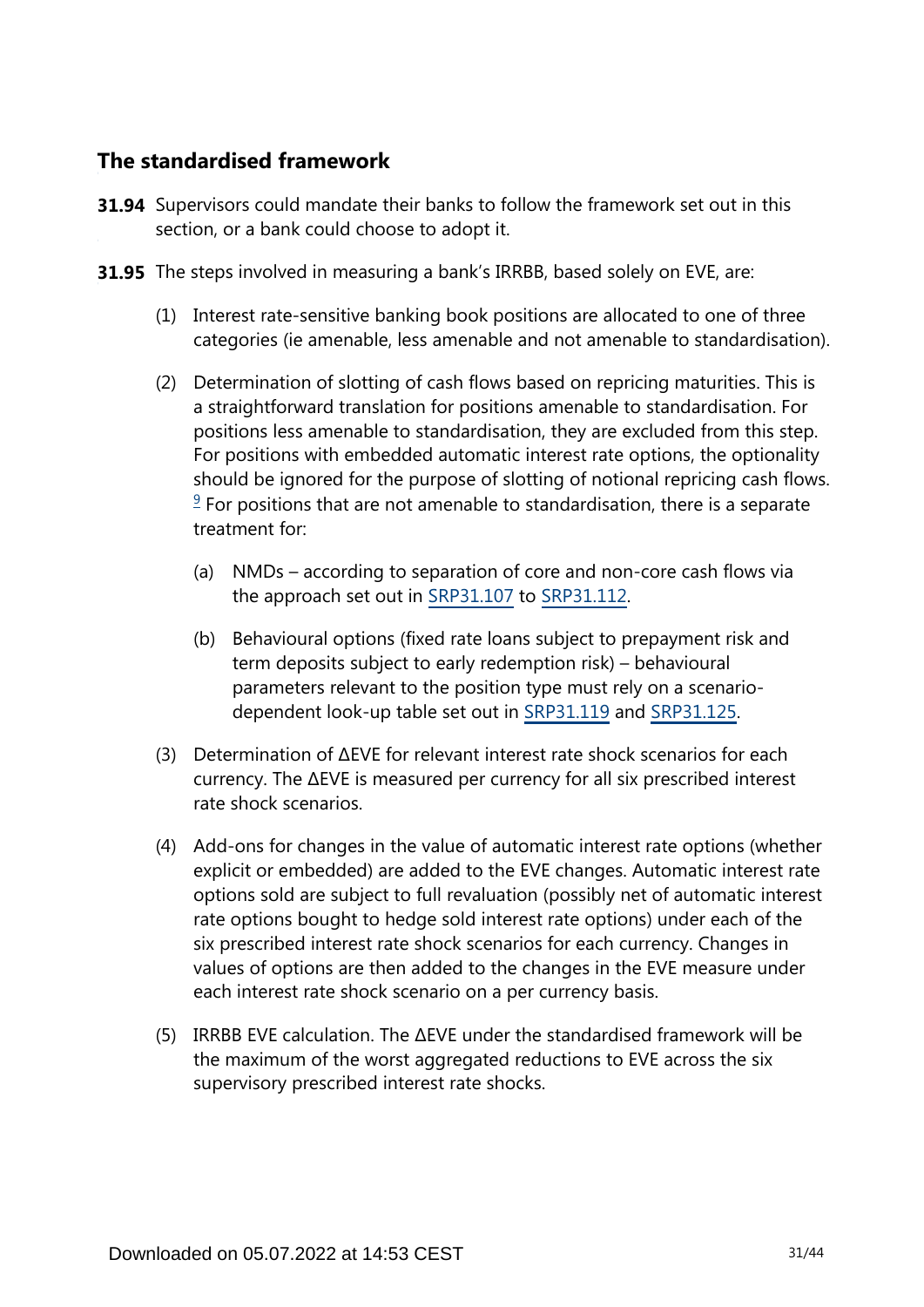<span id="page-31-0"></span>*[9](#page-0-0)*

*That is, the embedded automatic interest rate option is stripped out from the process of slotting notional repricing cash flows in Step 2 and treated together with other automatic interest rate options under Step 4.*

- **31.96** Banks must project all future notional repricing cash flows arising from interest rate-sensitive assets, liabilities and off-balance sheet items on to:
	- (1) 19 predefined time buckets (indexed numerically by k) as set out in Table 3, into which they fall according to their repricing dates, or
	- (2) the time bucket midpoints as set out in Table 3, retaining the notional repricing cash flows' maturity. This alternative requires splitting up notional repricing cash flows between two adjacent maturity bucket midpoints.

Maturity schedule with 19 time buckets for notional repricing cash flows repriciting at tCF

|                          | Time bucket intervals ( $M =$ months; $Y =$ years) |                                                         |                                             |                                                             |                                                             |                                                |                                              |                                                    |
|--------------------------|----------------------------------------------------|---------------------------------------------------------|---------------------------------------------|-------------------------------------------------------------|-------------------------------------------------------------|------------------------------------------------|----------------------------------------------|----------------------------------------------------|
| Short-<br>term<br>rates  | Overnight<br>(0.0028Y)                             | Overnight<br>$<$ t <sup>CF</sup> $\leq$ 1M<br>(0.0417Y) | 1M < t<br>$CF \leq$<br>3M<br>(0.1667)<br>Y) | 3M <<br>$t^{CF} \le$<br>6M<br>(0.375)<br>Y)                 | 6M <<br>$t^{CF} \le$<br>9M<br>(0.625)<br>Y)                 | 9M <<br>$t^{CF}$ $\leq$<br>1Y<br>(0.875)<br>Y) | 1Y <<br>$t^{CF} \le$<br>1.5Y<br>(1.25)<br>Y) | 1.5Y<br>$< t^{CF}$<br>$\leq$<br>2Y<br>(1.75)<br>Y) |
| Medium-<br>term<br>rates | $2Y < t^{CF} \le$<br>3Y<br>(2.5Y)                  | $3Y < t^{CF} \le$<br>4Y<br>(3.5Y)                       | 4Y < t<br>$CF \leq 5Y$<br>(4.5Y)            | 5Y < t<br>$CF \leq$<br>6Y<br>(5.5Y)                         | 6Y < t<br>$CF \leq$<br>7Y<br>(6.5Y)                         |                                                |                                              |                                                    |
| Long-<br>term<br>rates   | $7Y < t^{CF} \le$<br>8Y<br>(7.5Y)                  | $8Y < t^{CF} \le$<br>9Y<br>(8.5Y)                       | 9Y < t<br>$CF \leq$<br>10Y<br>(9.5Y)        | 10Y<br>$<$ t <sup>CF</sup><br>$\leq$<br>15Y<br>(12.5)<br>Y) | 15Y<br>$<$ t <sup>CF</sup><br>$\leq$<br>20Y<br>(17.5)<br>Y) | $t^{CF}$ ><br>20Y<br>(25Y)                     |                                              |                                                    |

The number in brackets is the time bucket's midpoint The number in brackets is the time bucket's midpoint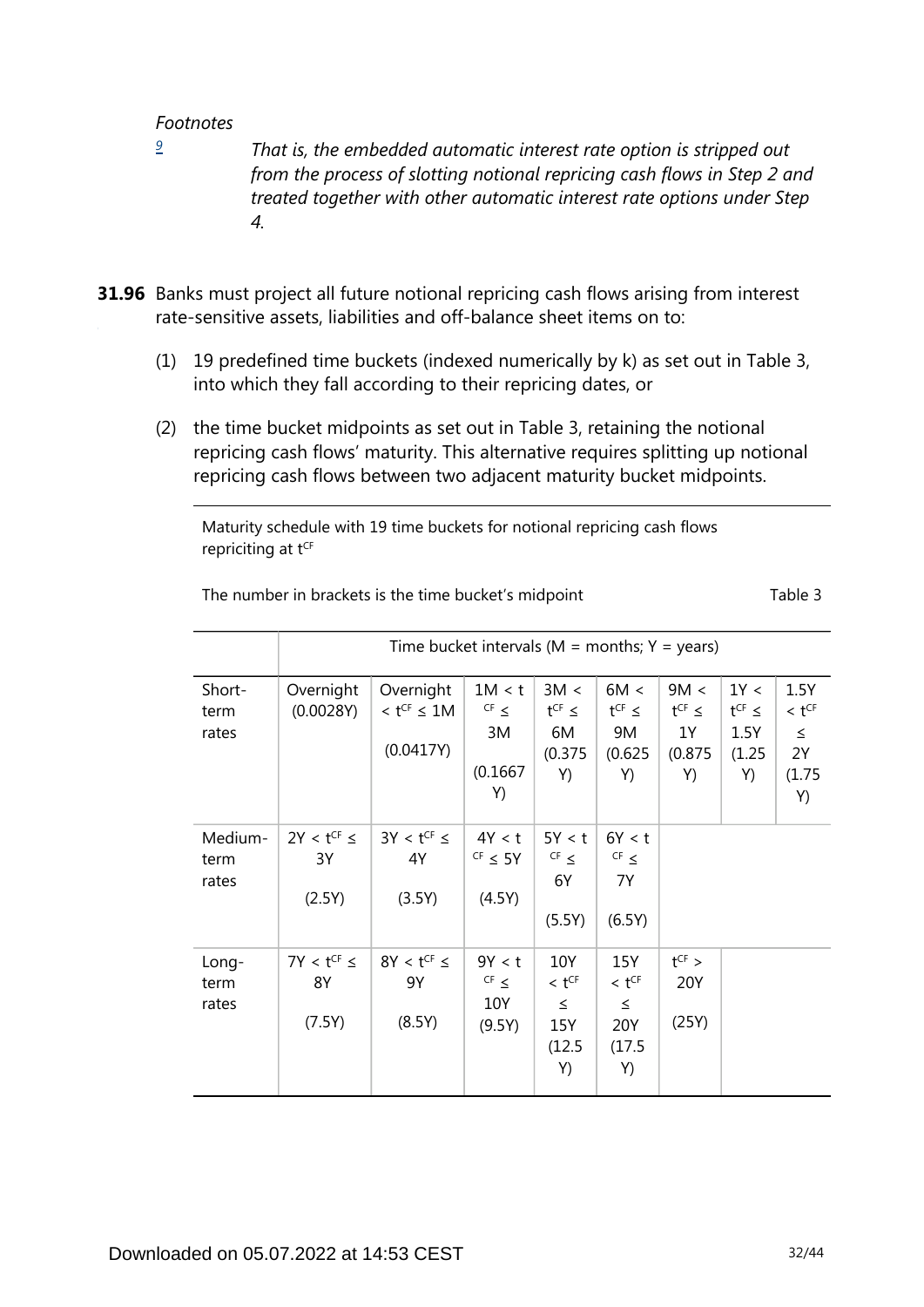**31.97** For the purpose of this approach, assets are those not deducted from CET1 capital and exclude fixed assets (such as real estate or intangible assets) and

equity exposures in the banking book. Liabilities include all non-remunerated deposits but exclude CET1 capital under the Basel III framework.

- **31.98** A notional repricing cash flow CF(k) is defined as:
	- (1) any repayment of principal (eg at contractual maturity);
	- (2) any repricing of principal; repricing is said to occur at the earliest date at which either the bank or its counterparty is entitled to unilaterally change the interest rate, or at which the rate on a floating rate instrument changes automatically in response to a change in an external benchmark; or
	- (3) any interest payment on a tranche of principal that has not yet been repaid or repriced; spread components of interest payments on a tranche of principal that has not yet been repaid and which do not reprice must be slotted until their contractual maturity irrespective of whether the nonamortised principal has been repriced or not.
- **31.99** The date of each repayment, repricing or interest payment is referred to as its repricing date.
- **31.100**Banks have the choice of whether to deduct commercial margins and other spread components from the notional repricing cash flows, using a prudent and transparent methodology.
- **31.101** Floating rate instruments are assumed to reprice fully at the first reset date. Hence, the entire principal amount is slotted into the bucket in which that date falls, with no additional slotting of notional repricing cash flows to later time buckets or time bucket midpoints (other than the spread component which is not repriced).
- **31.102**All notional repricing cash flows associated with interest rate-sensitive assets, liabilities and off-balance sheet items, for each currency, are allocated to the prescribed time buckets or time bucket midpoints (henceforth, denoted by CF<sub>i.c</sub>.

(k) or  $CF_i^-(t_k^-)$ under interest rate shock scenario i and currency c) based on their amenability to standardisation.

**31.103** Notional repricing cash flows can be slotted into appropriate time buckets or time bucket midpoints based on their contractual maturity, if subject to fixed coupons, or into the next repricing period if coupons are floating. Positions amenable to standardisation fall into two categories: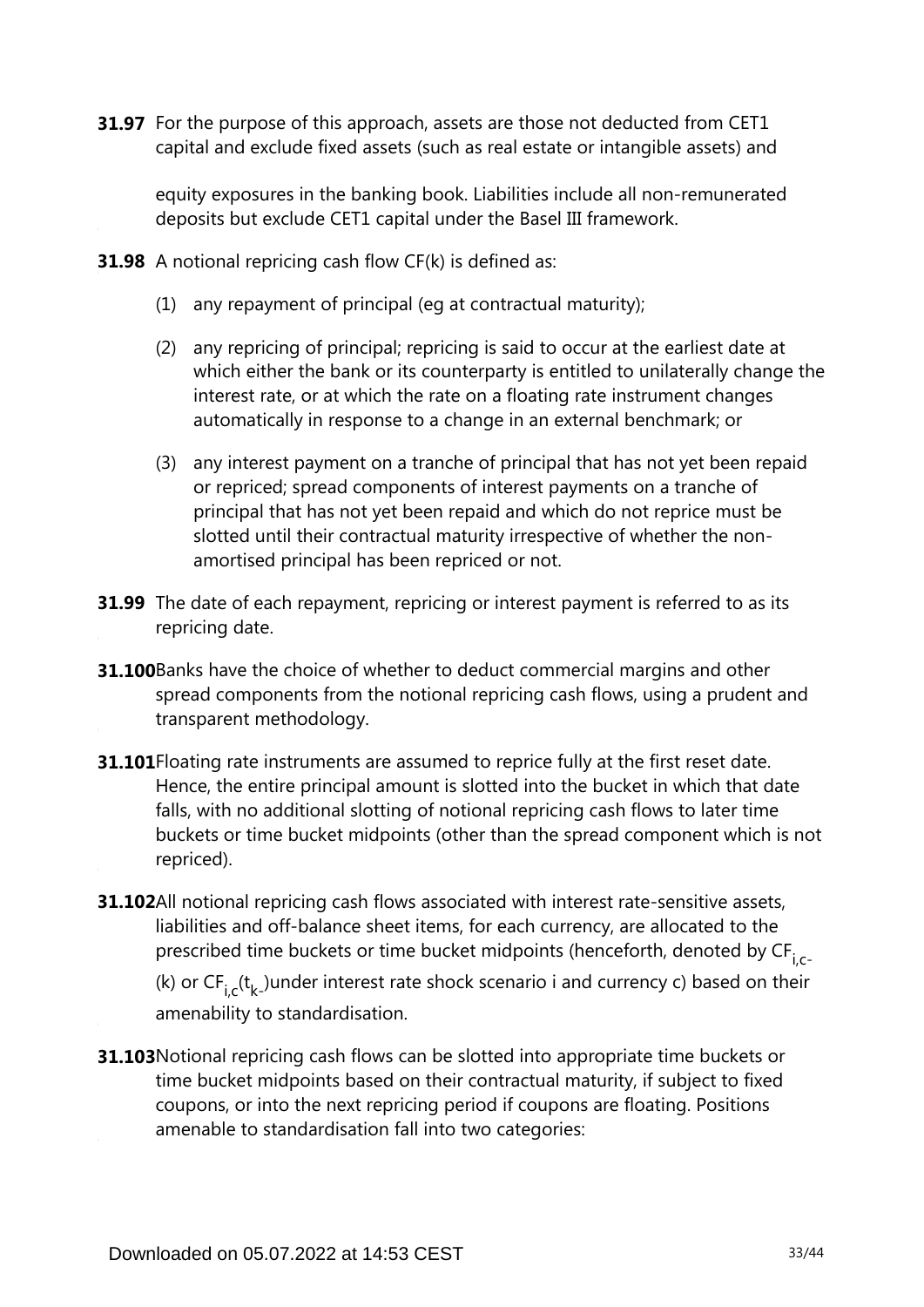- (1) Fixed rate positions: such positions generate cash flows that are certain till the point of contractual maturity. Examples are fixed rate loans without embedded prepayment options, term deposits without redemption risk and other amortising products such as mortgage loans. All coupon cash flows and periodic or final principal repayments should be allocated to the time bucket midpoints closest to the contractual maturity.
- (2) Floating rate positions: such positions generate cash flows that are not predictable past the next repricing date other than that the present value would be reset to par. Accordingly, such instruments can be treated as a series of coupon payments until the next repricing and a par notional cash flow at the time bucket midpoint closest to the next reset date bucket.
- <span id="page-33-1"></span>**31.104** Positions amenable to standardisation include positions with embedded automatic interest rate options where the optionality (whether sold or bought) should be ignored for the purpose of slotting of notional repricing cash flows.<sup>[10](#page-33-0)</sup> That is, the stripped-out embedded automatic interest rate option must be treated together with explicit automatic interest rate options. Supervisors may allow banks to categorise other positions as amenable to standardisation and ignore the optionality if it can be shown to be of immaterial consequence.

<span id="page-33-0"></span>*[10](#page-33-1)*

*For example, a floating rate loan or debt security with a floor would be treated as if there were no floor; hence it would be treated as if it fully repriced at the next reset date, and its full outstanding balance slotted in the corresponding time band. Similarly, a callable bond issued by a bank at a fixed yield would be treated as if it matured at its longest contractual term, ignoring the call option.*

<span id="page-33-3"></span><span id="page-33-2"></span>**31.105** Some positions are less amenable to standardisation. $\frac{11}{1}$  $\frac{11}{1}$  $\frac{11}{1}$  For explicit automatic interest rate options, as well as embedded automatic interest rate options $12$  that are separated or stripped out from the bank's assets or liabilities (ie the host contract), the methodology for automatic interest rate options is described in [SRP31.127](https://www.bis.org/basel_framework/chapter/SRP/31.htm?tldate=20281012&inforce=20191215&published=20191215#paragraph_SRP_31_20191215_31_127) and [SRP31.128](https://www.bis.org/basel_framework/chapter/SRP/31.htm?tldate=20281012&inforce=20191215&published=20191215#paragraph_SRP_31_20191215_31_128).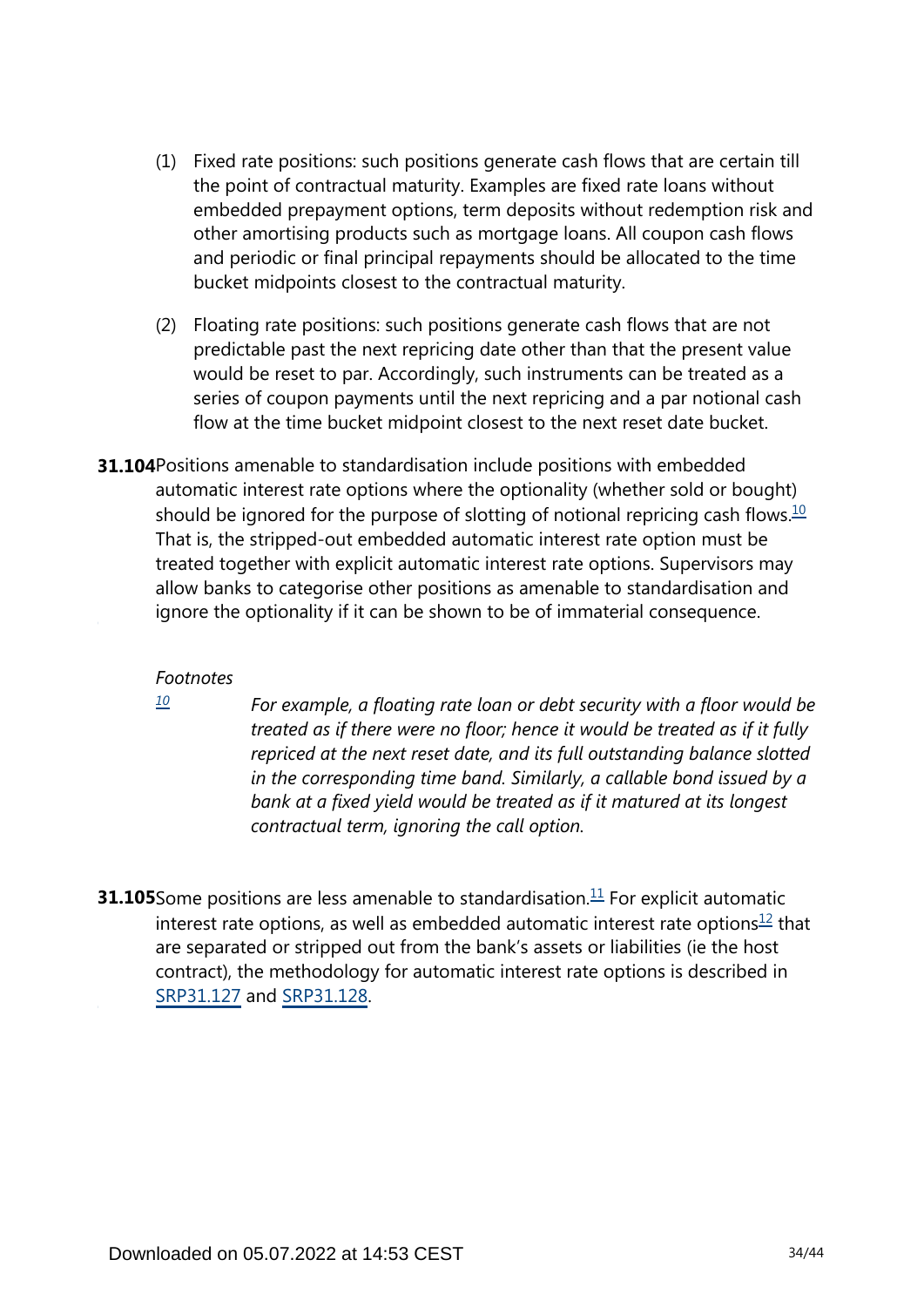- <span id="page-34-0"></span>*A common feature of these positions is optionality that makes the timing of notional repricing cash flows uncertain. This optionality introduces a non-linearity, which suggests that delta-equivalent approximations are imprecise for large interest rate shock scenarios. [11](#page-33-2)*
- <span id="page-34-1"></span>*An example of a product with embedded automatic interest rate options is a floating rate mortgage loan with embedded caps and/or floors. Notional repricing cash flows for those loans are treated as a fixed rate loan until the next repricing date, thereby ignoring the option, which instead is treated like a separate automatic interest rate option. [12](#page-33-3)*
- **31.106**Positions not amenable to standardisation include
	- (1) NMDs,
	- (2) fixed rate loans subject to prepayment risk and
	- (3) term deposits subject to early redemption risk.
- **31.107**Under the standardised framework, banks should first separate their NMDs according to the nature of the deposit and depositor. Banks should then identify, for each category, the core and non-core deposits, up to the limits specified in Table 4. Finally, banks should determine an appropriate cash flow slotting for each category, in accordance with the average maturity limits specified in Table 4.
- **31.108**NMDs must be segmented into retail and wholesale categories. Retail deposits are defined as deposits placed with a bank by an individual person. Deposits made by small business customers and managed as retail exposures are considered as having similar interest rate risk characteristics to retail accounts and thus can be treated as retail deposits (provided the total aggregated liabilities raised from one small business customer are less than €1 million). Retail deposits should be considered as held in a transactional account when regular transactions are carried out in that account (eg when salaries are regularly credited) or when the deposit is non-interest bearing.<sup>[13](#page-34-2)</sup> Other retail deposits should be considered as held in a non-transactional account. Deposits from legal entities, sole proprietorships or partnerships are captured in wholesale deposit categories.

#### <span id="page-34-3"></span>*Footnotes*

<span id="page-34-2"></span>*[13](#page-34-3)*

*A specific category may be introduced for non-remunerated deposits, subject to supervisory approval.*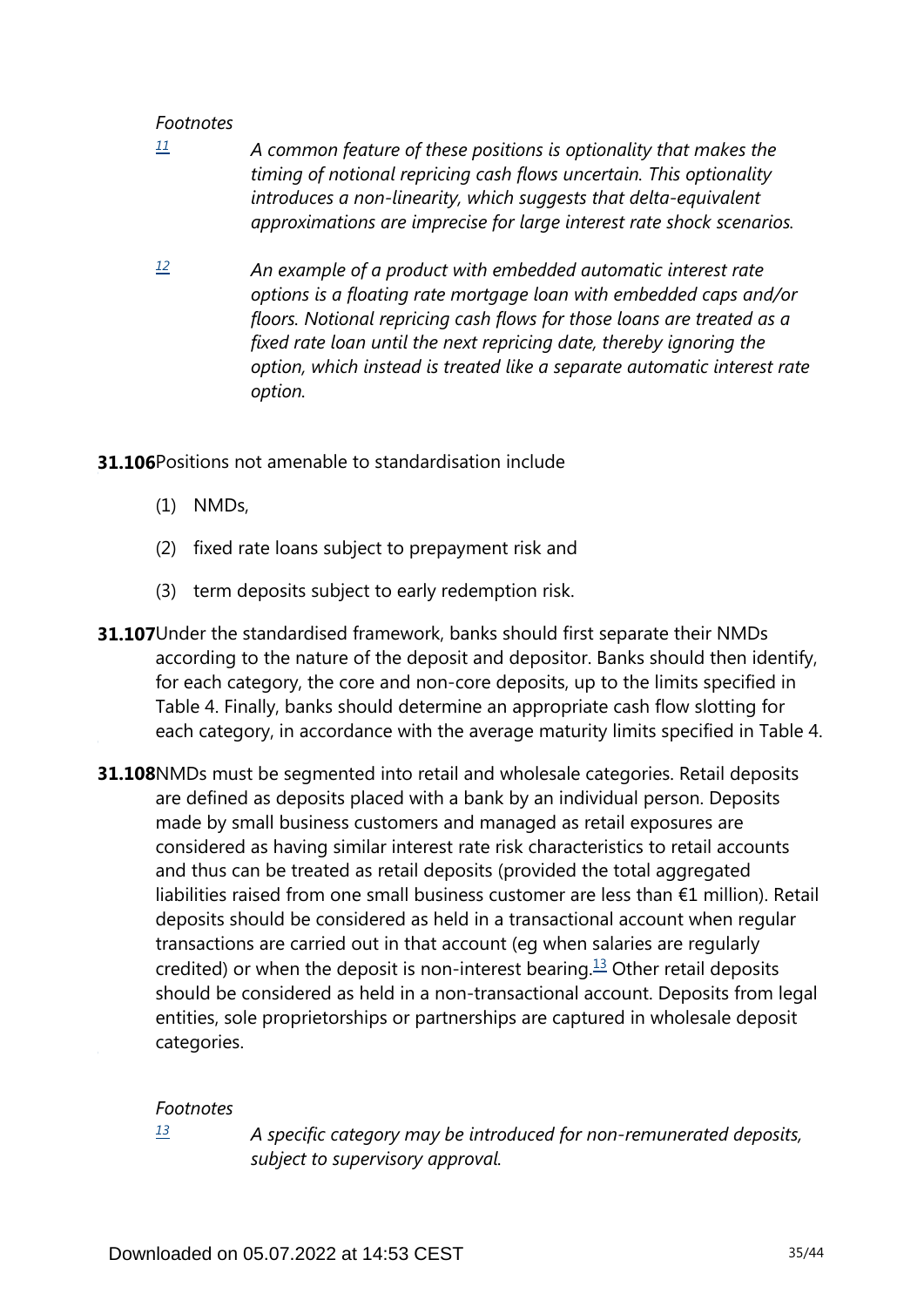- **31.109** Banks should distinguish between the stable and the non-stable parts of each NMD category using observed volume changes over the past 10 years. The stable NMD portion is the portion that is found to remain undrawn with a high degree of likelihood. Core deposits are the proportion of stable NMDs which are unlikely to reprice even under significant changes in the interest rate environment. The remainder constitutes non-core NMDs.
- **31.110**Banks are required to estimate their level of core deposits using this two-step procedure for each deposit category, and then to aggregate the results to determine the overall volume of core deposits subject to imposed caps as shown in Table 4.
- **31.111**NMDs should finally be slotted into the appropriate time bucket or time bucket midpoint. Non-core deposits should be considered as overnight deposits and accordingly should be placed into the shortest/overnight time bucket or time bucket midpoint.
- **31.112**Banks should determine an appropriate cash flow slotting procedure for each category of core deposits, up to the maximum average maturity per category as specified in Table 4.

| Caps on core deposits and average maturity by category | Table 4                                   |                                                     |
|--------------------------------------------------------|-------------------------------------------|-----------------------------------------------------|
|                                                        | Cap on proportion of core<br>deposits (%) | Cap on average maturity of<br>core deposits (years) |
| Retail / transactional                                 | 90                                        | 5                                                   |
| Retail / non-<br>transactional                         | 70                                        | 4.5                                                 |
| Wholesale                                              | 50                                        | 4                                                   |

<span id="page-35-0"></span>**31.113**The treatment set out [SRP31.114](https://www.bis.org/basel_framework/chapter/SRP/31.htm?tldate=20281012&inforce=20191215&published=20191215#paragraph_SRP_31_20191215_31_114) to [SRP31.126](https://www.bis.org/basel_framework/chapter/SRP/31.htm?tldate=20281012&inforce=20191215&published=20191215#paragraph_SRP_31_20191215_31_126) applies only to behavioural options related to retail customers. Where a wholesale customer has a behavioural option that may change the pattern of notional repricing cash flows, such options must be included within the category of automatic interest rate options. $\frac{14}{1}$  $\frac{14}{1}$  $\frac{14}{1}$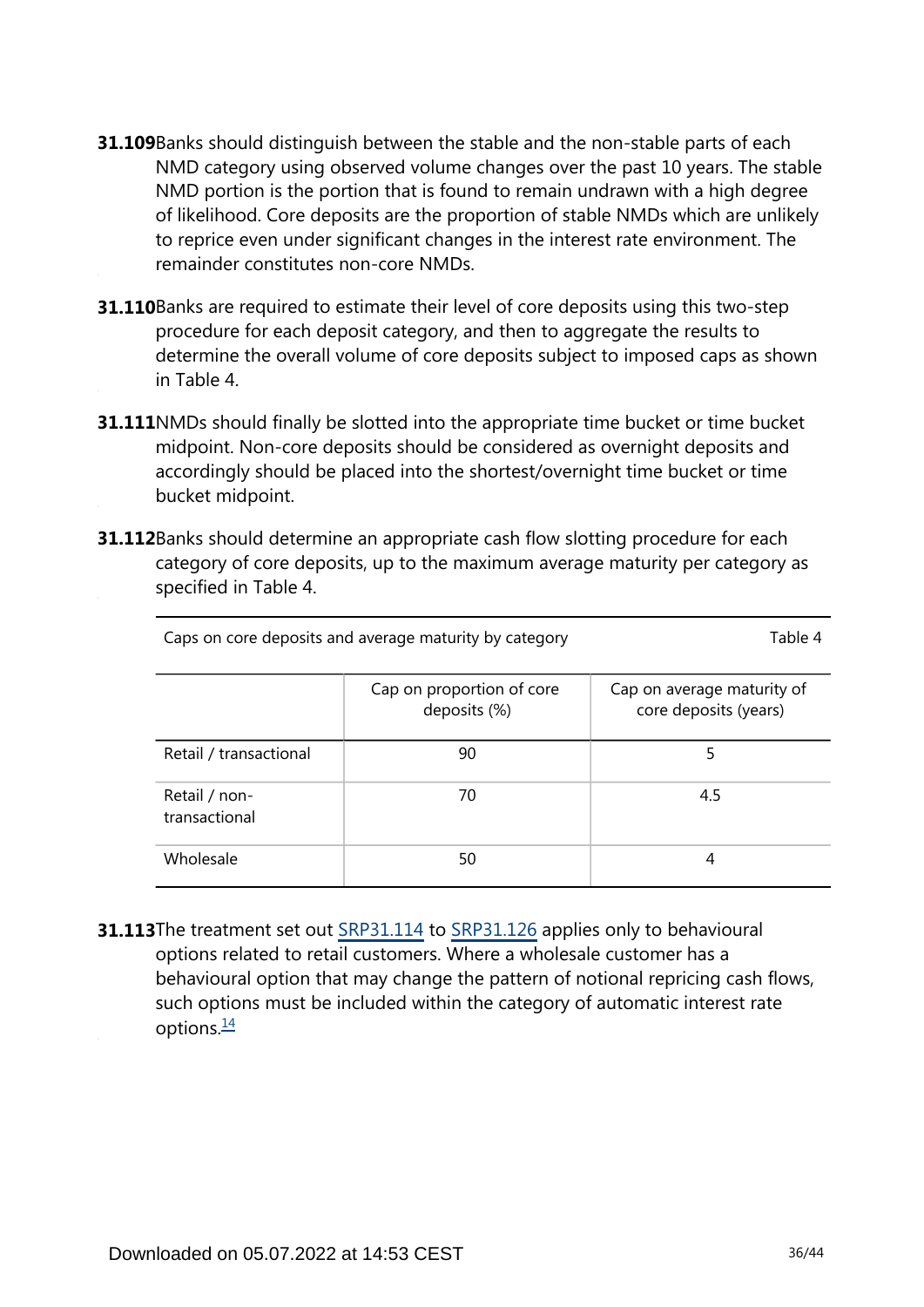<span id="page-36-0"></span>*[14](#page-35-0)*

*An example of such an option would be a puttable fixed coupon bond issued by the bank in the wholesale market, for which the owner has the right to sell the bond back to the bank at a fixed price at any time.*

- **31.114**The standardised framework is applied to fixed rate loans subject to prepayments and term deposits subject to early redemption risk. In each case, the customer has an option, which, if exercised, will alter the timing of a bank's cash flows. The customer's exercise of the option is, among other factors, influenced by changes in interest rates. In the case of the fixed rate loan, the customer has an option to repay the loan early (ie prepay); and for a fixed-term deposit, the customer may have an option to withdraw their deposit before the scheduled date.
- <span id="page-36-2"></span>**31.115** Under the standardised framework, the optionality in these products is estimated using a two-step approach. Firstly, baseline estimates of loan prepayments and early withdrawal of fixed-term deposits are calculated given the prevailing term structure of interest rates. $15$

#### *Footnotes*

<span id="page-36-1"></span>*[15](#page-36-2)*

*These baseline parameter estimates may be determined by the bank subject to supervisory review and approval, or prescribed by the supervisor.*

- **31.116**In the second stage, the baseline estimates are multiplied by scenario-dependent scalars that reflect the likely behavioural changes in the exercise of the options.
- **31.117** Prepayments, or parts thereof, for which the economic cost is not charged to the borrower, are referred to as uncompensated prepayments. For loan products where the economic cost of prepayments is never charged, or charged only for prepayments above a certain threshold, the standardised framework for fixed rate loans subject to prepayments set out below must be used to assign notional repricing cash flows.
- **31.118** Banks must determine or supervisors prescribe the baseline conditional prepayment rate  $\binom{CPR_{0,c}^p}{P}$  for each portfolio p of homogeneous prepayment-exposed loan products denominated in currency c, under the prevailing term structure of interest rates.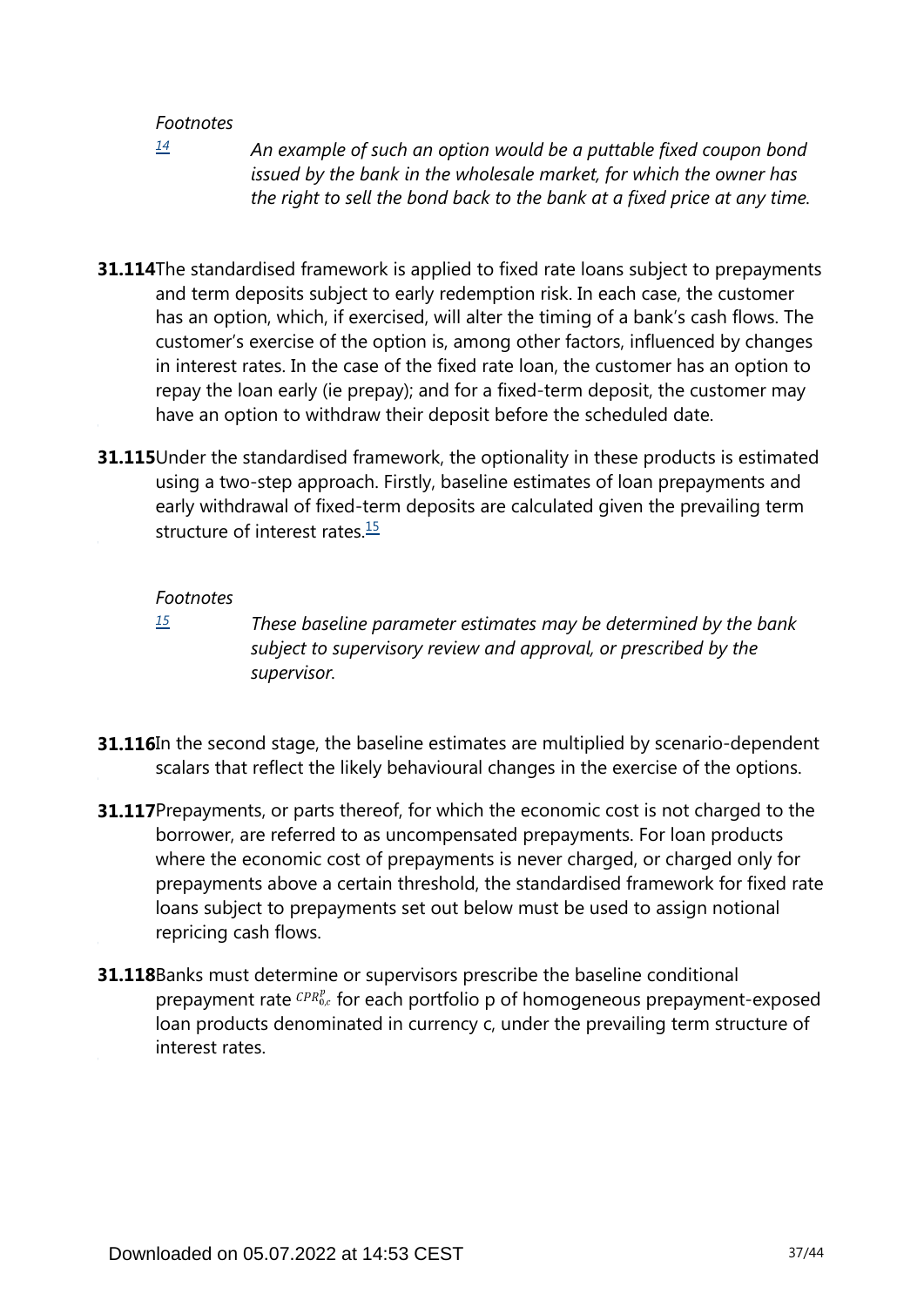<span id="page-37-1"></span>**31.119**The conditional prepayment rate (CPR) for each portfolio *P* of homogeneous prepayment-exposed loan products denominated in currency c, under interest

rate scenario i, is given using the formula that follows, where  $CPR_{0c}^p$  is the (constant) base CPR of a portfolio pof homogeneous prepayment-exposed loans given in currency  $c^{\underline{16}}$  $c^{\underline{16}}$  $c^{\underline{16}}$  and given the prevailing term structure of interest rates.  $y_i$  is a multiplier applied for scenario i as given in Table 5.

 $CPR_{i,c}^p = min(1, \gamma_i \times CPR_{0,c}^p)$ 

| CPRs under the shock scenarios | Table 5                       |                                  |
|--------------------------------|-------------------------------|----------------------------------|
| Scenario number (i)            | Interest rate shock scenarios | $\gamma_i$ (scenario multiplier) |
| 1                              | Parallel up                   | 0.8                              |
| $\overline{2}$                 | Parallel down                 | 1.2                              |
| 3                              | Steepener                     | 0.8                              |
| $\overline{4}$                 | Flattener                     | 1.2                              |
| 5                              | Short rate up                 | 0.8                              |
| 6                              | Short rate down               | 1.2                              |

### *Footnotes*

**31.120** Prepayment speeds vary according to the interest rate shock scenario. The multipliers  $(y_i)$  reflect the expectation that prepayments will generally be higher during periods of falling interest rates and lower during periods of rising interest rates.

<span id="page-37-0"></span>*Alternatively, the base CPR may also vary over the life of each loan in the portfolio. In that case, it is denoted as*  $\binom{CPR(k)_{0,c}^p}{p}$  *for each time bucket k or time bucket midpoint t . k [16](#page-37-1)*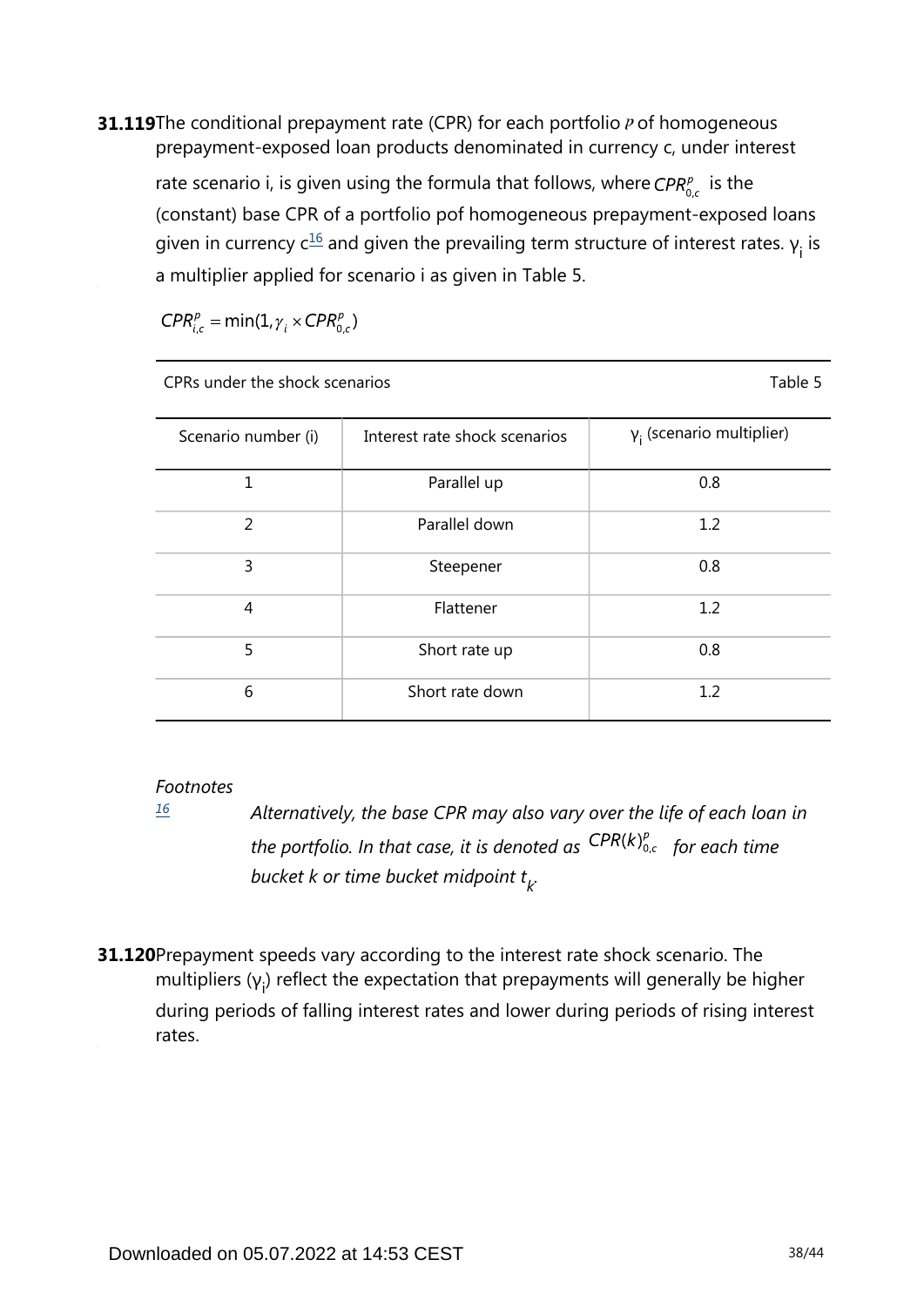<span id="page-38-1"></span>**31.121**The prepayments on the fixed rate loans must ultimately be reflected in the relevant cash flows (scheduled payments on the loans, prepayments and interest payments). These payments can be broken up into scheduled payments adjusted for prepayment and uncompensated prepayments $1/2$  according to the following

formula, where  $CF_{i,c}^{s}(k)$  refers to the scheduled interest and principal repayment,

and  $N_{i,c}^{p}(k-1)$  denotes the notional outstanding at time bucket k–1. The base cash flows (ie given the current interest rate yield curve and the base CPR) are given by i=0, while the interest rate shock scenarios are given for i=1 to 6.

 $CF_{i,c}^{p}(k) = CF_{i,c}^{s}(k) + CPR_{i,c}^{p} \cdot N_{i,c}^{p}(k-1)$ 

#### *Footnotes*

<span id="page-38-0"></span>*[17](#page-38-1)*

*For simplicity, we have assumed there is no annual limit on prepayments. If a bank has an annual limit on uncompensated prepayments, this limit will apply.*

- **31.122**Term deposits lock in a fixed rate for a fixed term and would usually be hedged on that basis. However, term deposits may be subject to the risk of early withdrawal, also called early redemption risk. Consequently, term deposits may only be treated as fixed rate liabilities and their notional repricing cash flows slotted into the time buckets or time bucket midpoints up to their corresponding contractual maturity dates if it can be shown to the satisfaction of the supervisor that:
	- (1) the depositor has no legal right to withdraw the deposit; or
	- (2) an early withdrawal results in a significant penalty that at least compensates for the loss of interest between the date of withdrawal and the contractual maturity date and the economic cost of breaking the contract. $18$

#### <span id="page-38-3"></span>*Footnotes*

<span id="page-38-2"></span>*[18](#page-38-3)*

*However, often penalties do not reflect such an economic calculation but instead are based on a simpler formula such as a percentage of accrued interest. In such cases, there is potential for changes to profit or loss arising from differences between the penalty charged and the actual economic cost of early withdrawal.*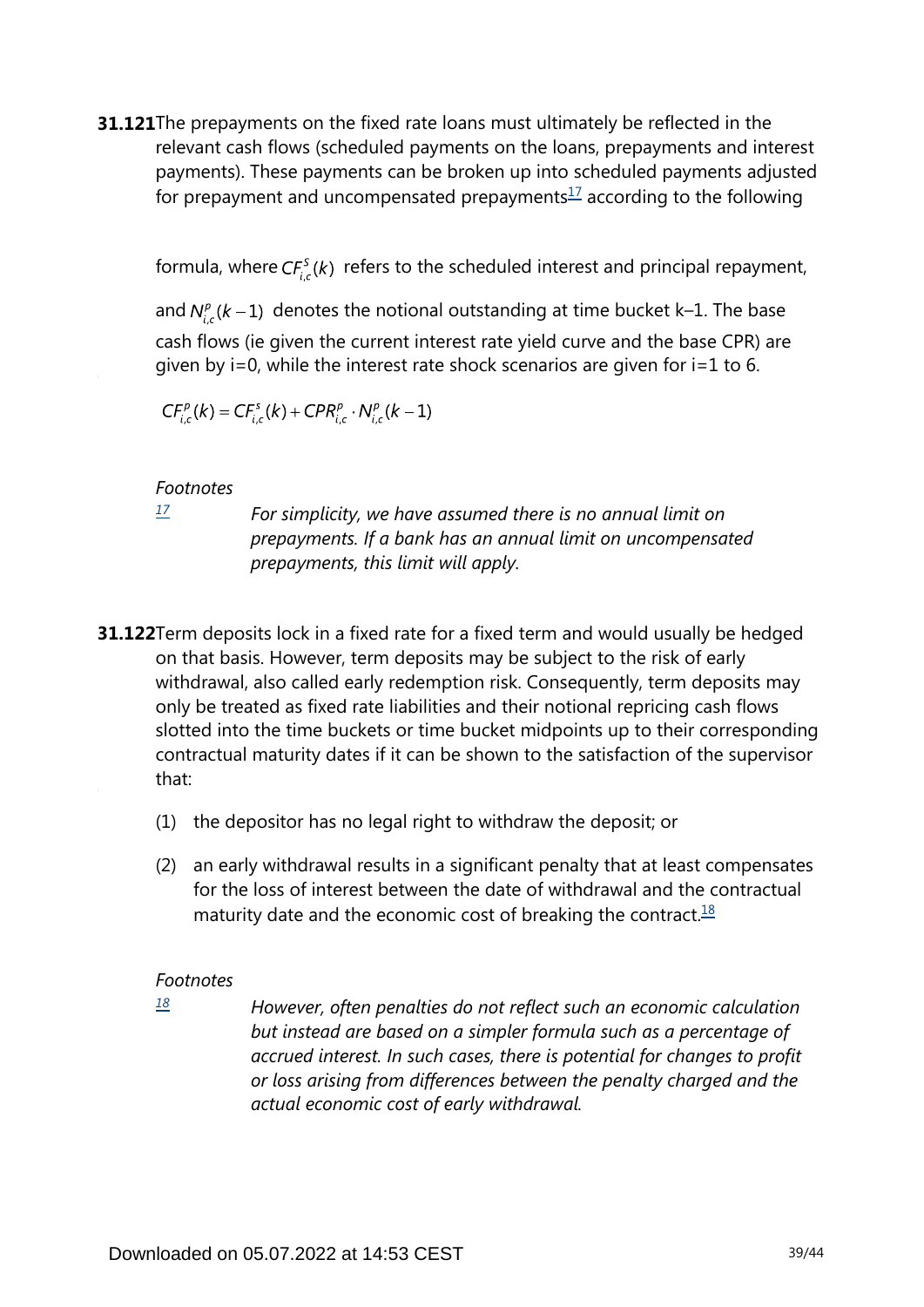## **31.123**

If neither of these conditions is met, the depositor holds an option to withdraw and the term deposits are deemed to be subject to early redemption risk. Further, if a bank issues term deposits that do not meet the above criteria to wholesale customers, it must assume that the customer will always exercise the right to withdraw in the way that is most disadvantageous to the bank (ie the deposit is classified as an automatic interest rate option).

**31.124**Banks must determine or supervisors prescribe the baseline term deposit

redemption ratio  $TDRR_{ac}^{p}$  applicable to each homogeneous portfolio p of term deposits in currency c and use it to slot the notional repricing cash flows. Term deposits which are expected to be redeemed early are slotted into the overnight time bucket (k=1) or time bucket midpoint  $(t_1)$ .

**31.125**The term deposit redemption ratio for time bucket k or time bucket midpoint  $\mathsf{t}_{\mathsf{k}}$ applicable to each homogeneous portfolio p of term deposits in currency c and under scenario i is obtained by multiplying  $TDRR_{o,c}^p$  by a scalar  $u_i$  (set out in Table 6) that depends on the scenario i, as follows:

$$
TDRR_{i.c}^p = \min(1, u_i \cdot TDRR_{o.c}^p)
$$

Term deposit redemption rate (TDRR) under the shock scenarios Table 6

| Scenario number (i) | Interest rate shock scenarios | Scalar multipliers u <sub>i</sub> |
|---------------------|-------------------------------|-----------------------------------|
| 1                   | Parallel up                   | 1.2                               |
| 2                   | Parallel down                 | 0.8                               |
| 3                   | Steepener                     | 0.8                               |
| 4                   | Flattener                     | 1.2                               |
| 5                   | Short rate up                 | 1.2                               |
| 6                   | Short rate down               | 0.8                               |

**31.126**The notional repricing cash flows which are expected to be withdrawn early under any interest rate shock scenario i are described as follows, where  $TD_{0,c}^p$  is the outstanding amount of term deposits of type p.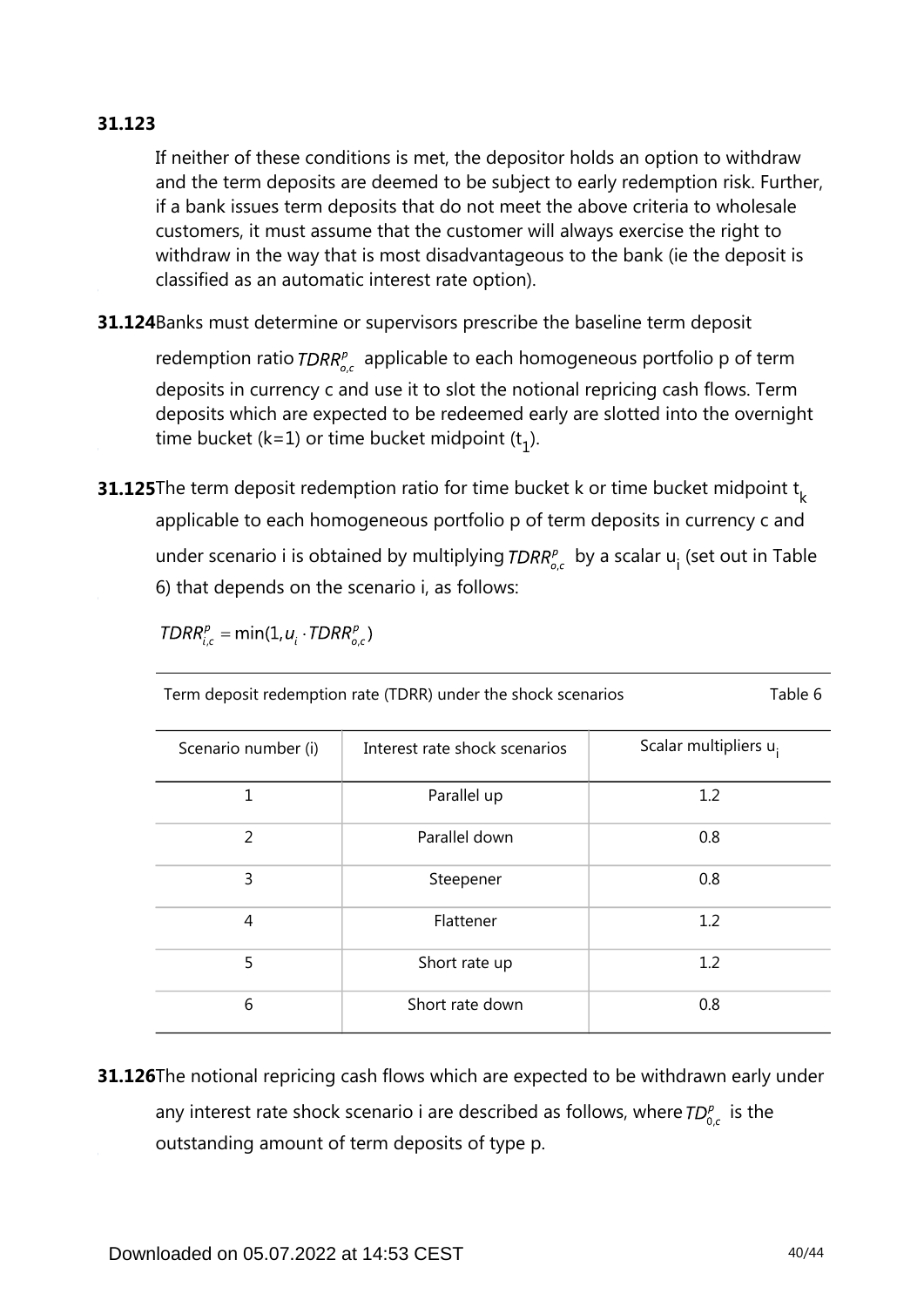$CF_{i,c}^p(1) = TD_{0,c}^p \cdot TDRR_{i,c}^p$ 

- <span id="page-40-1"></span><span id="page-40-0"></span>**31.127**This paragraph and [SRP31.128](https://www.bis.org/basel_framework/chapter/SRP/31.htm?tldate=20281012&inforce=20191215&published=20191215#paragraph_SRP_31_20191215_31_128) describe the method for calculating an add-on for automatic interest rate options, whether explicit or embedded.<sup>[19](#page-41-0)</sup> This applies to sold automatic interest rate options. Banks have a choice to either include all bought automatic options or include only automatic options used for hedging sold automatic interest rate options:
	- (1) For each sold automatic option o in currency c, the value change, denoted  $\triangle FVAO_{i,c}^o$ , is calculated for each interest rate shock scenario i. The value change is given by:
		- (a) an estimate of the value of the option to the option holder, $20$  given:
			- (i) a yield curve in currency c under the interest rate shock scenario  $\dot{r}$ ; and
			- (ii) a relative increase in the implicit volatility of 25%; minus
		- (b) the value of the sold option to the option holder, given the yield curve in currency c at the valuation date.
	- (2) Likewise, for each bought automatic interest rate option q, the bank must determine the change in value of the option between interest rate shock scenario i and the current interest rate term structure combined with a

relative increase in the implicit volatility of 25%. This is denoted as  $\triangle FVAO_i^q$ .

(3) The bank's total measure for automatic interest rate option risk under interest rate shock scenario i in currency c is calculated as follows, where n<sub>c</sub> (m<sub>c</sub>)is the number of sold (bought) options in currency c.

$$
KAO_{i,c} = \sum_{o=1}^{n_c} \triangle FVAO_{i,c}^o - \sum_{q=1}^{m_c} \triangle FVAO_{i,c}^q
$$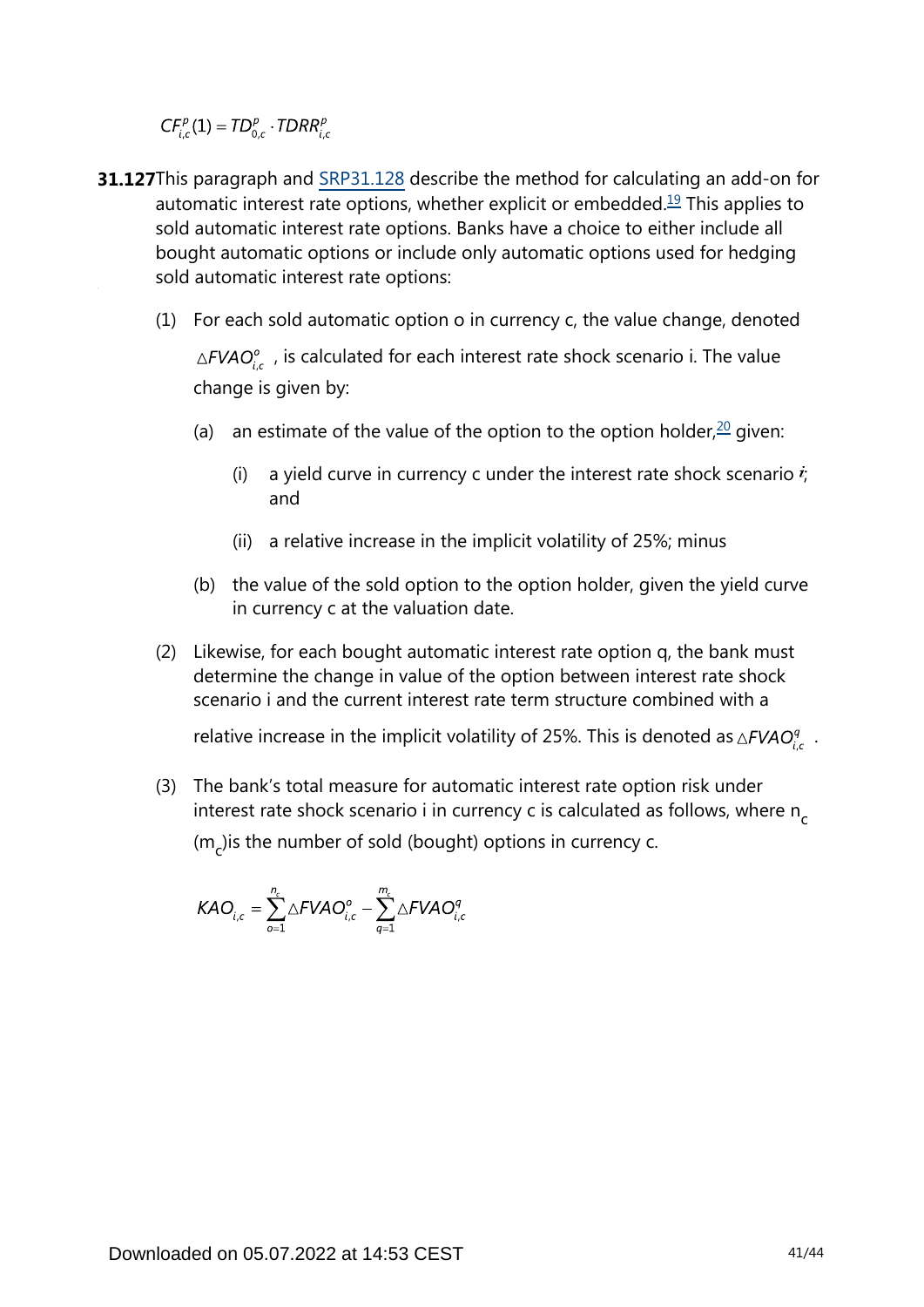<span id="page-41-0"></span>*[19](#page-40-0)*

*The most important automatic interest rate options likely to occur in the banking book are caps and floors, which are often embedded in banking products. Swaptions, such as prepayment options on nonretail products, may also be treated as automatic interest rate options, as, in cases where such options are held by sophisticated financial market counterparties, the option holder will almost certainly exercise the option if it is in their financial interest to do so. Any behavioural option positions with wholesale customers that may change the pattern of notional repricing cash flows are considered as embedded automatic interest rate options for the purposes of this subsection.*

- *This estimate requires a methodology approved by the supervisor. [20](#page-40-1)*
- <span id="page-41-1"></span>**31.128**If the bank chooses to only include bought automatic interest rate options that are used for hedging sold automatic interest rate options, the bank must, for the remaining bought options, add any changes in market values reflected in the regulatory capital measure of the respective capital ratio (ie CET1, Additional Tier 1 or total capital) to the total automatic interest rate option risk measure KAO<sub>i,c</sub>.
- **31.129**First, the loss in economic value of equity  $\Delta$ EVE $_{\mathsf{i,c}}$  under scenario i and currency c is calculated for each currency with material exposures, ie those accounting for more than 5% of either banking book assets or liabilities, as follows:
	- (1) Under each scenario i, all notional repricing cash flows are slotted into the respective time bucket  $k \in \{1, 2, ..., K\}$  or time bucket midpoint  $t_{k}$ ,  $k \in \{1, 2, ..., K\}$ ..., K}. Within a given time bucket k or time bucket midpoint  $t_{\nu}$ , all positive and negative notional repricing cash flows are netted $2\pm 1$  to form a single long or short position, with the cancelled parts removed from the calculation.

<span id="page-41-3"></span><span id="page-41-2"></span>Following this process across all time buckets or time bucket midpoints leads to a set of notional repricing cash flows CF<sub>i,c</sub>(k) or CF<sub>i,c</sub>(t<sub>k</sub>), k  $\in$  {1, 2, ..., K}. $^{22}$  $^{22}$  $^{22}$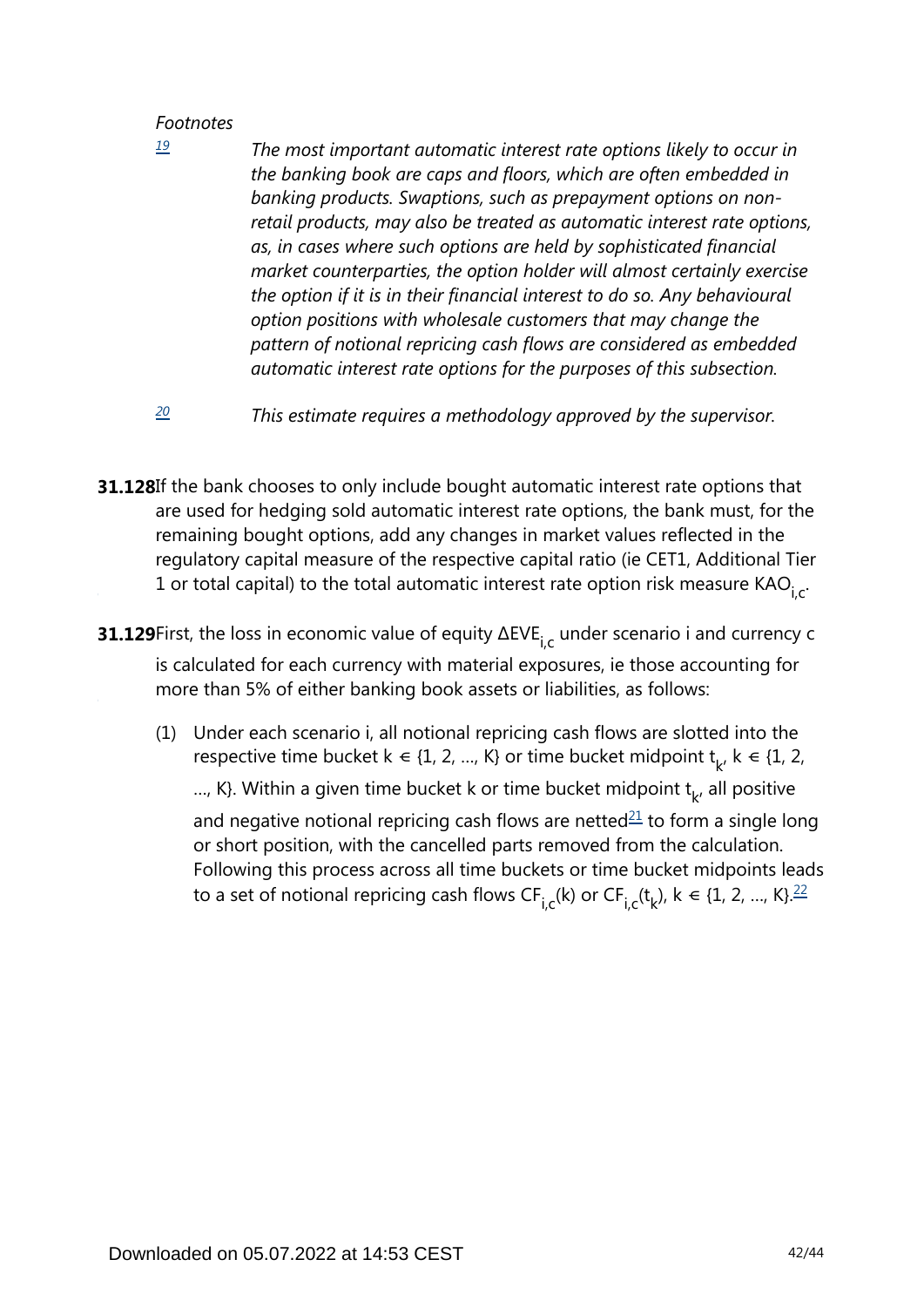(2) Net notional repricing cash flows in each time bucket k or time bucket midpoint  $t_k$  are weighted by a continuously compounded discount factor, described below, that reflects the interest rate shock scenario i in currency c as set out in  $\frac{SRP31.90}{SRP31.93}$ , and where  $t_k$  is the midpoint of time bucket k. This results in a weighted net position, which may be positive or negative for each time bucket. The cash flows should be discounted using either a risk-free rate<sup>[23](#page-43-2)</sup> or a risk-free rate including commercial margin and other spread components (only if the bank has included commercial margins and other spread components in its cash flows).

 $DF_{i,c}(t_{\nu}) = \exp(-R_{i,c}(t_{\nu}) \cdot t_{\nu})$ 

<span id="page-42-0"></span>(3) These risk-weighted net positions are summed to determine the EVE in currency c under scenario i (excluding automatic interest rate option positions):

$$
EVE_{i,c}^{nao} = \sum_{k=1}^{K} CF_{i,c}(k) \cdot DF_{i,c}(t_k)
$$
 (maturity buckets) or

 $EVE_{i,c}^{n\alpha\alpha} = \sum_{k=1}^{K} CF_{i,c}(t_k) \cdot DF_{i,c}(t_k)$  (maturity bucket midpoints)

(4) Then, the full change in EVE in currency c associated with scenario i is obtained by subtracting  $EVE_{i,c}^{nao}$  from the EVE under the current interest rate term structure  $EVE_{0,c}^{nao}$  and by adding the total measure for automatic interest rate option risk  $KAO_{i.c'}$  as follows:

$$
\triangle EVE_{i,c} = \sum_{k=1}^{K} CF_{0,c}(k) \cdot DF_{0,c}(t_k) - \sum_{k=1}^{K} CF_{i,c}(k) \cdot DF_{i,c}(t_k) + KAO_{i,c}
$$
 (maturity buckets) or

$$
\triangle EVE_{i,c} = \sum_{k=1}^{K} CF_{0,c}(t_k) \cdot DF_{0,c}(t_k) - \sum_{k=1}^{K} CF_{i,c}(t_k) \cdot DF_{i,c}(t_k) + KAO_{i,c} \quad \text{(maturity bucket midpoints)}
$$

<span id="page-42-1"></span>(5) Finally, the EVE losses  $\Delta$ EVE<sub>ic</sub> > 0 are aggregated under a given interest rate shock scenario i and the maximum loss across all interest rate shock scenarios is the EVE risk measure. $24$ 

Standardised EVE risk measure = 
$$
\max_{i \in \{1,2,\dots,6\}} \left\{ \max \left(0; \sum_{c: \Delta EVE_{i,c>0}} \frac{\Delta EVE_{i,c}}{\text{lossincurrencyc}} \right) \right\}
$$